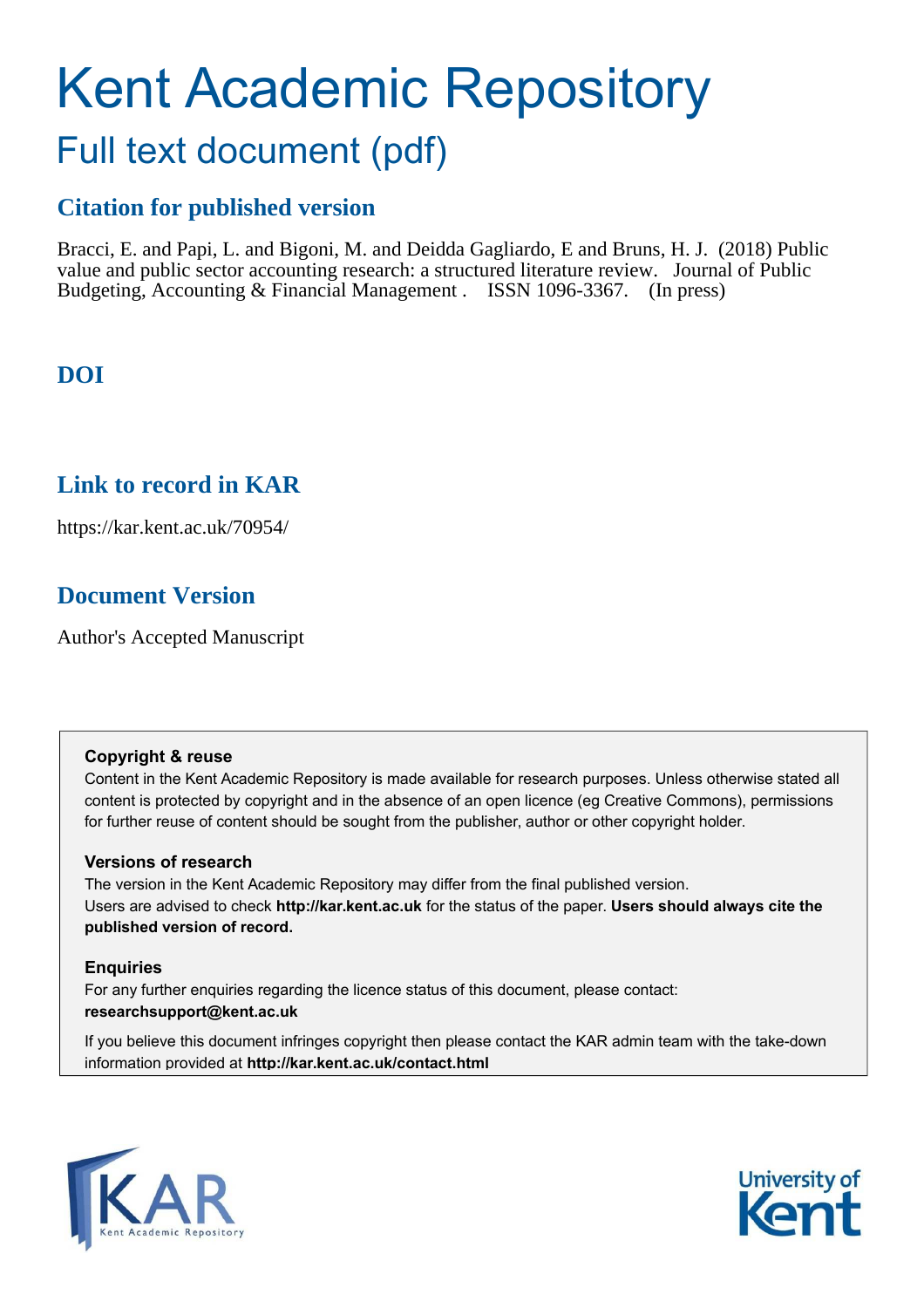## **Public value and public sector accounting research:**

## **a structured literature review**

Purpose – The paper investigates the role and impact of accounting within the fragmented field of public value theory literature.

Design/methodology/approach – The work develops a structured literature review and seeks to shed light on the state of public value research, with particular emphasis on the role of accounting scholarship.

Findings - The lack of empirical research and the limited number of papers on accounting for the creation of public value means that accounting scholars need to address 'theoretical stagnation' to achieve a deeper understanding of how to govern the public value creation process.

Originality/value - The paper develops the first wide-ranging structured literature review on public value accounting. It is a starting point to develop new research avenues, both in the fields of accountability/external reporting, and management accounting and performance management.

Keywords: public value, performance measurement, public value accounting, structured literature review

Paper type: Literature review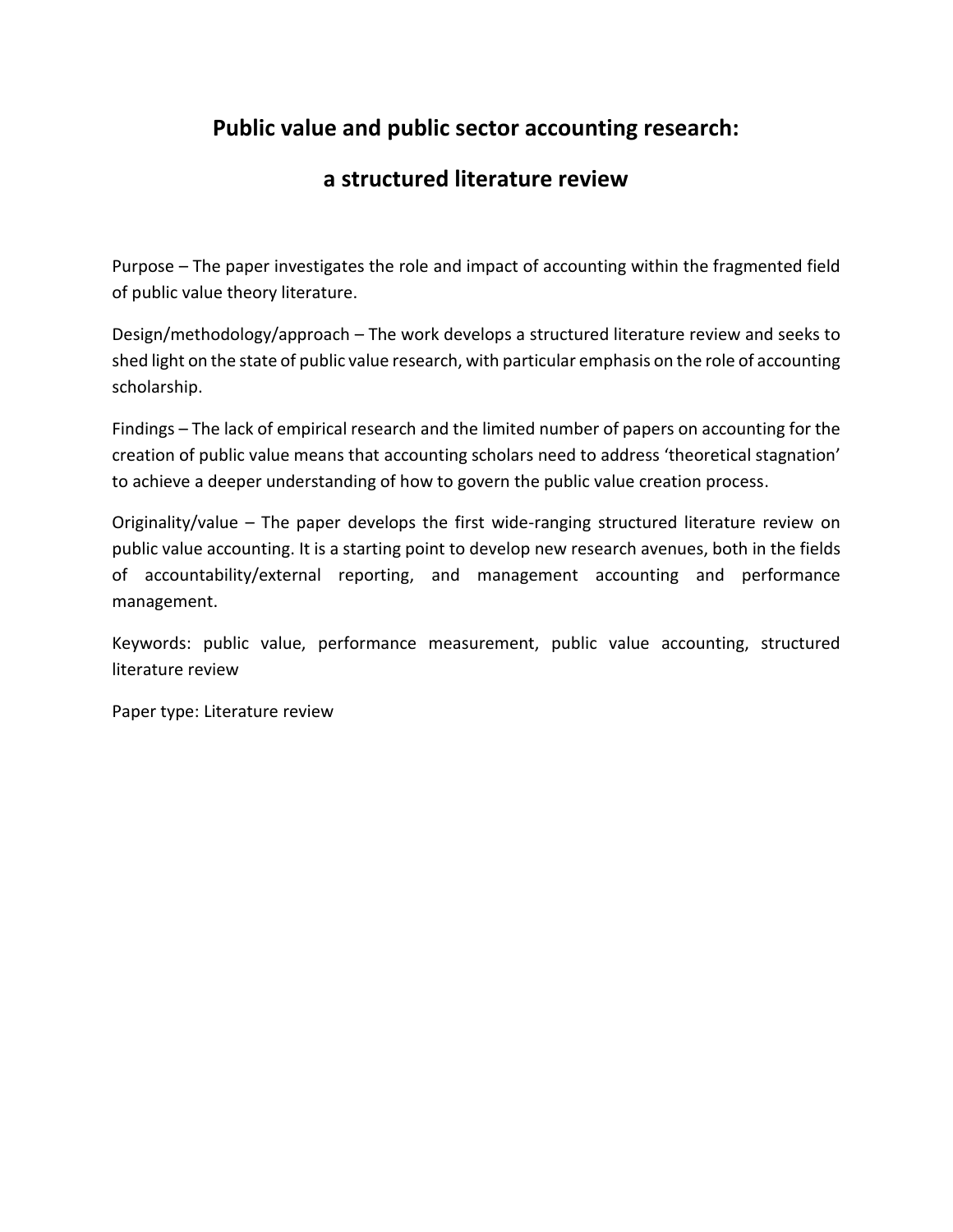#### **Introduction**

Public value (PV) research in public administration and management has greatly increased in the last 20 years, and now has an important place in academic and managerial debates on the production of public services (Van Der Wal, Nabatchi, & De Graaf, 2015; Osborne, Radnor, & Strokosch, 2016; John Alford, Douglas, Geuijen, & 't Hart, 2017). PV theory is now a distinct paradigm from new public management (NPM) and public governance (PG), and it is considered a new way to conceive the role of public managers (Bryson, Crosby, & Bloomberg, 2014; O'Flynn, 2007; Stoker, 2006). As a result of the growing interest from various disciplines, PV discourse has led to the development of different conceptualizations of PV: from PV as a way to contribute to the public sphere (Benington, 2009), to PV as what is added in terms of societal outcomes (Alford & Yates, 2014; Hartley, Alford, Knies, & Douglas, 2017), to PV as an actor-focused 'strategic triangle' approach for public managers (Moore, 1995). However, PV and its theorizing remain ambiguous.

In contrast to academia's interest in PV theory, it has been noted that PV management and measurement is a long way from being translated into practice, within and across organizations (Alford & Hughes, 2008; Alford & Yates, 2014; Hartley et al., 2017). This may be due to the lack of rigorous empirical research aiming at a deeper understanding of the PV phenomenon, from which new insights and theory-building efforts could be developed (Guthrie, Marcon, Russo & Farneti, 2014; Hartley, et al., 2017). As a result, PV is seen as a contested concept, with a fragmented theoretical development, which affects both theory and practice. PV has been analyzed from multiple perspectives, spanning from the definition of its key components, the different settings where the creation/co-creation of public (dis)value is observed, and the new challenge of PV accounting. In this context, the term PV accounting implies a focus on the definition, justification and measurement of PV generated through the production of public services, from both a theoretical and practical point of view.

The seminal paper by Moore (Moore, 2014) identified the need for a PV accounting perspective that reflects on how to account for the value created by public services and the collectively owned assets used in the process (money, state authority). PV accounting is thus recognized as a novel and distinct research field. It contributes to developing new insights that are useful in explaining the design, implementation and use of accounting systems within the PV management process (Faulkner & Kaufman, 2018; Guthrie et al., 2014). Nevertheless, inquiries that specifically address PV accounting are few, especially with reference to (public sector) accounting scholarship. The growing interest and debate around PV accounting appear to be more closely related to the general PV discourse, as indicated by special issues launched by public management journals (*Public Management Review* 2016, vol. 19, no. 5; *Public Administration Review* 2014, vol. 74, no. 4). Given the novelty of PV accounting as a research field addressing perspectives, methodologies and techniques suitable to ground a PV accounting framework (Moore, 2014), the fragmented nature of scholarly contributions may create 'theoretical stagnation' (Faulkner & Kaufman, 2018). Most importantly, such a risk may be due to the lack of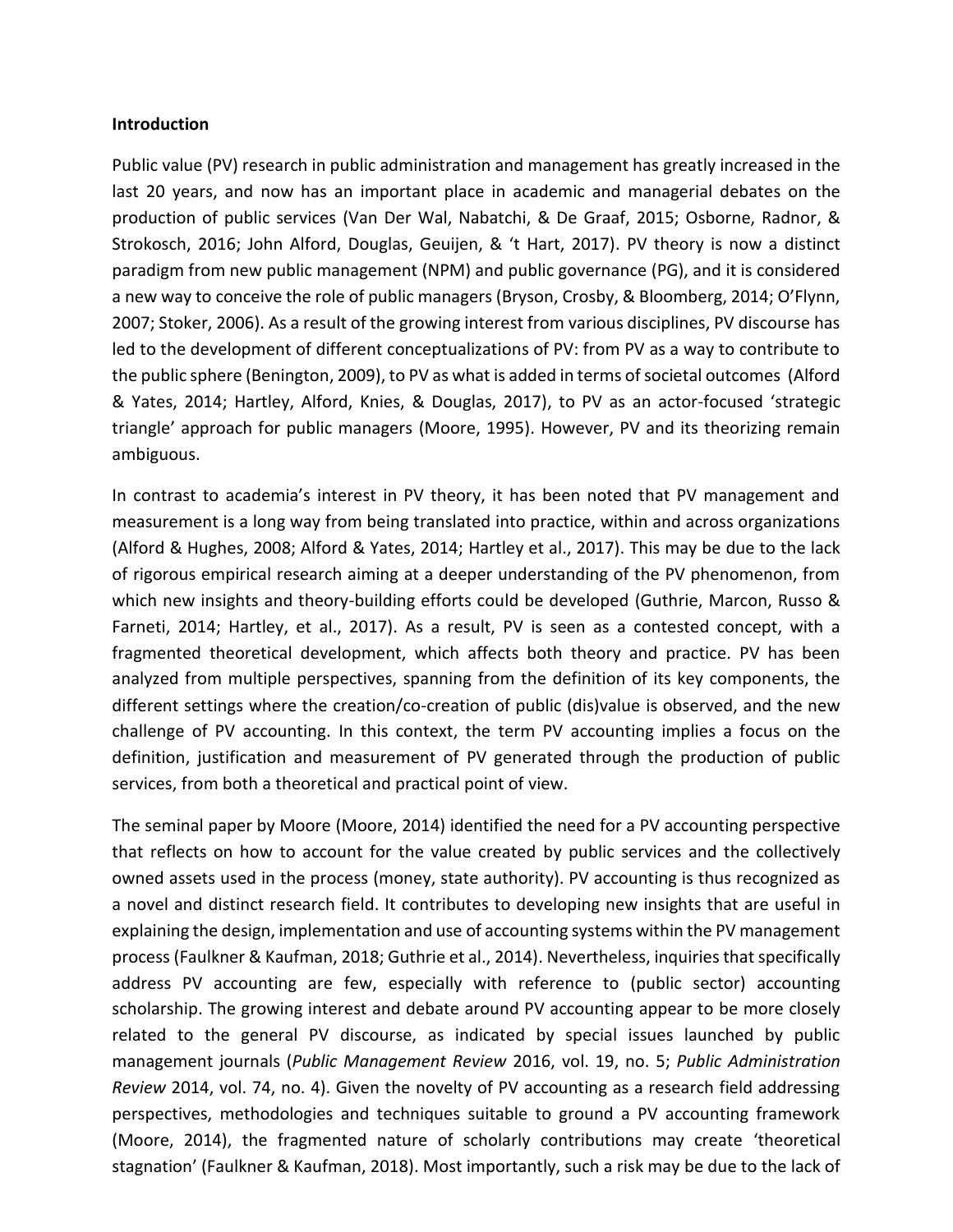clarity about the nature and the antecedents, processes and consequences of PV accounting and how the related research agenda may develop.

Our study aims to address this gap by conducting a structured literature review (SLR) to identify the current state of PV accounting research, in particular by acknowledging that PV accounting is an incoherent research domain placed at the intersection of PV and accounting scholarship. We label PV accounting research as incoherent for scholarship is yet to provide a well-established theoretical framework, one which would create a clear 'space' for PV accounting research within PV or accounting literature (Faulkner & Kaufman, 2018; Mckinley, Mone, & Moon, 1999). The limited theoretical development of PV accounting research also reflects its status as a nascent but evolving research field. In particular, literature has started to investigate PV theory in relation to accounting concepts and processes (Edmondson & McManus, 2007; Guthrie, Riccieri, & Dumay, 2012; Hartley et al., 2017). The diverse, heterogeneous nature of PV theory development and the search for a more coherent framing of PV accounting create the need to further deepen our understanding of the nature (what is PV accounting research about?) and impact (why is PV accounting research relevant, in theory and practice?) of PV accounting.

We use the SLR approach because of the novelty of PV accounting research. In contrast to authorship-based review approaches, the SLR method provides insights into nascent research fields where less is known about the emerging state of theory development (Dumay, Bernardi, Guthrie, & Demartini, 2016; Massaro, Dumay, & Guthrie, 2016). It is assumed that studies placed within a nascent research field are usually exploratory and designed to generate new theory or propositions associated with a specific topic or research domain (Edmondson & McManus, 2007; Massaro et al., 2016). Identifying these PV accounting studies within the corpus of PV scholarly literature using a SLR method can inform a detailed understanding of their insights and define interesting research avenues. Our paper also contributes to the search for a more coherent PV accounting framework by exploring the relevance and impact of accounting scholarship, especially with regard to those studies that we classified as PV-related accounting research. In the context of the paper, we assume that a study is relevant to PV accounting scholarship when it embraces a distinct, clearly identifiable accounting topic, concept or perspective that is innovative and novel to PV. A study is also relevant when the scope of PV accounting-related empirical research is used to challenge or confirm existing assumptions and knowledge in the field (Mckinley et al., 1999). Therefore, we adopt a broad view of the term 'impact' by considering the significance of accounting scholarship for theory-building at this early stage of PV-related accounting research.

In order to map and assess the intellectual territory of PV accounting studies, our research design is grounded in the process needed to develop a SLR: getting insight into the development of a research field, addressing its critiques and introducing prospective paths of transformation (Alvesson & Deetz, 2000; Massaro et al., 2016). Thus, our research questions are informed by the requirements associated with the SLR method, but also by the sequential order necessary for our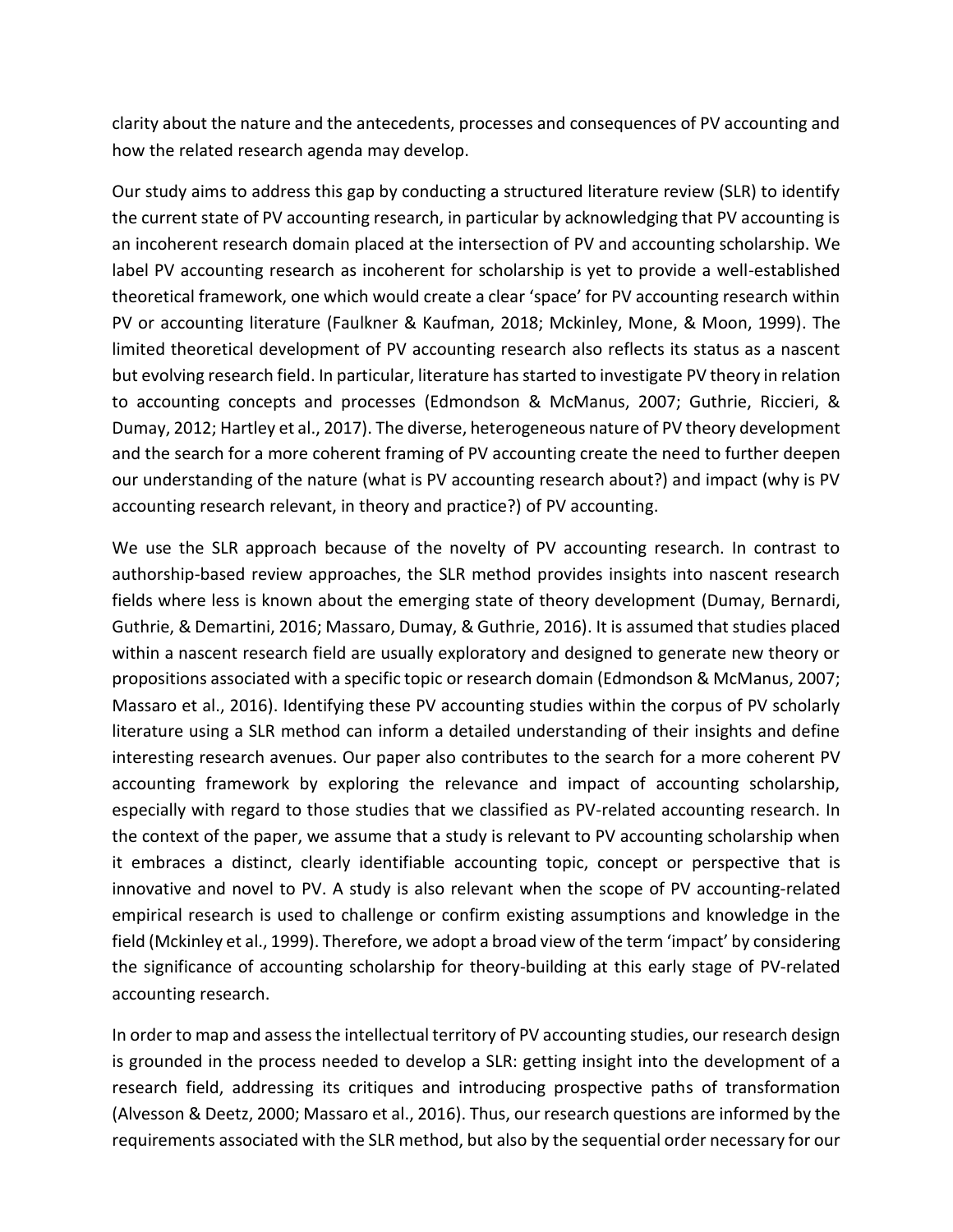analysis. We need to uncover the state of PV research before we can explore PV accounting studies, and this exploration builds ground for developing future research directions:

*RQ1: What is the current state of research on PV, and how is inquiry into major topics of PV research developing?* 

*RQ2: What are the core components of PV literature, and of PV accounting literature?* 

#### *RQ3: What are the future avenues of PV accounting research?*

We explored the corpus of PV scholarly literature using Scopus, one of the largest abstract and citation databases of peer-reviewed literature. For our purposes, a keyword search was deemed suitable to identify published articles associated with the emerging research field of PV accounting (Massaro et al., 2016). Our inquiry expands the boundaries of previous literature reviews on PV (Williams & Shearer, 2011) by focusing on the intersection of PV research and accounting scholarship. Our findings highlight how accounting-specific topics contribute to PV theory development, and thus we broaden previous research agendas (Faulkner & Kaufman, 2018; Hartley et al., 2017).

The section that follows provides detail on the SLR method and justifies its usefulness to the investigation of PV accounting as a specific research stream within PV research. The third section analyzes PV and PV accounting literature, in particular by addressing the major themes and key issues it investigates. The last section presents our conclusions and sets out possible avenues for the future development of PV accounting research.

#### **Research method**

This section highlights the steps we adopted to study the corpus of PV scholarly literature, in particular by using the SLR approach to identify the relevance and impact of accounting scholarship. The SLR approach provides a methodology that is complementary to more traditional, authorship-based literature reviews (Massaro et al., 2016). This research method is particularly helpful for developing insights, critical reflections and future research agendas in an emerging research field, like that of PV accounting. The SLR approach is mainly based on a stringent logical structure that sets the rules for data analysis and interpretation. By documenting the steps of data analysis and evaluation in detail, the SLR seeks to ensure replicability by using a transparent search and sampling strategy (Massaro et al., 2016). Therefore, the application of the SLR method involves identifying the plan to be followed for exploring a corpus of scholarly literature, usually by critically examining and refining the step-by-step approach proposed by Massaro, Dumay, and Guthrie (2016). Moreover, the SLR method has proven its usefulness in a broad range of accounting fields, e.g. intellectual capital (Cuozzo et al., 2017; Secundo, Massaro, Dumay, & Bagnoli, 2018), integrated reporting (Dumay et al., 2016), public sector consolidated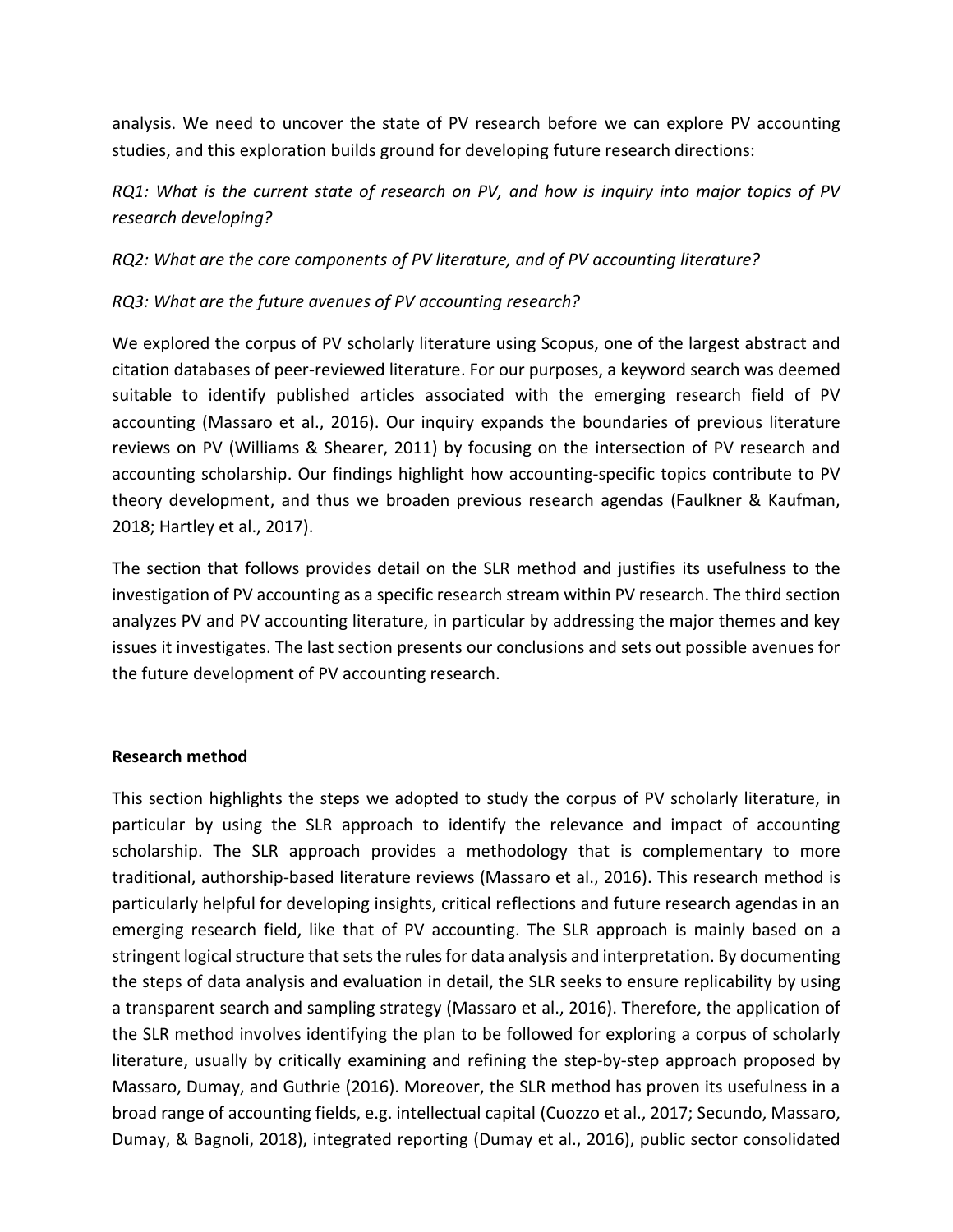financial statements (Santis, Grossi, & Bisogno, 2018) and public–private partnerships (Torchia, Calabrò, & Morner, 2015).

The first main steps of a SLR involve defining the literature review protocol and justifying the research questions, stated in the introduction of our paper. In summary, our goal is to gain insights into the emerging research field of PV, and to understand the nature and prospects of PV accounting research. We need to acknowledge that PV accounting is a dispersed research domain embedded in PV scholarship, missing for example its own citation classics or a distinct set of leading journals that would provide a well-defined, stratified or clustered sampling scheme for our search strategy (Krippendorff, 2004; Massaro et al., 2016). Nevertheless, existing studies focusing on the SLR method (Dumay et al., 2016; Santis et al., 2018) have mobilized a set of categories that are helpful for our analytical framework.

#### *Search and sampling strategy*

For a study that aims to investigate PV accounting as an emerging research field, a keyword search is most suitable (Massaro et al., 2016). The same applies to the sampling of sources, for two main reasons. First, PV accounting research has developed only recently in a few journals and books, while PV discourse covers a wide range of outlets and a considerable period of time, as well as crossing academic disciplines. Second, in PV research topics and publications spread across various fields of academic interest, as indicated by a recent literature review (Faulkner & Kaufman, 2018; Hartley et al., 2017). Moreover, the peer-review process is widely accepted as a way to guarantee the quality of published work. For these reasons, and also to ensure the replicability of our study, we decided not to include published materials from academic conferences or working papers. Scopus was the best source for our research because it is one of the largest abstract and citation databases of peer-reviewed literature. It has a good coverage in English-language research and provides tools for bibliometric analyses (Mongeon & Paul-Hus, 2016). It is also less biased by data inconsistencies, lack of transparency and manipulation in citation counts than Google Scholar (Mongeon & Paul-Hus, 2016).

We performed the search and sampling strategy in two steps. Initially, we conducted a keyword search for 'public value' and 'public values'. These two keywords are linked to an essential distinction commonly associated with PV theory development. 'Public value' is used to mean an interest' in the context of the desirable societal outcomes that create PV through government intervention (Moore, 1995). 'Public values' is used when the *a priori* condition of a normative consensus of a society is considered (Bozeman, 2007) or to put the focus on the overarching characteristics of democratic systems such as transparency, ethics, sustainability, security, participation rather than on the processes needed to pursue them. The keyword search was performed considering the titles, abstracts and keywords of the articles and book chapters published in the period from 1995, the year in which the seminal book grounding the PV discourse was published (Moore, 1995), to 2017. This unlimited search returned 1,458 records, which we reduced to 207 records by imposing two restrictions. First, we reviewed the sample of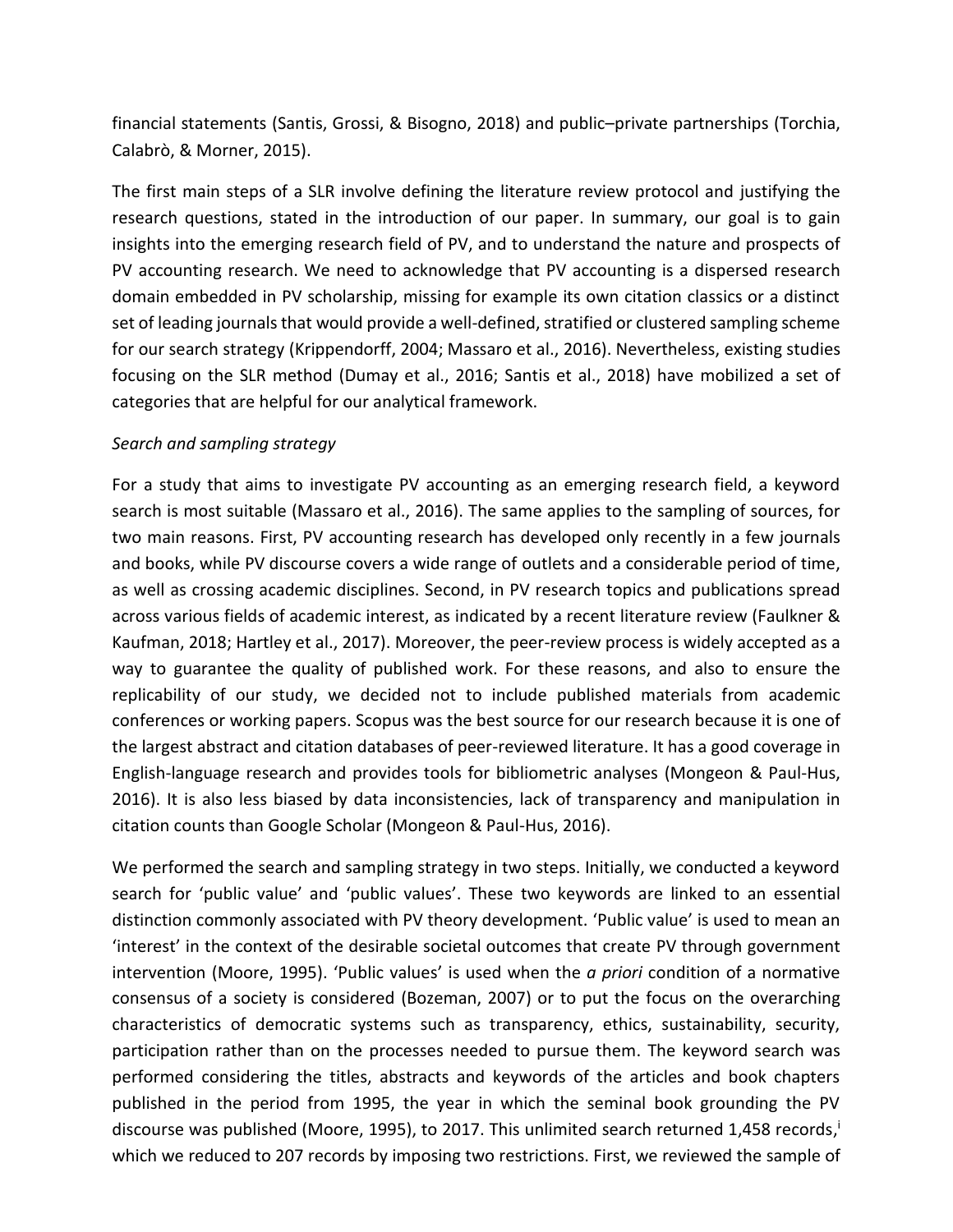journals resulting from our keyword search, in particular to remove those that do not focus on public administration/management or accounting. Second, we also limited the results to the document types 'article' and 'book chapter'.<sup>ii</sup>

It is important to note that our sampling strategy addresses a critical issue when using a database such as Scopus. The search engine returned several irrelevant results with marginal or no focus on PV (e.g. sources from journals focusing on geography or ecology). This is because Scopus covers a broad range of journals from all disciplines. In order to improve the focus and relevance of the findings, we selected from the resulting journal list only peer-reviewed journals listed in the Chartered Association of Business Schools (CABS) 2018 Academic Journal Guide (AJG)<sup>1</sup> in the field of accounting and public administration/management. These are integrated with other journals considered in previous literature reviews on PV (Hartley et al., 2017; Williams & Shearer, 2011). Moreover, in order to address the relevance of PV accounting as an emerging research field within PV research, we also incorporated 'Studies in Public and Non-Profit Governance', which is an annual, peer-reviewed book series focusing on PV management (see Annex 3 for the complete list of source journals selected for our analysis).

We then downloaded all the information necessary for judging the relevance of the selected research outputs: author(s), document title, year, source title, source and document type, abstract, author keywords, and indexed keywords. Although the distinction between public value and public values is common in PV theory development, our sampling logic primarily refers to 'public value'. We agreed to address "public value as that which is created or added through the activities of public organizations and their managers. The focus is on what is added in value pertinent to societal outcomes*ざ* (Hartley et al., 2017, p. 3). As a result, we created two distinct clusters of PV research from our source data: the 'public value' stream, with 99 records, and the 'public values' stream, with 108 records. From the 'public values' stream, we selected articles that contain the term 'accounting' (one result) or 'measurement' (seven results), which have been added to our sample. The rationale behind this choice is to limit the risk of excluding relevant contributions from this research stream which could explicitly or implicitly refer to PV accounting. The remaining 100 records were not considered, as they are loosely linked with PV accounting. We therefore identified a sample of 107 papers, which we reduced to 102 because of the presence of five editorials, which are not considered in this work.

## *Defining the analytical framework*

 $\overline{\phantom{0}}$ 

Before starting data analysis, an essential step of the SLR method is outlining the units of analysis embedded in the chosen analytical framework. The analytical framework defines what will be observed and how it will be categorized. We used the framing and common units of analysis as proposed by Massaro et al. (2016) and similarly applied in other seminal studies (Cuozzo et al.,

<sup>1</sup> For further information: https://charteredabs.org/academic-journal-guide-2018/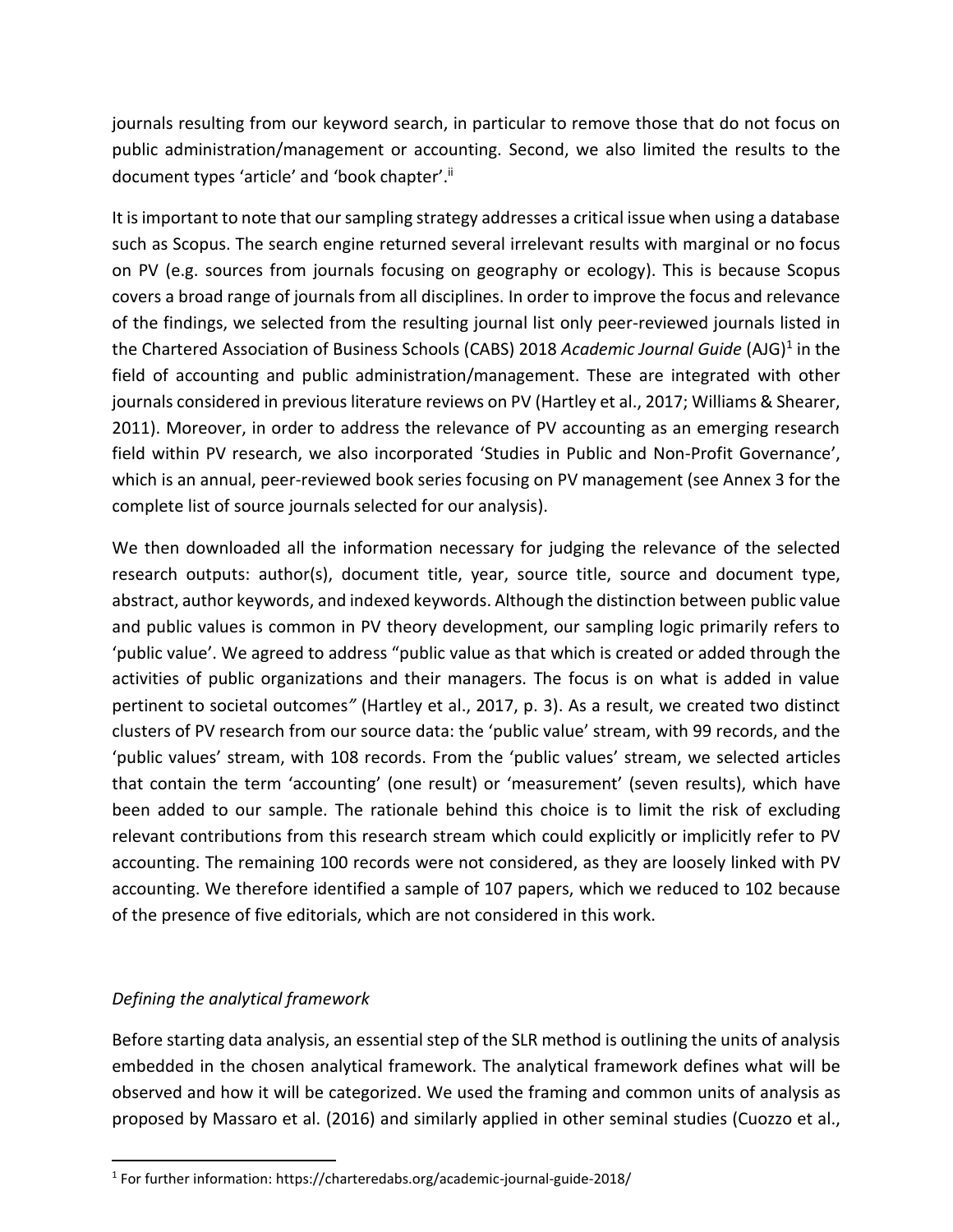2017; Santis et al., 2018; Torchia et al., 2015). In particular, we decided to address these units within four clusters of analysis to arrive at a more comprehensive description of the corpus of PV scholarly literature and the role of accounting scholarship therein.

First, it is critical to identify the novelty and relevance of studies published within PV as a *research field*, measured for example by the frequency distribution of articles by year. Our citation analysis addresses this issue. We used further sources to understand the emergence of the research field, thereby including citation data from Scopus and journal impact data from JCR 2017.<sup>2</sup> In carrying out this analysis, we recognized that not all articles have the same scholarly impact (Massaro et al., 2016), as some studies have exerted a more enduring influence on PV accounting scholarship than others.

Second, we focused on the *research design* of the works included in our sample and whether the methodological approaches adopted by PV studies indicate how PV is developing as an emerging field of research. It is therefore essential to evaluate if and how theory and field research are intertwined in PV studies. In particular, as a proxy for assessing the theoretical sophistication or 'methodological fit' within PV field research (Edmondson & McManus, 2007), we investigated the theoretical contribution offered by a study (proposing a new framework/model, applying a previous framework/model, no framework/model proposed)<sup>iii</sup> and how this is combined with the primary method of data analysis (case/field-study/interviews, content analysis/historical analysis, survey/questionnaire/other empirical, conceptual). Moreover, by focusing the research design we offer insights on the risk of 'armchair theorizing' in PV-based field research which is likely to occur both through 'disembedded theory' and 'under-theorized empirics', as suggested by Broadbent & Guthrie's (2008) analysis of public service accounting.

Third, we are interested in the *research context* considered by the studies on which we focused because it situates PV research in time and space (e.g. location, organizational focus/setting or the jurisdiction). This provides the means to offer suggestions on how PV field research could be furthered, for example by extending its links with theory, expanding its boundaries (e.g. to other locations and organizations/settings) or carrying out comparative studies.

Fourth, the *research focus* of PV studies is another critical element to be assessed. This analysis aims to investigate the role and impact of accounting scholarship within the PV research field, especially in terms of PV accounting methodologies and techniques mobilized. To address this particular issue, we adopted the 'public value dynamic framework' (Horner & Hutton, 2011) to understand whether an article or book chapter is concerned with the concept of PV, with the creation of PV, or explicitly with PV accounting and measurement. We decided to use this detailed approach as it aims to depict PV management comprehensively and incorporates PV accounting, e.g. principles and methods of PV measurement. The resulting coding enables the

 $\overline{a}$ 

 $<sup>2</sup>$  Journal citation report 2017, for further information: http://ipscience-</sup> help.thomsonreuters.com/incitesLiveJCR/8275-TRS.html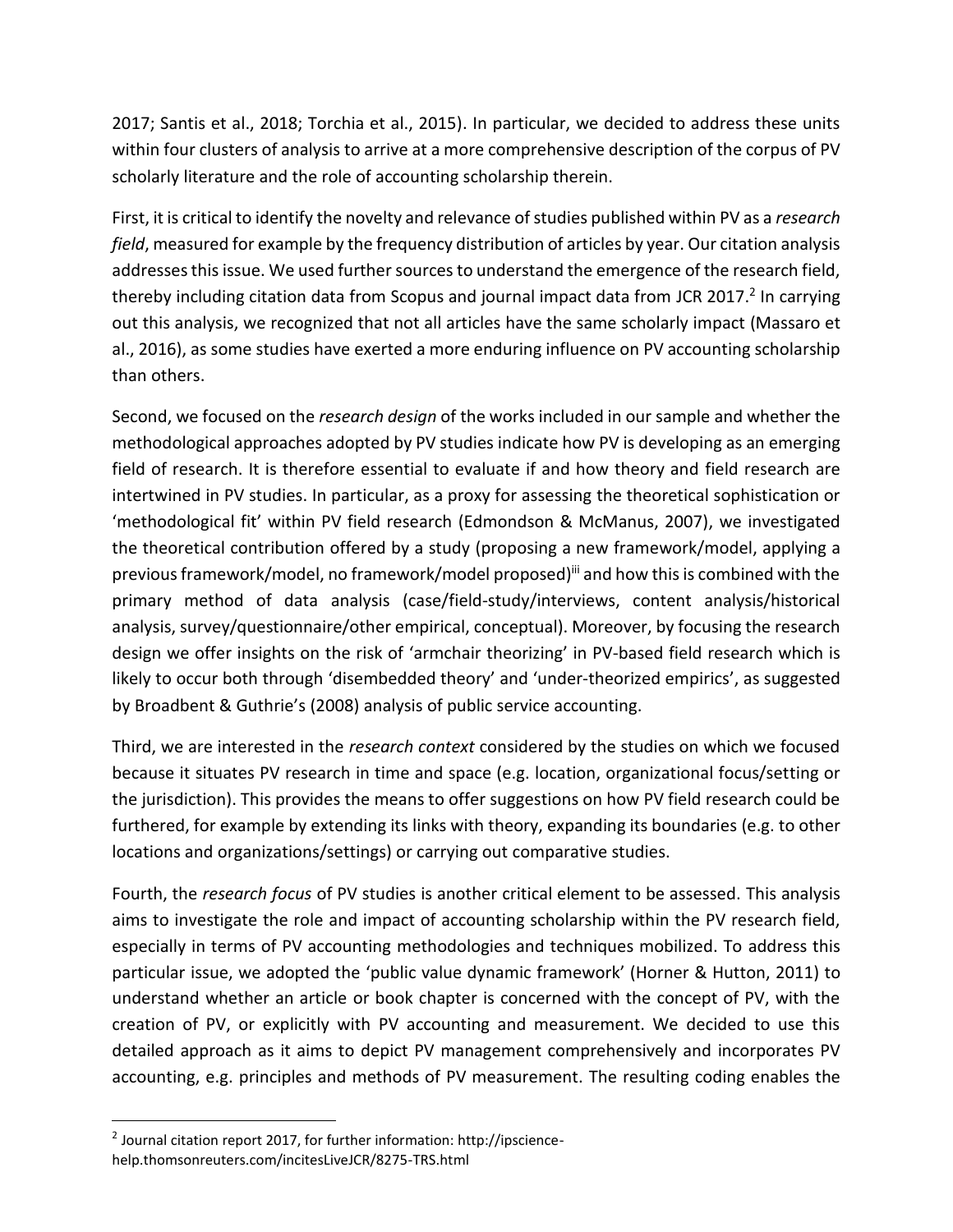identification of a set of scholarly contributions that explicitly explore topics associated with PV accounting (see Table 5).

As summarized in Table 1, our interest in the relevance of PV accounting research means that PV research needs to be investigated as a distinct research domain. In this sense, clustering the units of analysis is a helpful strategy to identify and mobilize theoretical understandings for the evaluation and critique of the emerging research field. Table 1 also provides the structure of our coding scheme. Further details on the categories and their attributes are outlined at the start of each of the sections devoted to data analysis.

#### *Table 1. Structured literature review protocol: the units of analysis*

The final issue related to assessing the reliability of the overall method and coding strategy. Coding procedures always entail the risk of bias, intentional as well as accidental. Therefore, the SLR method – when conceived as an application of content analysis (Krippendorff, 2004; Massaro et al., 2016) – requires the use of methods to ensure the reliability of the resulting data analysis. This study applied a reliability test based on 46 selected papers, e.g. all contributions published in the period 2011-2015. We each coded this first sample of papers independently and according to the criteria described above. A Krippendorff's alpha test was then performed to assess reliability of the results. Since Krippendorff's alpha is not influenced by the number of observers, levels of measurement, sample sizes and missing data (Hayes & Krippendorff, 2007, p. 77), it is one of the most frequently applied reliability measures in the literature (Massaro, Dumay, & Garlatti, 2015; Massaro et al., 2016). The output of the Krippendorff's alpha can be considered acceptable with values above 0.800, while with values between 0.667 and 0.800 the results are recommended to be used only for tentative conclusions (Krippendorff, 2013, p. 325). To calculate Krippendorff's alpha we used the R software, which gave us the followings results:

|                         | Research   | Framework | Location   | Organizational  | Jurisdiction | PV core    | Avr.  |
|-------------------------|------------|-----------|------------|-----------------|--------------|------------|-------|
|                         | method     | model     | (country)  | focus / setting |              | components |       |
|                         |            | used      | of         |                 |              |            |       |
|                         |            |           | research)  |                 |              |            |       |
| $K_{\alpha}$            | 0.969      | 0.797     | 0.945      | 0.810           | 0.587        | 0.892      | 0.833 |
| IC( $K_{\alpha}$ , 95%) | (0.901, 1) | (0.645,   | (0.862, 1) | (0.458, 1)      | (0.399,      | (0.747, 1) |       |
|                         |            | 0.931)    |            |                 | 0.757)       |            |       |
|                         |            |           |            |                 |              |            |       |

All values are above, or very close to the threshold of 0.800, except for the 'jurisdiction' dimension with a value of 0.587. The average Krippendorff's alpha is 0.833. The acceptable reliability of the coding for most categories implies a consistent understanding of these criteria among the authors. However, in order to avoid any reliability issues in the main analysis, in particular for the 'jurisdiction' category, the authors collectively examined the results of the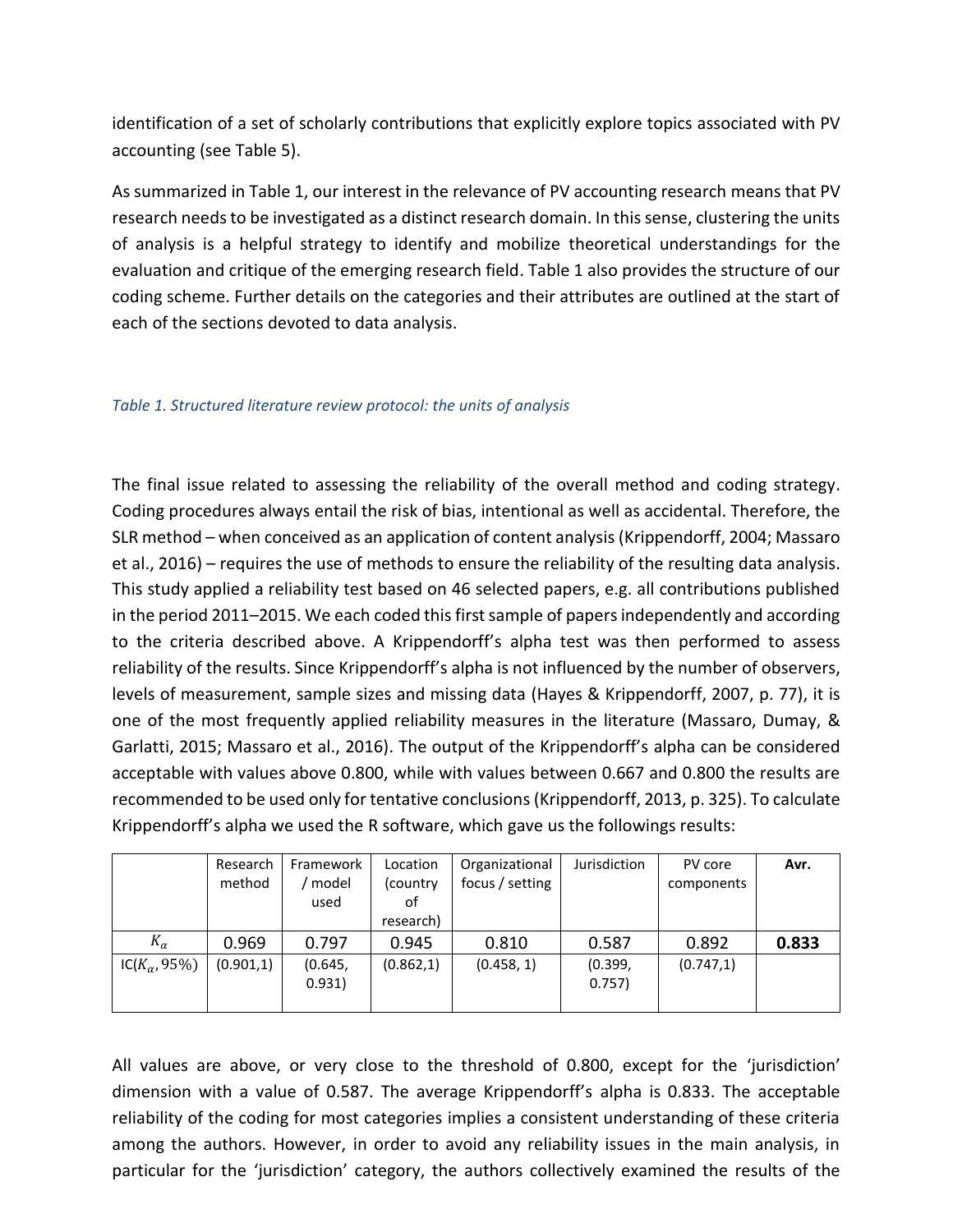reliability test and discussed any diverging interpretation until a common understanding was reached (Lombard, Snyder-Duch, & Campanella Bracken, 2002). With the revised coding procedure for the 'jurisdiction' criterion, the remaining contributions were coded by different authors.

#### **Results**

## *(A) Research field: Identifying the novelty of PV research over time*

Novelty and continuity of a research field are indicated by the journals accepting the value of an article's theoretical outcomes. The journals that published PV research are displayed in Table 2, which shows the distribution of the research outputs across the journal sample. This analysis is helpful, as it identifies whether the journals have a specific focus on PV research or indicate PV's place within a broader scope of research. We decided to associate the impact factor of the journal to each article in order to scrutinize the field-level relevance (Massaro et al., 2016; Torchia et al., 2015).

Looking at the number of articles published in our journal sample, the *International Journal of Public Administration* is the most prolific, followed by the *Public Management Review* and the *Australian Journal of Public Administration*. In terms of 2017 impact factor (IF, based on JCR 2017 journal list), the *Public Management Review*, the third-most prolific journal within the field, has an IF of 2.293. By contrast, when considering the *Journal of Public Administration Research* and Theory (IF: 3.624, US-based) we counted only one article published in a journal that focuses strongly on high-quality, empirical-based theoretical contributions. This is complemented by a set of further articles accepted for similar journals such as the *American Review of Public Administration* (IF: 1.438; US-based) and *Public Administration* (IF: 2.877; UK-based). However, the spread merely indicates the relevance of PV as a topic that is published in journals positioned at the intersection of public management theory and practice, e.g. the *Public Administration Review* (IF: 3.473; US-based), *Public Money and Management* (IF: 1.133; UK-based) and the journals mentioned above.

The diffusion also suggests that PV attracted scholars publishing in journals focusing on different fields/disciplines such as public administration, public management and political science. Among the publishing outlets and across our time scale (1995–2017), there are no accounting journals (according to the CABS 2018 journal ranking) that have published papers explicitly referring to PV theory.<sup>iv</sup> Once more, this indicates that PV accounting as a particular research topic is mainly addressed from a PV research perspective and marginally acknowledged by public sector accounting scholarship.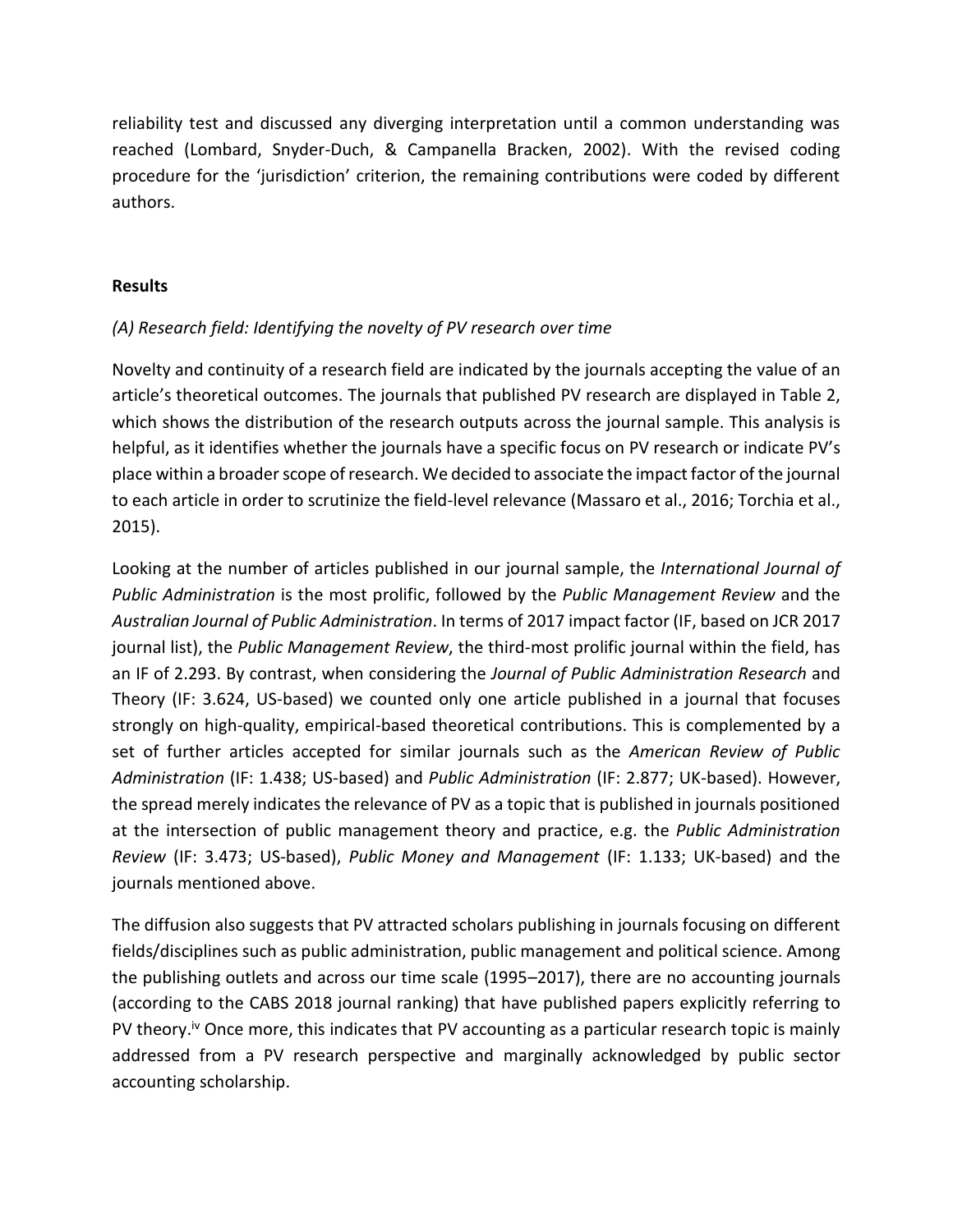#### *Table 2. PV-related research: journal distribution and impact factor*

PV is a topic with a growing importance in public administration research, even considering the specificity of our sample. Figure 1 presents the papers' distribution by year from 1995 to 2017, thereby indicating the continuity and increasing maturity of the research field. In the period from 1995 to 2007, the topic has failed to attract a significant level of attention, with just four contributions in 2007 and no contributions from 1995 to 2003. From 2007 to 2014, PV research started to become more visible. In 2014, the *Public Administration Review* published a special issue on PV, and the 'Studies in Public and Non-Profit Governance' book series edited a volume focusing on 'Public Value Management, Measurement and Reporting' as a topic of interest for the organizational (micro) level of governance. Although the increase in the number of publications is evident, it is not possible to claim that there has already been a strong, constant increment in research publications over time.

#### *Figure 1. PV-related research: distribution by year*

Table 3 displays the 10 most cited articles in our sample. This metric is helpful to identify articles that probably drive the production of new knowledge within the research field (Massaro et al., 2016). The analysis gives us the opportunity to understand which issues and concepts are accepted or criticized by the scientific community. Looking at the most cited articles reduces the risk to rely only on the impact factor of the journal in the evaluation of the importance of an article.

#### *Table 3. Top 10 most cited papers in 2017*

The number of citations in the fourth column considers the period from 1995 to 2017, selfcitations by all authors have been removed. The most cited contribution in Scopus is the one from Stoker (2006), with 370 citations, followed by O'Flynn (2007) with 239 citations. Given the limited number of publications in each year, we can consider these 10 articles as seminal works that account for the increase in the number of contributions registered from 2014. Indeed, nine of the 10 most cited articles were published between 2006 and 2012. Surprisingly, we found only one publication by Moore (Moore & Hartley, 2008) among the most cited, while more citations were attracted by Moore's critics (Rhodes & Wanna, 2007). The most cited papers are conceptual papers attempting to propose new frameworks or concepts, or to integrate existing frameworks such as networked governance (Stoker, 2006) or public private partnerships (Bovaird, 2004).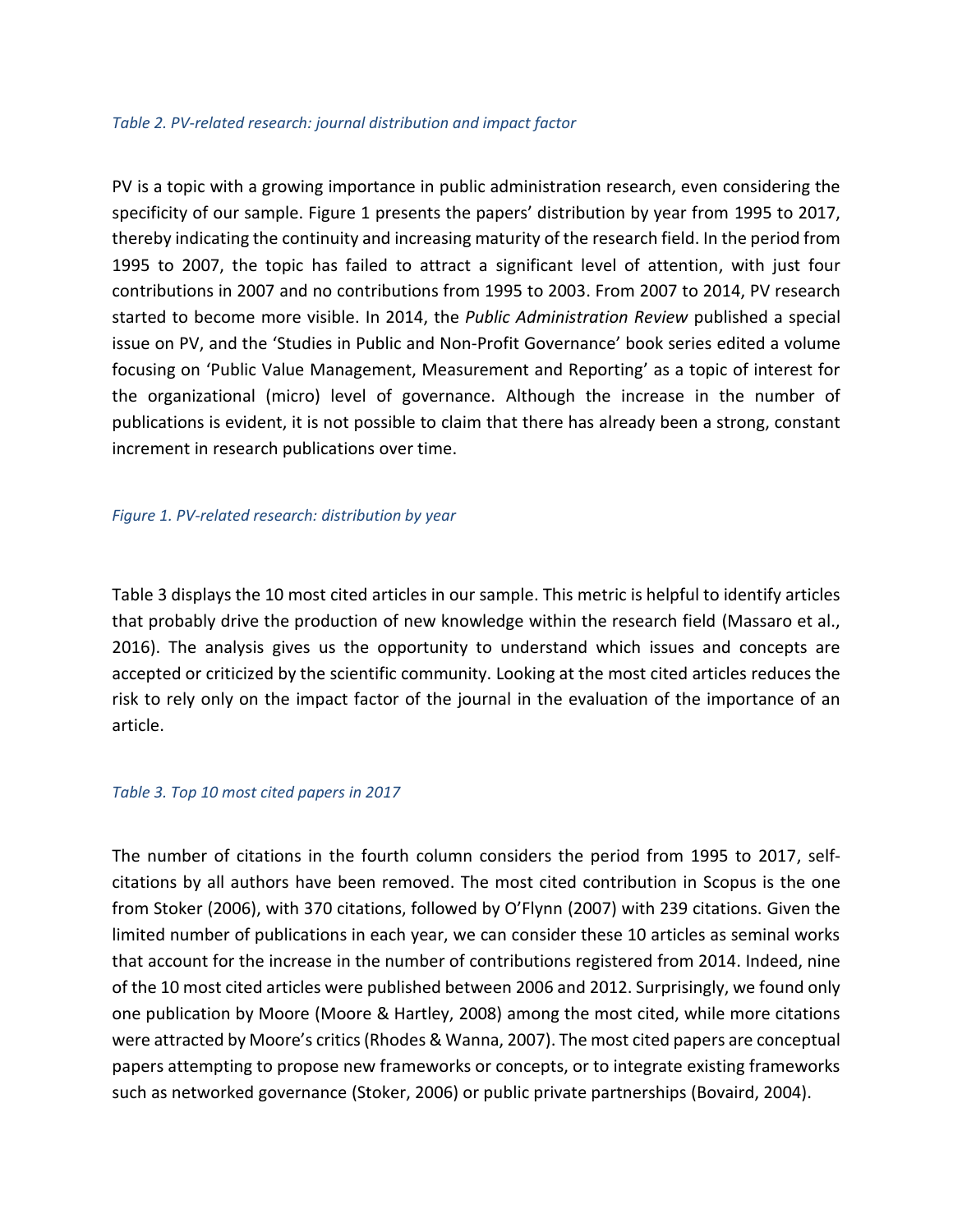### *(B) Research design: The emergence of theoretical sophistication*

Figure 2 shows the distribution of the selected papers by research method adopted. The research methods criterion was adapted from Guthrie, Ricceri and Dumay (2012) and Cuozzo et al. (2017) and includes four attributes: case/field studies and interviews; content/historical analysis; surveys, questionnaires and other empirical; and conceptual. The first three criteria are useful to understand the direction of the empirical research on the topic, whether it is developed or not and whether qualitative or quantitative research prevails. The last criterion is necessary to visualize if contributions remain in the 'conceptual territory', investigating if there is consensus on the main determinants of PV or identifying the prospects and barriers of theory development, especially when it comes to providing empirical evidence to support these ideas.

The analysis of the 'research methods' shows a clear tendency towards two main approaches. Most of the papers in the sample can be classified as 'conceptual' (47 per cent), this means that a large part of this research field continues questioning and debating on PV theory, but without any particular empirical evidence on which the conceptual remarks are based. The second method adopted is the qualitative empirical research (37 per cent) in the form of (multiple) case studies and using interviews to gather data. Most of these studies are exploratory in nature, this signaling the growing need to theoretically enrich and further develop the research field. It also indicates the difficulty to operationalize the PV concepts and transform them into variables that are suitable for quantitative analyses, which are needed to confirm preliminary propositional statements. However, quantitative studies are present in the form of 'survey/questionnaire/other empirical' contributions (9 per cent). 'Content/historical analysis' is the last category of the sample, with just 7 per cent of the works in the sample adopting this approach.

#### *Figure 2. Selected papers distribution by research methods*

Looking at the evolution of the research methods adopted over time, we can clearly appreciate two important phenomena. The first is related to the 'conceptual approach', which represents a constant presence in absolute terms in the period. The second is the peak in empirical research through case studies and interviews registered in 2014, thanks to the book published in the 'Studies in Public and Non-Profit Governance' series and also to special issues on public value; indeed, these opportunities for researchers could be useful to boost empirical contributions that implement and apply PV theories to real-world contexts.

The presence of conceptual works as the most diffused type of research denotes that the concept of PV still lacks a shared view in terms of definition, components and theory development, either conceptually or based on empirics. This explains the fact that there is no consensus of what PV actually is, how it is created and how it can be measured. This may also justify the fact that the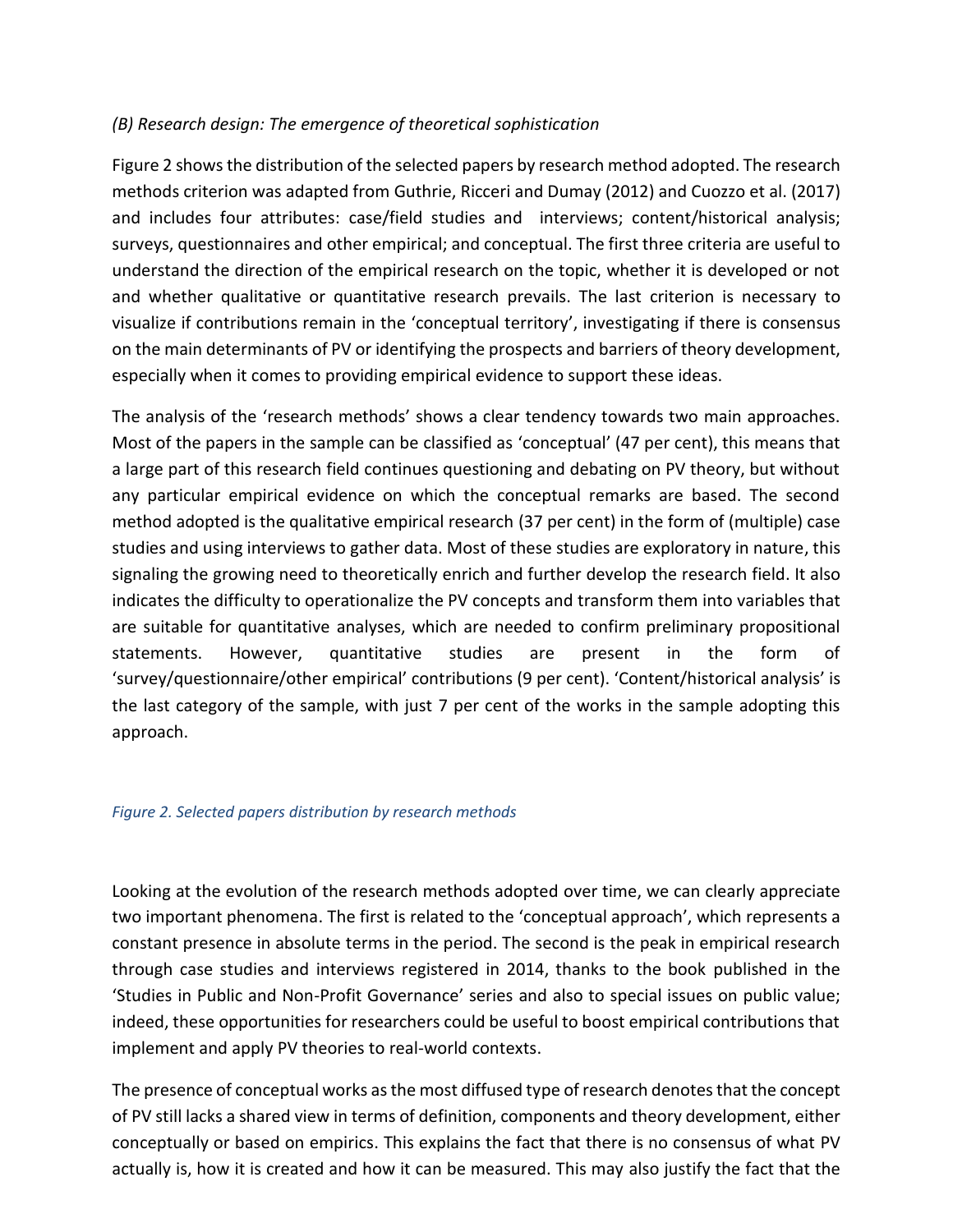research design mostly adopted is an exploratory case-study approach, which indicates scholarly efforts to observe and/or understand how PV operates in practice, drawing implications for theoretical developments.

#### *Figure 3. Selected papers distribution by research method by year*

Turning to the 'framework used' in PV research, it is useful for our research to organize the existing literature by referring to the type of theoretical contribution the papers are supposed to make (Massaro et al., 2016). Understanding if authors elaborate new concepts or models or develop previous ones by integrating accounting-related concepts into the PV discourse can help to further appreciate the novelty and continuity of PV as an emerging research domain (Cuozzo, Dumay, Palmaccio, & Lombardi, 2017; Mckinley et al., 1999). The development of new concepts or frameworks may testify to the novelty of a research topic, and perhaps is an indication of a growing interest in substantiating theory development in the field of PV. At the same time, the application and refinement of existing concepts and frameworks indicates the achievement of the continuity needed to further substantiate PV-related contributions. Both categories are helpful to further differentiate the emerging state of PV theory development (Edmondson & McManus, 2007; Mckinley et al., 1999). Nevertheless, papers can also lack a specific framing of their theoretical contribution when they offer descriptive or normative arguments around a certain phenomenon. Given the argument about the 'theoretical stagnation' (Faulkner & Kaufman, 2018) and incoherence of PV research, we also expect the distribution of frameworks used to be quite heterogeneous.

It is interesting to notice how 34 per cent of the research applies or considers previous frameworks. Moore's (1995) 'strategic triangle' is the most adopted, with many studies openly referring to one or more of its dimensions. Examples of use of previous frameworks include Spano's analysis of Moore's 'strategic triangle' in his discussion of the link between institutional, political and managerial dimensions in the design of a public administration's management control system (Spano, 2009), or Sam's (2011) investigation of PV theory as a means to explain bureaucratic experiences with legitimacy building and their implications for policy. However, in most cases the 'strategic triangle' approach is used more as a heuristic tool, without engaging with it and attempting to contribute to its development.

#### *Figure 4. Selected papers distribution by framework / model used*

On the other hand, studies not adopting any specific framework represent 48 per cent of the works investigated. These inquiries often consider the concept of PV and its implications in public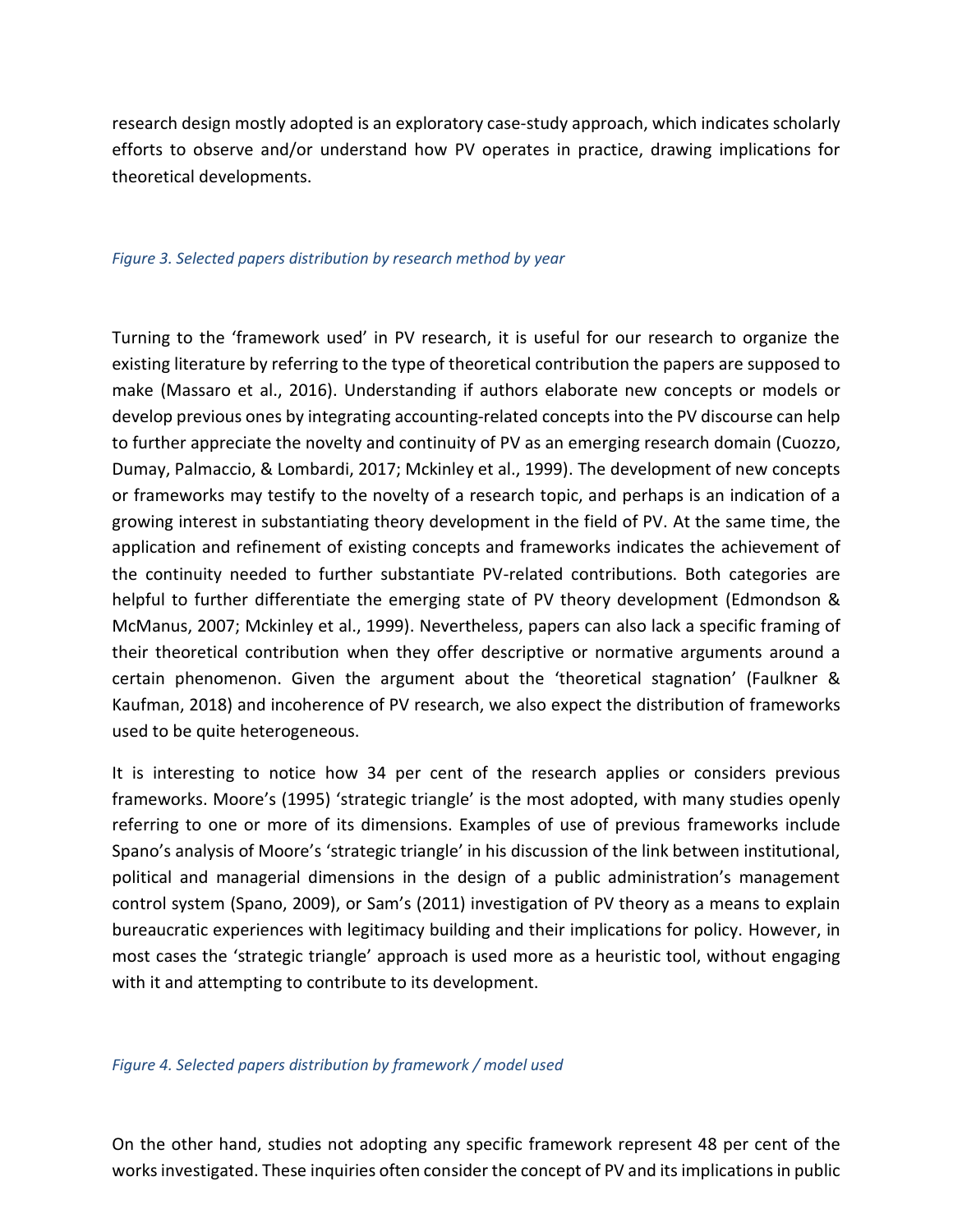administration or not-for-profit entities without openly referring to or applying a specific model. An important component of this category are studies that discuss PV as a way to overcome the limitations of NPM, as an emerging trend in PG or as a new paradigm (Fisher & Grant, 2013; Shaw, 2013; Stoker, 2006). Analyses that seek to capture value creation without explicitly referring to Moore's framework (Angiola, Bianchi, & Marino, 2013) are also present, together with others which aim to assess the impact of some of public organizations' emerging priorities, such as transparency, on PV and its creation (Douglas & Meijer, 2016). The literature proposing a new framework represents 18 per cent of the sample, this mirroring the obvious challenges in proposing innovative ways to conceptualize and measure PV. Most interestingly, the main topic addressed by these studies is PV co-creation, whereby the joint contributions of public administrations, not-for-profit entities and citizens are critical to the generation of value for the community in a context of decreasing resources (Osborne, Radnor, & Strokosch, 2016; Page, Stone, Bryson, & Crosby, 2015; Yang, 2016).

A minority of studies has started to tackle the issue of PV measurement, suggesting new frameworks to enhance the ability of a public administration to manage value by means of quantification and visualization. Examples are Spano's (2014) conceptualization, which focused on managerial control systems, and Bracci, Deidda Gagliardo and Bigoni's (2014) 'value pyramid', which sought to quantify PV in a single index. Other authors have provided new understandings of public value by seeking to capture the nuances and complexity of PV creation and management in a holistic way, for the whole of public administration or specific policies (Alford & Yates, 2014; Meynhardt, 2009).

Combining criteria 4 and 5, it is interesting to associate the research method with the framework in use, as it further indicates the relevance and spread of specific methodological approaches within PV research (see Table 4). Starting with the 'conceptual' research method, many studies in this category do not propose any new framework (24 papers out of 46, 52 per cent), while 14 represent a refinement of previous findings. This situation seems symptomatic of the blurred conception of what PV is and of the difficulty in developing this concept. This may also reveal the descriptive nature of some of the research conducted on PV, and the fact that in some papers PV is not used as the main conceptual tool, i.e. primarily reference is made to the topic but without situating it in the broader theoretical debate. Indeed, just eight papers propose a new conceptual framework. By contrast, when looking at the case/field studies and interviews category, we can appreciate how empirical research stimulates the application of new frameworks (eight papers out of 39) despite the higher number of studies without frameworks (15 out of 39), maybe due to the strong normative or descriptive approach which seems to characterize the research field. However, it is also important to note that both content and historical analysis and survey/questionnaire are not widely adopted approaches.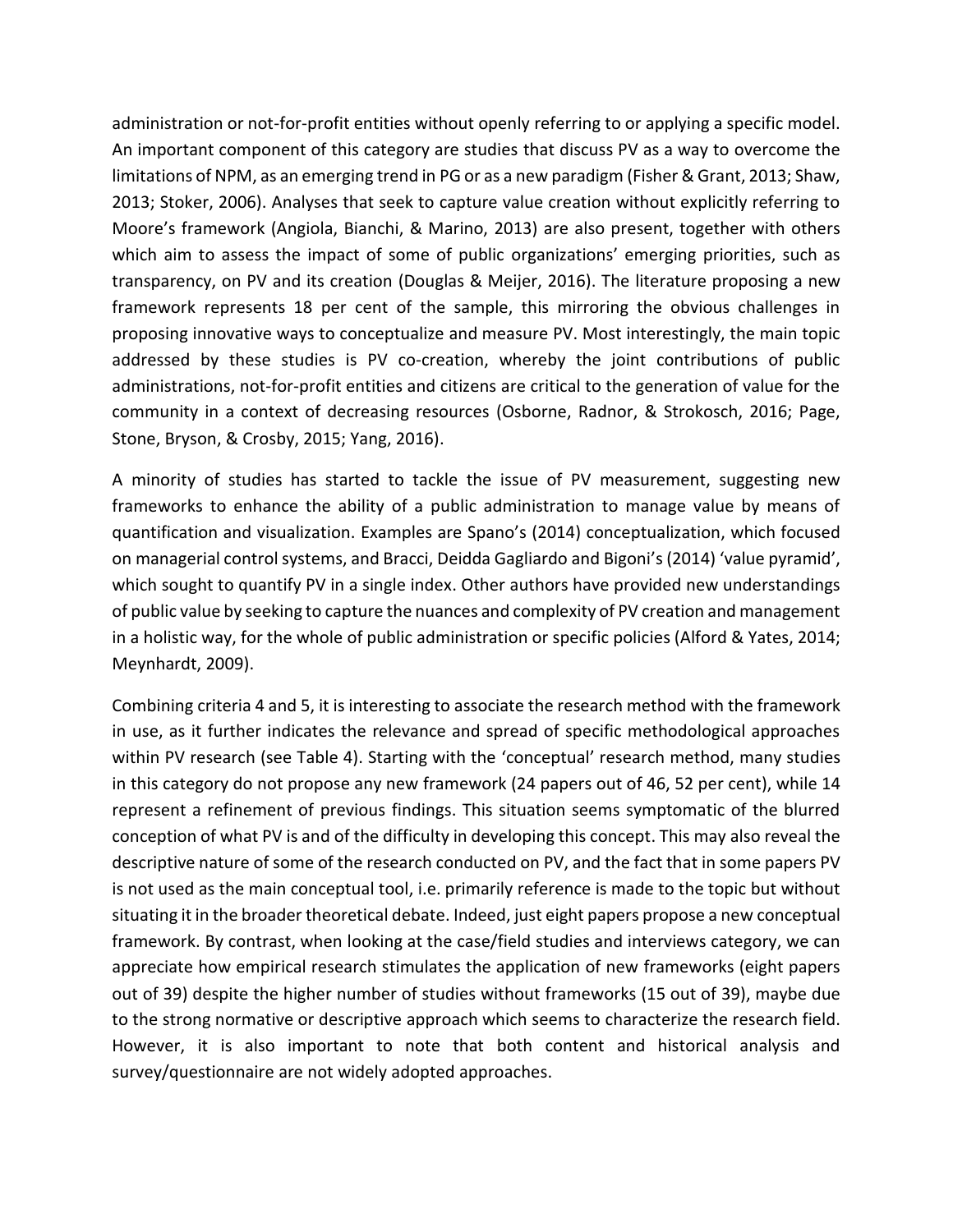#### *(C) Research context: Placing PV research in time and space*

Figure 5 presents the distribution of the selected papers by their 'location'. Looking at the research location enables to understand which locations are investigated in literature and where the research spreads and, at the same time, which settings are yet to be explored and for what reasons. This is particularly useful for the identification of future avenues of enquiry (Cuozzo et al., 2017). The analysis of the 'research location' reflects our insights from the research method criterion. Indeed, 41 per cent of the sample does not have a specific location ('none'), which is a reasonable percentage if considered together with the dominant role of conceptual contributions within the PV research domain.

The second research setting is 'Europe' (24 per cent), a result strongly influenced by the book from the series 'Studies in Public and Non-Profit Governance' published in 2014. Studies located in 'America' are 10 per cent of the sample, with a marked increase at the end of the period. An interesting result comes from 'intercontinental' studies, 7 per cent of the sample, which indicates a particular interest in comparisons between cases or countries from two or more continents. This type of comparative analysis needs to be considered fruitful in order to appreciate the possibility to have differences in the way in which PV is conceptualized and measured in different contexts.

#### *Figure 5. Selected papers distribution by location*

The analysis of the 'organizational focus/setting' provides and understanding of the types of different actors investigated by PV scholarship (Cuozzo et al., 2017). The categories considered in the literature 'public administration' and 'public-private partnership' (PPP), conceived of as a broad process of interaction between public administrations and the other actors of a network. Although PV is often co-created and co-produced, we decided to code the papers according to the main actor considered in the study. Most of the works analyzed focus on 'public administration' (73 per cent); however, a relevant part of the sample takes into account PPPs that include the 'user' cooperating with either a private or not-for-profit organization. It is not surprising that PV in PPPs attracts the interest of researchers given the increasing significance of hybrid forms in the design and delivery of public services (Broadbent & Guthrie, 2008). The great majority remains, however, in the context of public administration, signaling the attempt to understand if and how PV is operationalized within the public domain.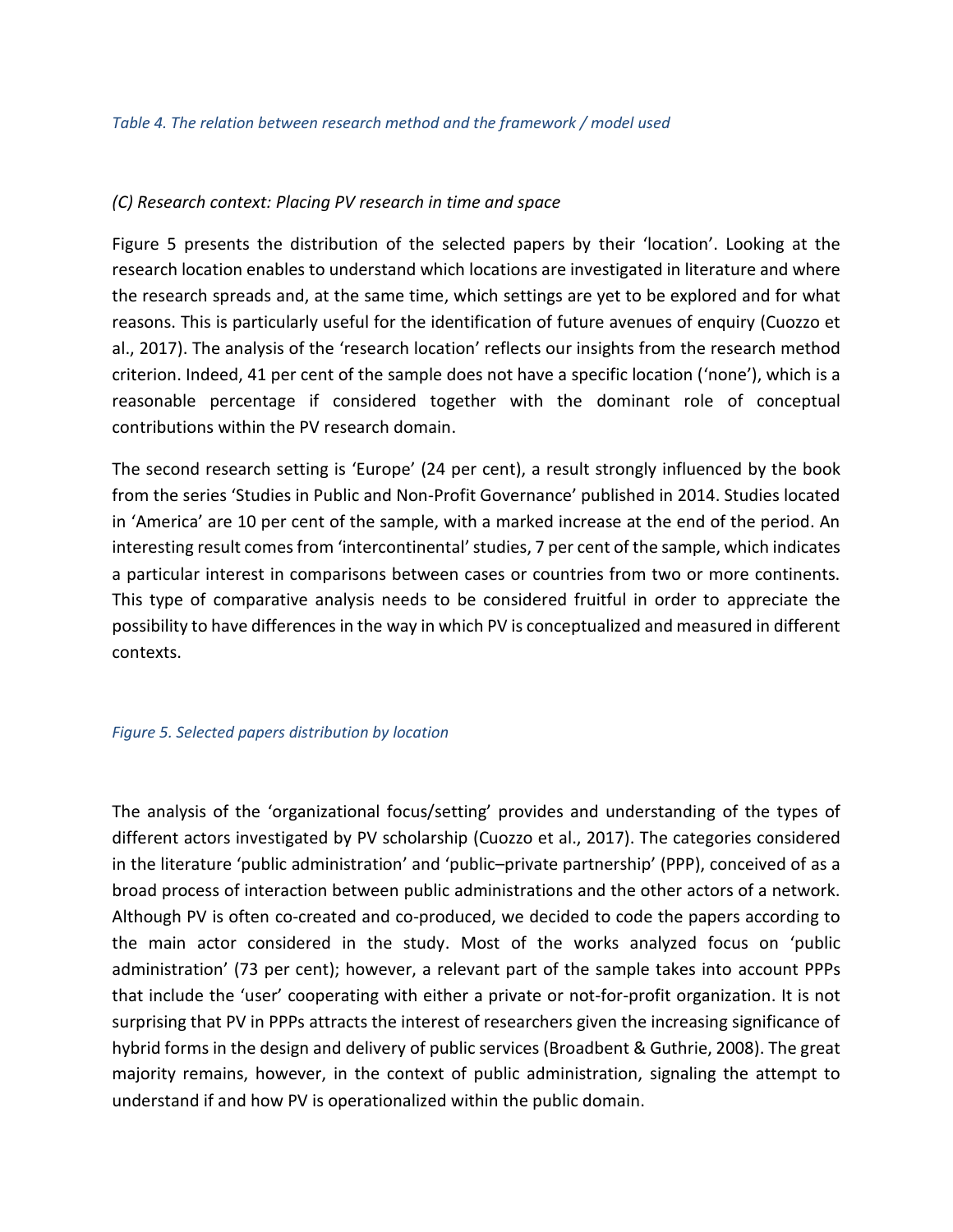The dimension 'jurisdiction' documents where the works emanate from and, thus, the context of analysis applied by PV studies (Cuozzo et al., 2017). It can be noted how almost one in three (32 per cent of the sample) does not consider any particular setting and mostly engages in theoretical discussions, with particular emphasis on the concept of PV and the potential consequences of its application in the context of public administration (see for example Fisher & Grant, 2013; Prebble, 2012). The absence of contextual concerns was dominant until the 2010s, when research started to focus on specific settings, with Australia and the UK the most represented countries.

This increase has been remarkable. Within the period, we considered many of the works have a clear national focus (39 per cent), as they explore public value-related issues with reference to one specific country. Examples of this approach include Brookes and Wiggan's (2009) work, which addresses the concept of PV in the delivery of sport services in England, Karunasena and Deng's (2012) investigation of the PV of e-government in Sri Lanka or Colebatch's (2010) rendition of the relevance of PV to the Australian government. Fewer studies have attempted to adopt an international focus (13 per cent), thus seeking to compare different national contexts and explore the peculiar issues related to defining, creating and, to a lesser extent, measuring PV. Although the variety of institutional and regulatory factors, e.g. the structure of the nation's public administration, different (if any) performance measurement systems and heterogeneous cultural values may have limited the diffusion of this strand of research, international comparisons are highly informative and provide the opportunity for theorizing about their non–context specific findings. Most of these studies consider two countries, such as Moore and Hartley (2008; USA and UK), or three, as it is the case for Rhodes and Wanna (2009) and Hartley, Alford, Hughes, and Yates (2015), who both focus on Australia, New Zealand and the UK. Angiola, Bianchi and Marino's (2013) extensive study is a remarkable exception as it focuses on 39 European countries but limits its analysis to the cultural policy field.

The local level is still weakly investigated as only 16 per cent of the research sampled in this study engages with this setting. Micro-level research allows an in-depth study of PV, as the limited extension of the object of study makes it easier to consider all the forces at play in PV creation processes. Consistently, the consideration of a small entity such as a public theatre has enabled Bracci et al. (2014) to develop and experiment a complex, empirically based model for PV measurement, thanks to the availability of data. Similarly, the analysis of a small number of public sector innovations, such as congestion charging in London or private partnerships to support New York City parks has allowed Moore and Hartley (2008) to develop an analytical schema for evaluating innovations in governance. The micro-level approach has thus the potential to deepen our understanding of specific issues in PV creation and measurement by means of in-depth casebased research strategy. Single–case based studies open the opportunity to extend their theoretical reasoning to other contexts.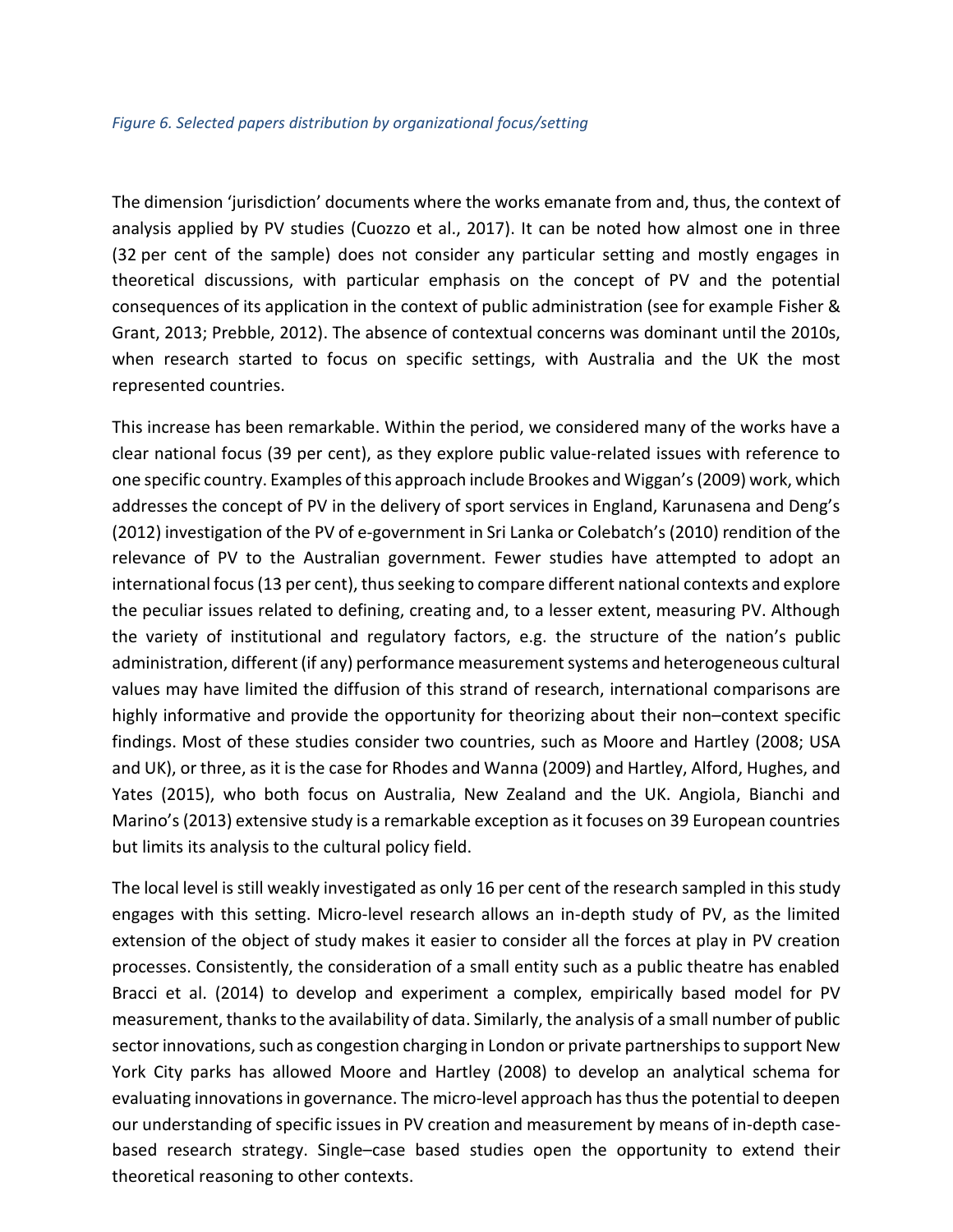#### *(D) Research focus: What is PV research about?*

In order to summarize the findings from PV research and its research paths within our SLR project, it is useful to further develop and specify our analytical framework. This is particularly necessary for systematizing the insights of PV research, developing a critique of the field and suggest future research avenues (Massaro et al., 2016, p. 8). As a result, we used the PV core components (Horner & Hutton, 2011) as the conceptual reference for grouping the contributions in three main areas, namely the PV concept (criterion 9.1), the PV creation (criterion 9.2) and the PV measurement (criterion 9.3).

In line with the large number of conceptual contributions in our sample, most of papers focused on the concept of PV (48 per cent). This data shows the notable effort made by researchers to conceptualize and define PV as a complex phenomenon. For example, O'Flynn (2007) wonders if Public Value Management can be considered a new paradigm overcoming the limits of the NPM approach. However, the role of managers and the associated skills need to be developed, after decades of NPM reforms, in order to move toward a PV-based management. Stoker (2006) aims to shed light on the role of PV as a new narrative discourse for networked governance. PV management is considered as a driving motivational force for actors involved in a partnership based on trust, respect and shared learning. However, PV concept does not come without criticism. Rhodes and Wanna (2007, 2009) point out the risk of giving to public managers the role of 'platonic guardians', who can decide and influence which are the social values worth to be pursued within representative democracy, and the confusion that comes when we consider PV as a theory. In a similar vein, Fisher and Grant (2013) consider PV as a self-serving rhetoric for public managers, neglecting the ethical component necessary to ground this theory. Other authors, including Williams and Shearer (2011) and Hartley et al. (2017) attempted to 'take a snapshot' of the state of PV research and the future empirical challenges on the topic. In particular, Hartley et al. (2017) propose a framework to guide empirical research on PV, which is linked to the way in which PV is conceptualized. They argue that the lack of empirical research is due in part to the confusing conceptualization of what PV is or is not. In a similar way, Williams and Shearer (2011) show how the conceptualization of PV still needs to propose relevant empirical elements to go beyond its pedagogical function for public administrations and managers.

PV creation represents the second most investigated field of research (43 per cent of the sample). The scope of this research area is both theoretical and empirical (Alford & Yates, 2014, 2016; Meynhardt, 2009; Meynhardt & Diefenbach, 2012; Moore & Hartley, 2008; Sam, 2011). The interest towards PV creation has clearly increased over time. Indeed, there are from four to six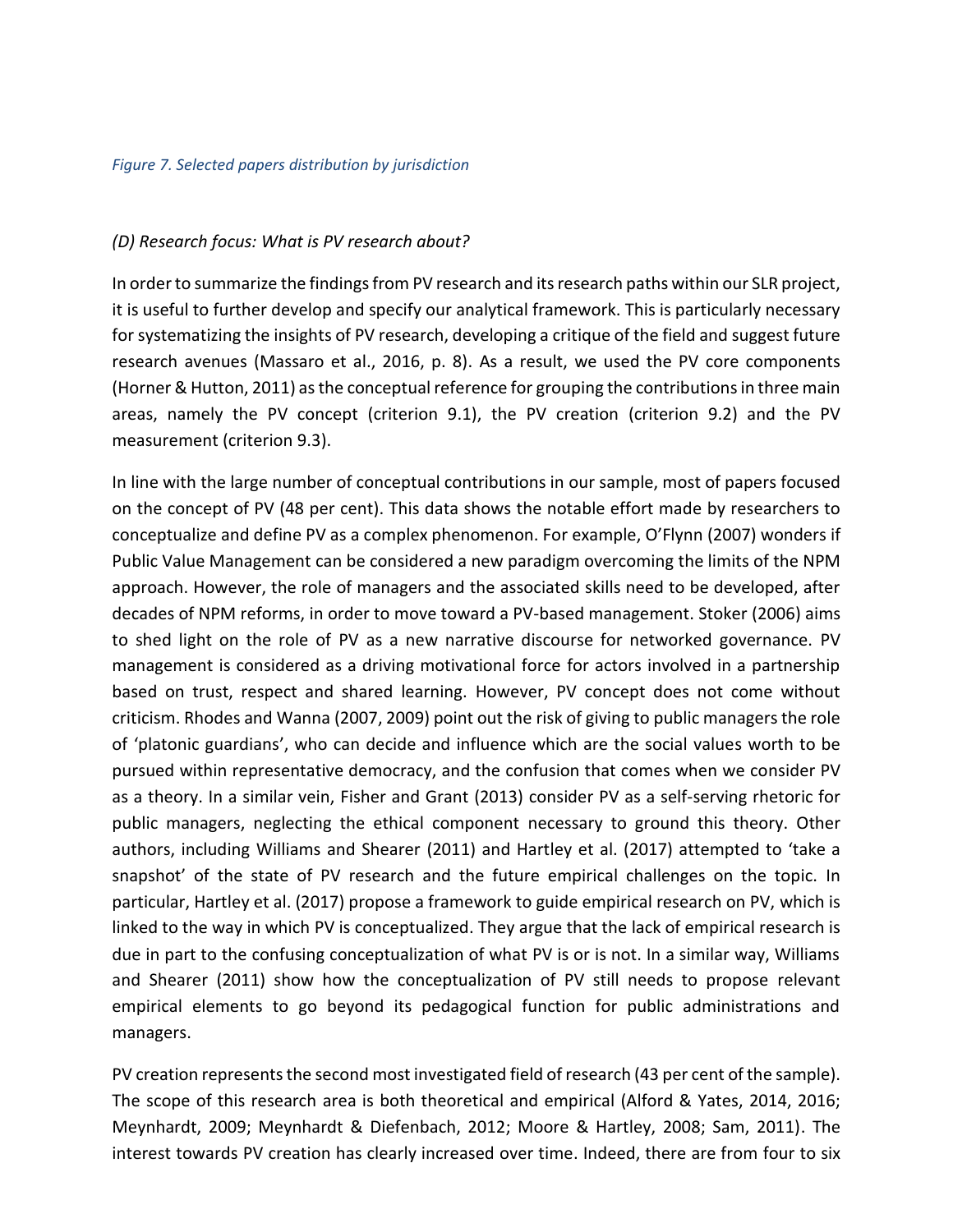papers per year since 2014, which is not merely the effect of the presence of special issues on PV. The other side of the coin (i.e. destruction of PV) has also been addressed but by a very limited number of scholars (Esposito & Ricci, 2015). Under this perspective, it seems useful to consider both what public value is and is not, and how PV can be deployed, created and destroyed, especially through empirical inquiries. In a similar vein, research from this area explores the intersection of public value concept and creation. Meynhardt and Diefenbach (2012) used an interesting approach to investigate the role of entrepreneurial orientation (EO) in PV creation, based on the analysis of Germany's Federal Labour Agency. This contribution highlights the role of middle managers in the process of public value creation. The study is a compelling attempt to scrutinize the normative focus of public value management by incorporating the broader discourse on EO drivers in public organizations, which has the potential to open the field to new approaches from organizational theory. Understandings of PV have also been broadened by embracing an inter-organizational perspective. Hartley et al. (2015) carried out a qualitative and quantitative study in the UK, Australia and New Zealand, underlining the role of political skills ('astuteness') for public managers in the creation of PV.

#### *Figure 8. Selected papers distribution by Public Value core components*

Despite the modest number of contributions on PV measurement (9 per cent), this category represents a promising research stream. In the last four years, eight to nine papers sought to show how PV can be measured. This interest by researchers may be linked to Moore's work on PV accounting in 2014, which develops three fundamental philosophical claims on the topic. In particular, Moore states that when the collectively owned assets of government are being deployed, the arbiter of PV has to be the collectivity, that these assets include not only government money but also the authority of the state, and that citizens evaluate government performance both from a utilitarian and deontological perspective (Moore, 2014). Page et al. (2015) elaborated on the importance and challenges of PV creation by cross-sector collaborations, identifying a framework for public value creation in transportation services. Similarly, Douglas and Meijer (2016) investigated the relationship between PV in public services and the level transparency of public organizations through the 'strategic triangle' approach (Moore, 1995). In their study, public organizations achieved better PV scores when their level of transparency was higher. However, more than transparency per se, what it is relevant is its use to interact with stakeholders in the creation of PV. Bracci et al. (2014) adopted an accounting perspective to develop a new model, the value pyramid, which is grounded in an organization's performance management systems. The authors also apply the model to a municipality-owned Italian theatre to measure the value it created across different periods. Spano (2014) adopts a similar approach investigating how managerial control systems can be used to understand if an organization has been able to achieve the planned outcomes and how this translated into the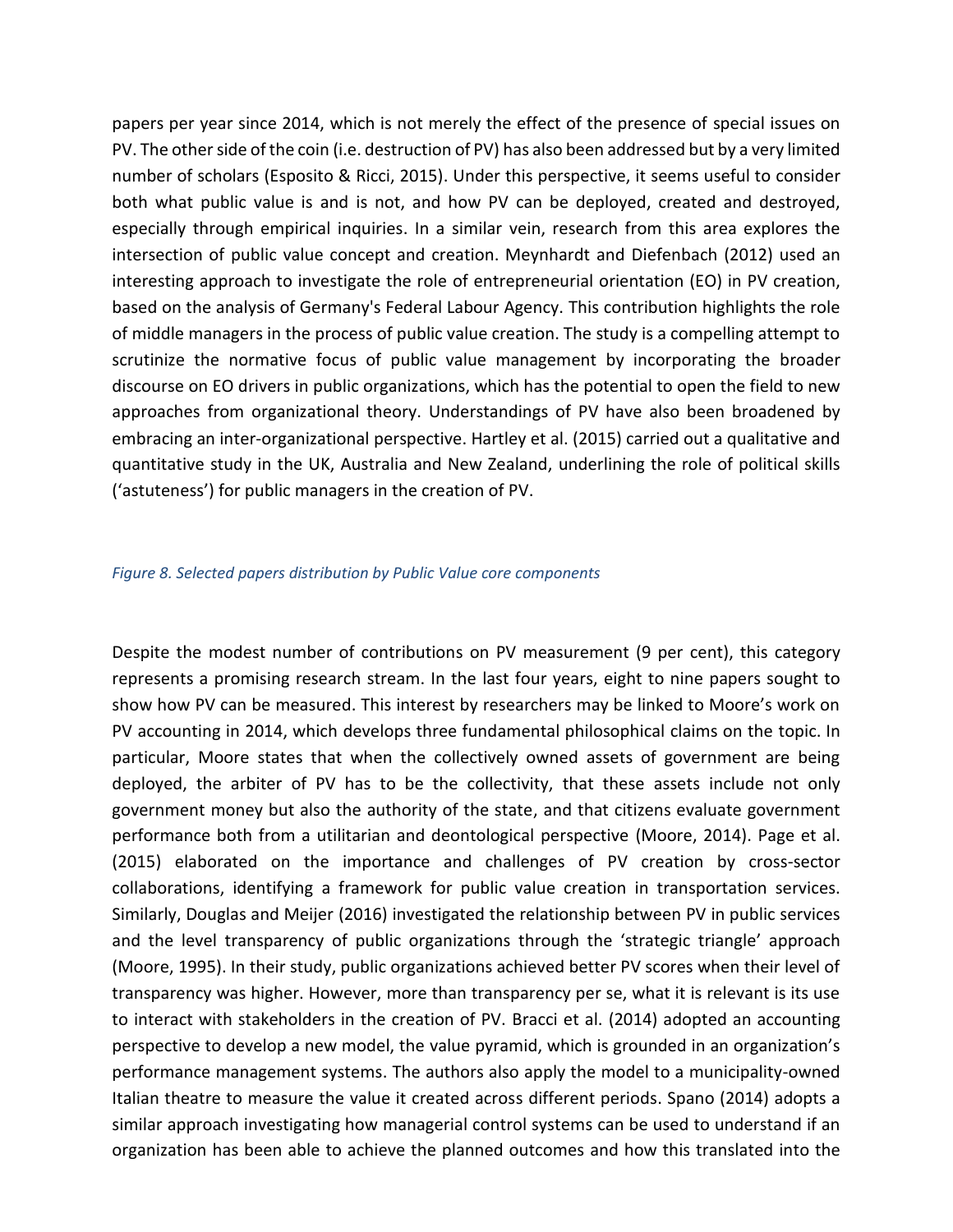creation of PV. Moreover, studies have also called for further theoretical and empirical contributions on PV measurement (Faulkner & Kaufman, 2018; Hartley et al., 2017).

#### *Figure 9. Selected papers distribution by Public Value core components by year*

#### *(E) Public value: the accounting research perspective*

In order to answer the third research question, we now focus on papers adopting an accounting perspective. Table 5 summarizes the 14 papers referring directly or indirectly to PV accounting. We used a specific step within our sampling strategy to identify these studies. Each researcher separately pre-identified those papers with an accounting perspective. We considered as accounting studies all the contributions which engage with 'Management Control System as a Package' (Malmi & Brown, 2008), hence including practices such as budgeting, planning and performance management. Cross checks have been made to address any differences. The resulting list was then discussed among all and finalized.

From a preliminary analysis, it emerged how none of the 14 papers was published in an accounting journal. To confirm this finding, we replicated our research strategy on Scopus but limited it to accounting journals rated three or four stars in the AJG (2018).<sup>v</sup> This query gave zero results, which confirms that the topic has not gathered the interest of accounting scholars and journals. We also proofed for a journal-specific research strategy, as suggested by Massaro, et al. (2016), which also did not return any meaningful results. However, this result does not strictly imply that there is no accounting research in place. We have examples of studies on performance measurement in public settings, which analyze the way in which societal outcomes can be measured and managed (i.e. Northcott & Ma'amora Taulapapa, 2012), without necessarily referring to PV theory. As a matter of fact, the PV-related accounting research is merely published in public management or public administration journals.

The 14 selected papers investigated different issues in relation to PV accounting in terms of what to account for, how accounts of PV are constructed and used, but at the same time how accounting can hide PV destruction. This is remarkable, as PV is far from being a neutral managerial tool. PV creation processes are grounded in 'contested democratic practice' (Benington, 2009), in part because PV is constructed and argued for by different stakeholders with sometimes opposite views. The conception of PV depends on the activities (or desistance from activities) carried out by some individual actors or organizations in the achievement of the desired societal outcomes (Hartley et al., 2017). Moreover, PV is not a list of static values characterizing a society at a certain point in time (Bozeman & Moulton, 2011).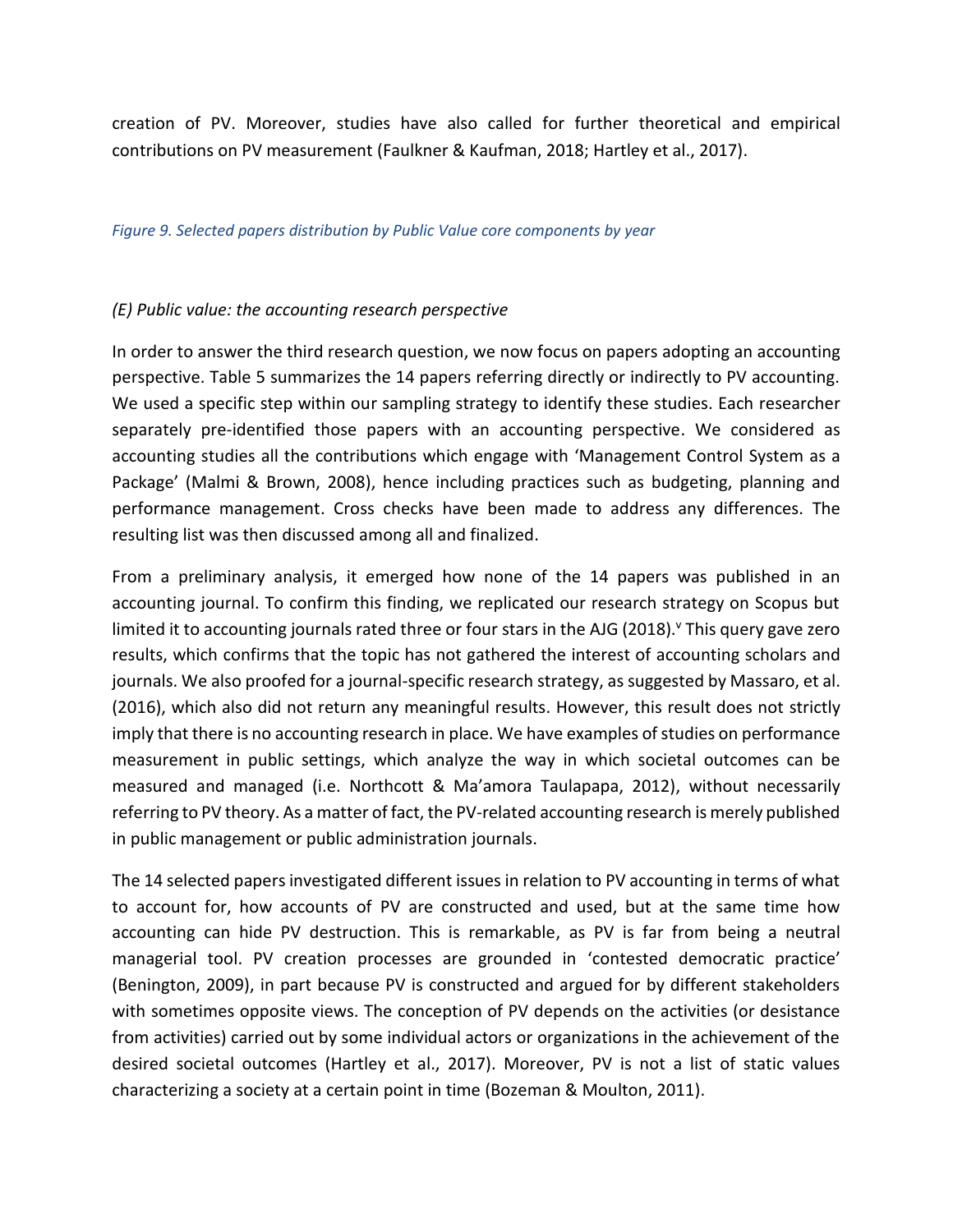Looking at the different themes developed by these contributions, we adopted the same conceptual framework based on the PV core components used for our general analysis, namely: PV concept, creation and measurement (Horner & Hutton, 2011). Four papers out of 14 investigated PV and the related role of accounting. These studies emphasized the conceptualization of what PV accounting is, and their main contribution is related to understanding what to account for instead of scrutinizing the relevance and adoption of methods and tools for PV measurement. In this stream, Farneti and Dumay (2014) criticize the role of the Global Reporting Institute's guidelines as a means to educate managers about value creation through sustainable outcome and outputs. De Jong et al. (2017) shed light on PV management tools and advance proposals for their application in practice. Even though the authors do not make a direct reference to accounting, they implicitly consider it among the management toolkits that are necessary to manage PV. Chohan and Jacobs (2017) explored the role of legislative budget offices to enhance the effectiveness of 'public value in politics', thereby addressing the integration of PV in budgeting. Integrating PV into the public budgeting process is considered useful to improve budget transparency and clarity, ex-ante and ex-post, and also for policy oversight. This is notable because public value budgeting can support decision makers in balancing democratic requests with efficiency imperatives.

Three papers in the sample focused on how to create PV, in particular by using PV accounting tools for achieving desirable societal outcomes. Meynhardt and Diefenbach (2012) and Cuganesan, Jacobs and Lacey, (2014), although from different perspectives, provided a study focused on performance measurement practices and how they are involved in the PV creation process. Meynhardt and Diefenbach (2012) accounted for public middle managers attitude towards PV creation, and where key performance measures do not seem to alter the PV creation. For Cuganesan et al. (2014) there is a need to further investigate the role of PV and performance measurement practices in intragovernmental networks. The third paper in this subgroup sought to provide evidence of how to turn public disvalue into public value by quantifying the value of assets and properties seized from mafia organizations (Esposito & Ricci, 2015). What emerges is the understanding of the role that accounting can play in supporting and/or hampering the creation of public value, both in terms of managerial decision-making and within crossorganization collaborations.

In the last subgroup, we have seven papers out of 14 attempting to establish methods to account for the PV created/consumed, proposing ideas and frameworks for its measurement. In particular, Bracci et al. (2014) focused their attention on a model aiming to systematize the performance measures used in the process of PV measurement. This study aims to generate a single, easily understandable index, which can give visibility to the value generated by an organization in a given period. Taking a different approach, Page et al. (2015) stated the need for a multiplicity of indicators to assess the PV created in cross-sector collaborations. Another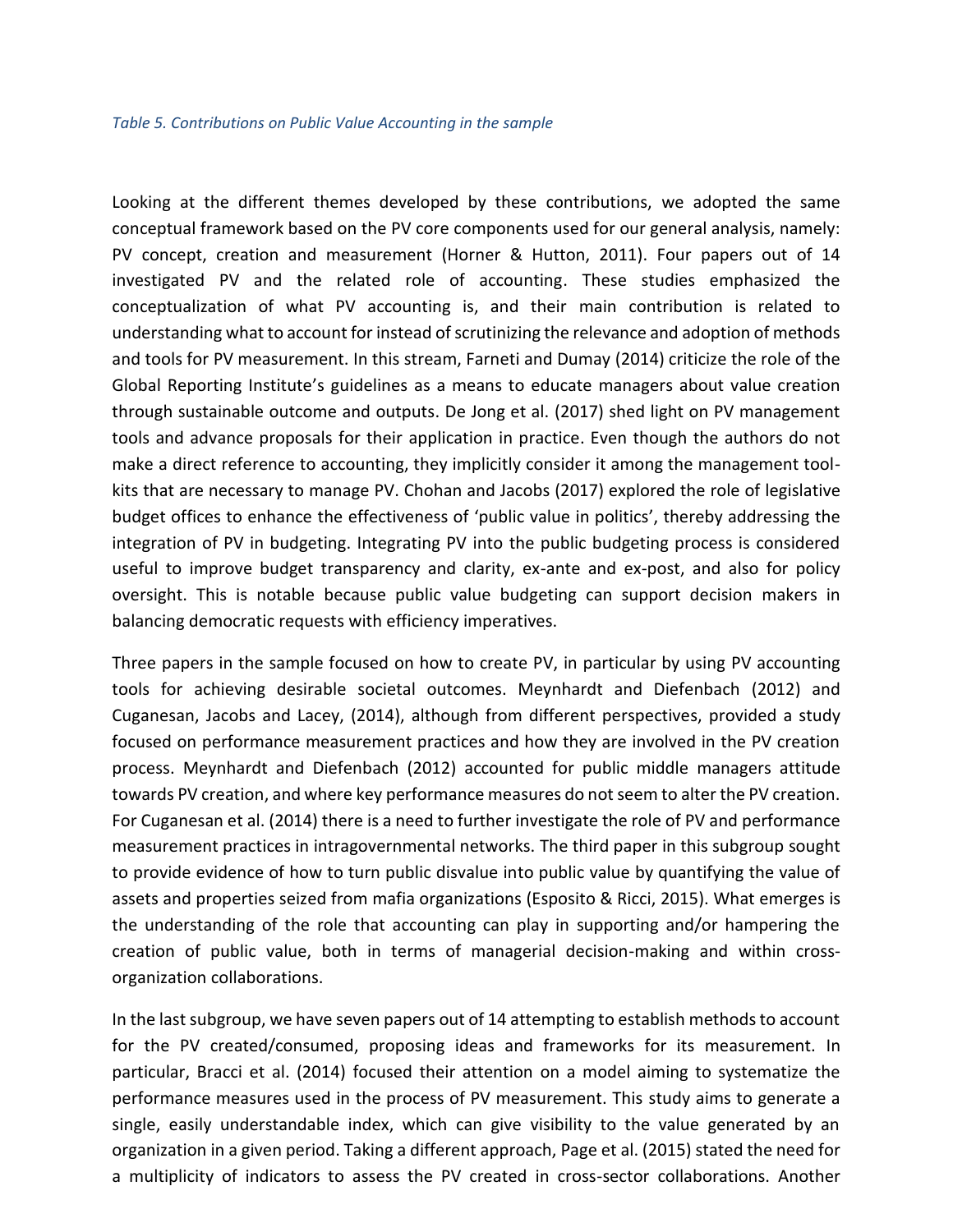empirical application of a PV measurement model is offered by Guarini (2014), who explored two Italian local governments. Spano (2014) suggested the adoption of managerial control systems to evaluate the achievement of organizational outcomes and the related PV creation. Brookes and Wiggan (2009) proposed a performance measurement scorecard to account for the outcome generated by a big sport event. Yang (2016) identified the role of performance management in the integrative processes of participation, legitimation and implementation between PAs and civil society. Moreover, Connolly (2016) explored how the 'contribution analysis' enables public managers to demonstrate and measure the PV created, also by means of narratives. Contribution analysis is built as an outcome-focused performance report that is helpful when dealing with complex issues.

As our analysis demonstrates, the PV accounting literature is still sparse, in most case is brought forward by non-accounting scholars and is always published in non-accounting journals. There is still a lack of theoretical contributions by accounting scholars on what PV accounting is and how it can be accounted for. All papers refer to the PV concepts developed in Moore's and/or Bozeman's studies, but without an effort to provide new, alternative perspectives. This opens up spaces for further contributions, which are discussed in the following section.

#### **Future research directions: a discussion**

This section summarizes the main results and discusses proposals for the future development of PV accounting research. As a general reflection, PV accounting is a research field that is yet to achieve a significant level of attention. Our analysis shows a stabilization in the number of contributions per year. With the exception of the years 2009, 2014 and 2016, the average number of PV papers are less than 10 per year. In terms of contributions adopting an accounting perspective, we found only 14 papers. The limited scope of this research raises some doubts about the relevance of accounting interests and inquiries within the PV debate, most especially when compared to other highly debated frameworks such as NPM, PG or traditional public administration. Correspondingly, this observation confirms the risk of a theoretical stagnation, with the literature still mostly concentrated on conceptualization and definitional issues (Hartley et al., 2017).

Our analysis has demonstrated that the papers appear to contribute to our understanding of the definition, conceptualization and operationalization of what public value is and of what the different applications in public policy and management can be. However, from an accounting perspective, the analysis shows a dearth of conceptual and in-depth studies, and a lack of attempts to contribute to the theorization by bringing in accounting theories. The findings suggest that further work is needed but there are also various theoretical and methodological risks when an accounting study engages with PV. The lack of interest is substantial, leaving other disciplines like public administration and (new) public management to engage with accountingrelated topics in PV research. Accounting scholars can contribute to the definition of what public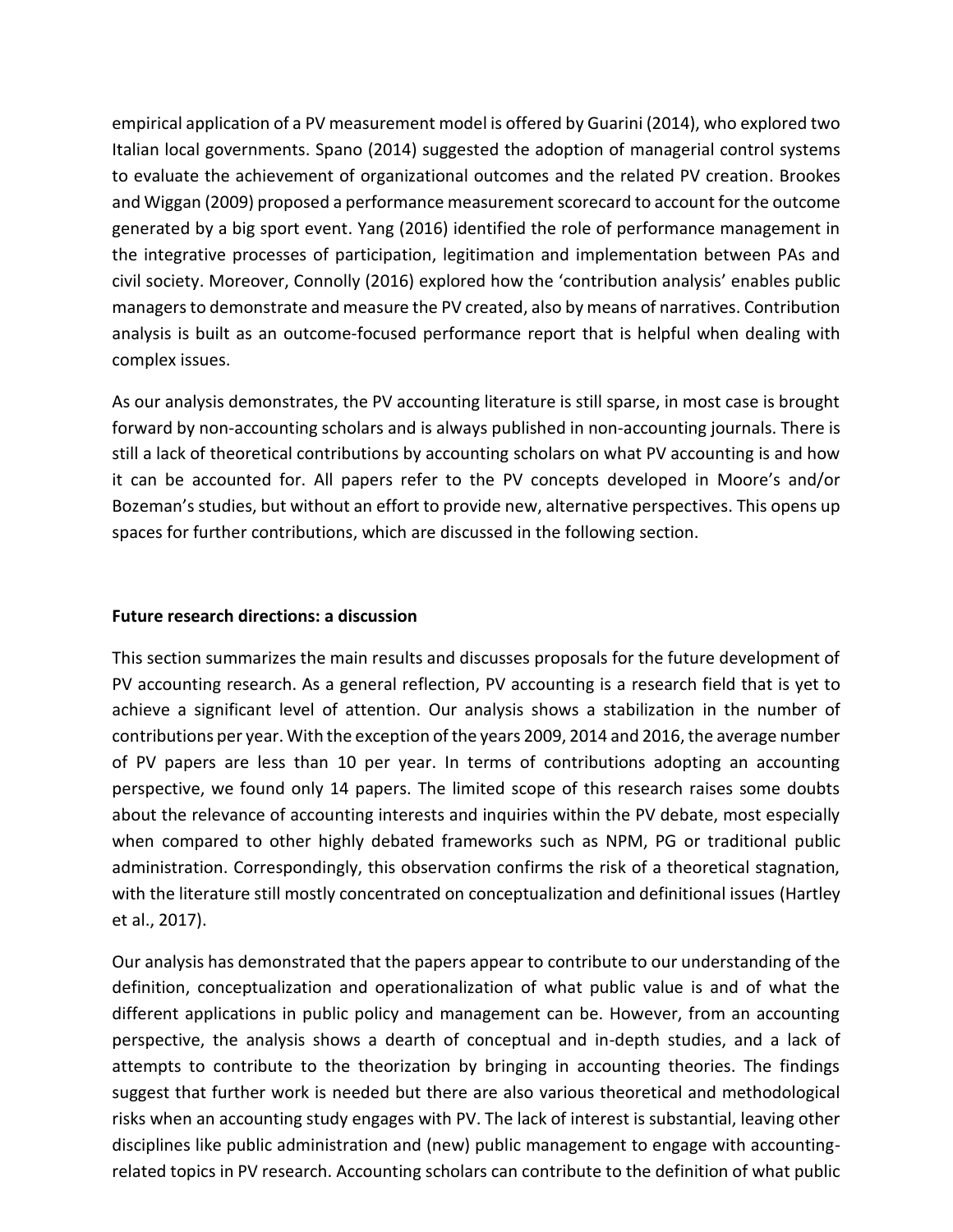value is, how it can be created and measured drawing from the theoretical and practical contributions coming from studies on accountability/external reporting, management accounting and performance management.

Despite the lack of accounting-based studies, PV needs to be accounted for: if someone wants to govern, or at least manage, the production of PV for public interests, it should at least be able to be accounted for, thereby making 'visible' the capacity (or lack of capacity) to deliver and create value through public services and/or public policies. Citizens and other stakeholders will be the main beneficiaries, particularly in the current contexts in which public services are delivered through inter-institutional collaboration processes (i.e. public-public, public-private partnerships). What follows is that traditional accountability mechanisms are not sufficient to represent the value(s) created/destroyed. For example, as accounting scholars we may scrutinize how and why social/sustainability accounting, integrated reporting and other accountability means can contribute to explore the antecedents and effects of PV creation processes. Given the intangible and contextual nature of public value, researchers are challenged to understand how public value is constructed in its context, how it is acted upon by agents and how it in turn influences the organization in which it is to be created. This is related to the investigation of who are the producers, the users and what are the various uses of PV information. Research interested in such questions creates a starting point for insights grounding PV accounting topics and focal points: how can accounting contribute to constructing public value? How do those who prepare accounts perceive public value? Who are the constituents and users, what are the uses and in which way does PV information affect the decision making of external stakeholders and policy makers? At the same time, how is PV affected by the use of accounting tools and concepts?

When considering a management accounting and performance management perspective, PV accounting research generates the opportunity to understand the ways in which PV accounting is constructed, measured represented and involved in the decision-making processes of public managers; and nonprofit managers as well in cases of PV creation by cross-sector collaborations. This will help in understanding how PV is operationalized, quantified and the effect of this visualization on public managers' decisions and behavior. In the context of public services, it is relevant to pose questions on what is called the 'dark side' of public value, which is value destruction or public disvalue and how accounting is implicated in such processes. Unethical behavior is a particular concern, such as corruption and bribery, but also important are global emerging issues like climate change, sustainable economic development, social/migration movements, or the aging society. Accounting, in this respect, provides grounds in which the relevance of public value is planned, measured and accounted for in a public space (Miller & Rose, 2008).

Such perspectives call for further investigations of the possible uses of accounting in constructing what PV is and its implications for decision making at different levels (managerial, political, societal). In this vein, PV accounting inquiries need to pay more attention to the causal order and integration between what PV is, how it is defined, created and destroyed, how it can be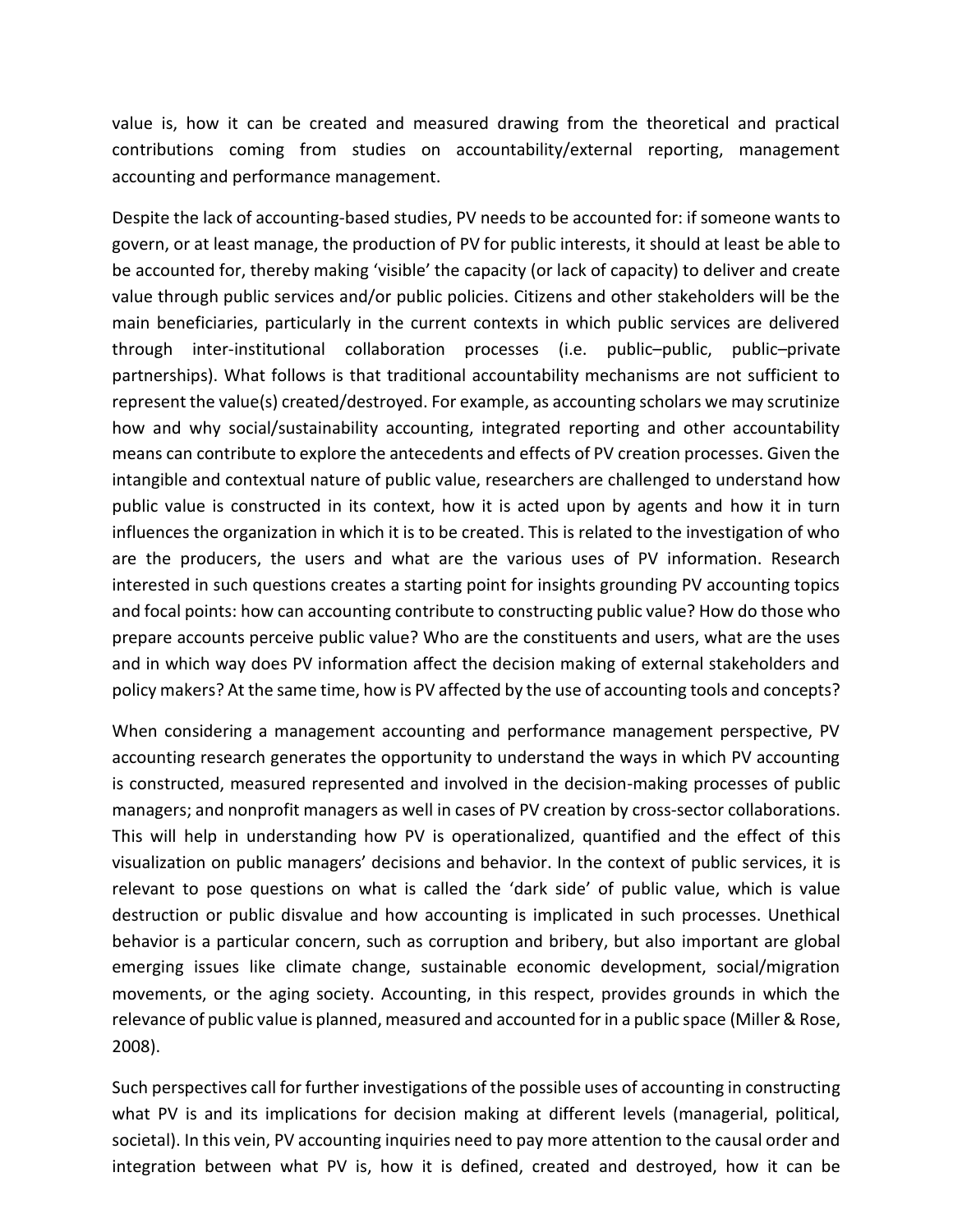measured, and how its measurement affects accountability and decision-making. We highlighted that in the sample considered for this work there are a minority of studies that consider these aspects systematically; just nine papers out of 102 push the research towards PV measurement and related methods to account for it. Notwithstanding these efforts, research based in (public sector) accounting scholarship is still in its early stages and scarcely interdisciplinary. Insights from disciplines such as organization science, political science, psychology, accounting, and many others can provide tools and understandings that are useful to deepen our knowledge of the PV phenomenon.

From a methodological perspective, considering PV accounting practices in a local context can help PV accounting research to further explore the antecedents and mechanisms that govern the process of PV creation or co-creation (Bracci et al., 2014). In a local context, various social, political and economic forces may be more easily identified to explain how these factors influence PV creation processes (either in a positive or in a negative way) and, then, why PV accounting methods and tools create different outcomes. Scholars may also focus on comprehensive studies to understand how PV is conceptualized and constructed by its proponents and beneficiaries and/or introduce innovative models for its measurement. These applications can take different methodological approaches, being informed by either a normative/positivist or interpretative/constructivist stance. A fruitful methodological approach could also take the form of action research (Susman & Evered, 1978) or other interventionist strategies, which are supposed to deliver theoretical insights from a researcher's interventions in real-life problems (Dumay & Baard, 2017). This particular approach may increase the number of interpretative or critical researches, in a context where normative-conceptual approaches prevail, by means of studies of specific realities or cases of PV creation. Even social experiments can induce scholars to produce useful knowledge for bridging PV theory and theoretical frameworks from other fields of inquiry.

Increasing the number of quantitative studies can be a complementary path to understanding how to account for PV. Only a few of the papers analyzed adopted this methodology (Hartley et al., 2015; Meynhardt & Diefenbach, 2012). Further contributions can focus on the organizational capability of public administrations at different levels, on the government of relations inside complex networks of actors or on the empathetic skills needed to take advantage of opportunities or to avoid threats in measuring PV. This type of quantitative analysis can adopt a broader national or international scope, even in a comparative manner, in order to gain insights about distinctive institutional and cultural characteristics and how they influence the conception or, in practice, legal regulation of PV in different countries.

The choice of the organizational focus can be an interesting means to guide future researches in PV accounting. The majority of studies analyzed in this paper investigated PV in the context of public administrations, thereby considering PV as the main task and a duty of public administrations. As a result, the complex interplay between private and not-for-profit organizations involved in the design and delivery of public services is neglected. Indeed, private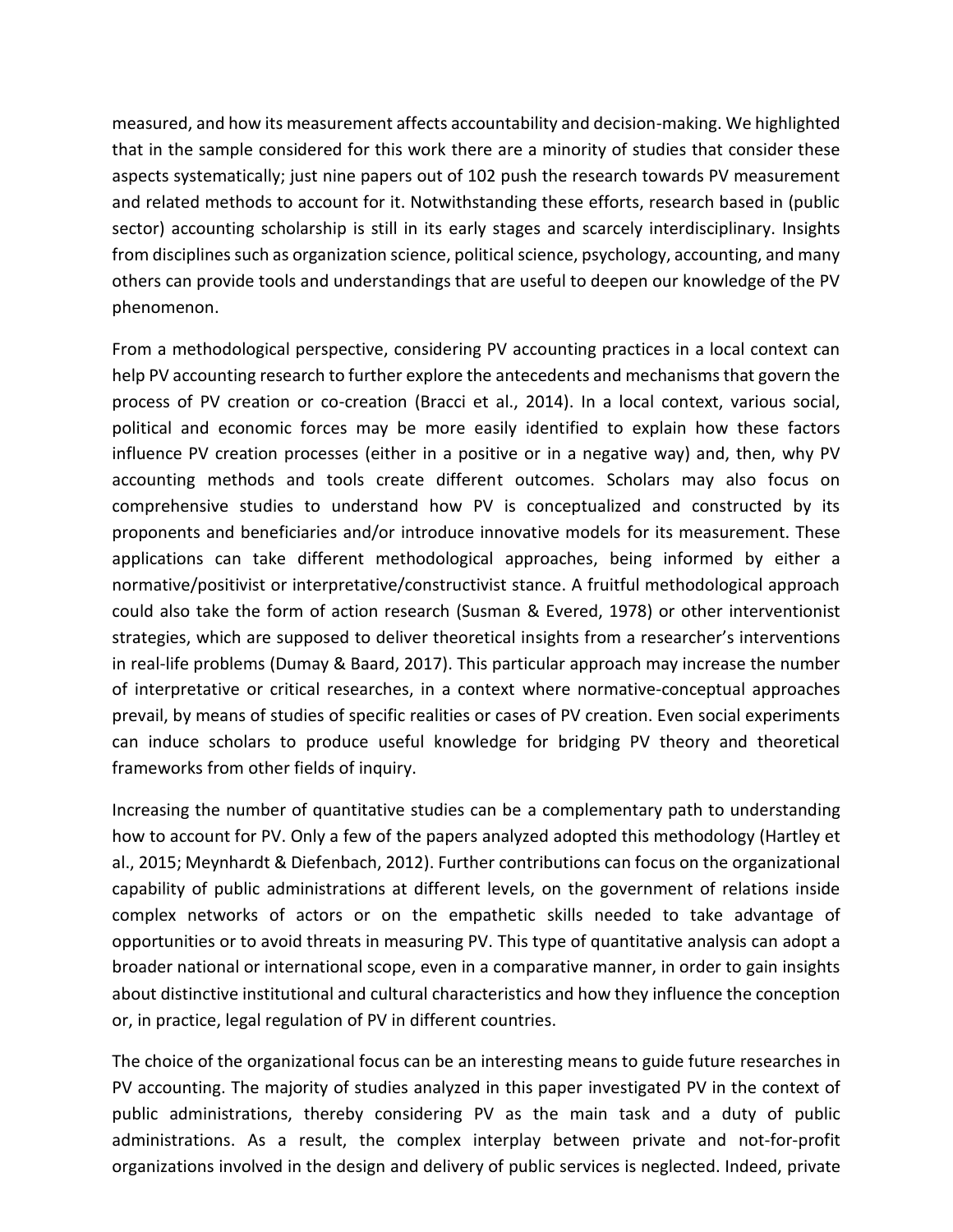and not-for-profit organizations are fundamental when we consider that a key tenet of PV is its co-production and co-creation (Bryson, Sancino, Benington, & Sørensen, 2017). Few contributions focus on the role of the private and not-for-profit sectors in PV creation. From our analysis, we advocate that PV accounting research could benefit by addressing issues such as network accounting and performance measurement and management. Accounting is deeply implicated as a governance tool of a networked way to co-produce between private subjects and to hold them accountable to public administration (Agostino & Arnaboldi, 2018). Policy makers at a macro level or public managers at a micro level can make informed decisions through the measurement of the PV created by each component of the network. From this point of view, accounting research can identify how to hold a range of actors accountable to public administration and citizens, and how to govern the networked process of creation, contestation and accountability.

In summary, the lack of empirical research seems to be the most important issue in PV and PV accounting research, as opposed to the considerably higher number of conceptual papers that constitute the PV debate and research field. In this sense, the prospects of PV accounting research are strongly associated with a call for more scholarly efforts addressing the intersection of conceptual and empirical work but also grounded in accounting scholarship. PV accounting research may be reinforced by contributions on the theoretical and philosophical foundations of PV accounting (Moore, 2014) through a comprehensive approach focusing how to add and measure value, which may enable managers to govern this process. In order to do so, it may be necessary to move away from the disciplinary 'comfort zone' by exploring the margins in which accounting is implicated (Miller, 1998) and by adopting an interdisciplinary approach (Jacobs & Cuganesan, 2014). Indeed, as accounting scholars we need to investigate the intersections between well-developed accounting concepts and constructs, such as sustainability accounting, and public value.

#### **Concluding remarks**

In conclusion, current PV accounting research is in an embryonic stage and requires more engagement by scholars if the field is to be developed, both from a theoretical and practical point of view. This process may depend on the creation of cross-collaborations and contamination between disciplines. Further research should be undertaken into the theoretical and empirical implications of PV accounting, perhaps towards an integrated PV framework.

Some may argue that it is too early for a review, that the concept of PV accounting may be just another fleeting management fashion. While we acknowledge that our SLR method focuses on an emerging theme, not yet consolidated, we believe that this review is valuable and timely since it exposes early research in the field, showing its scope and evolution as well as issues and prospects. In so doing, this paper contributes to the literature by showing the limitations of the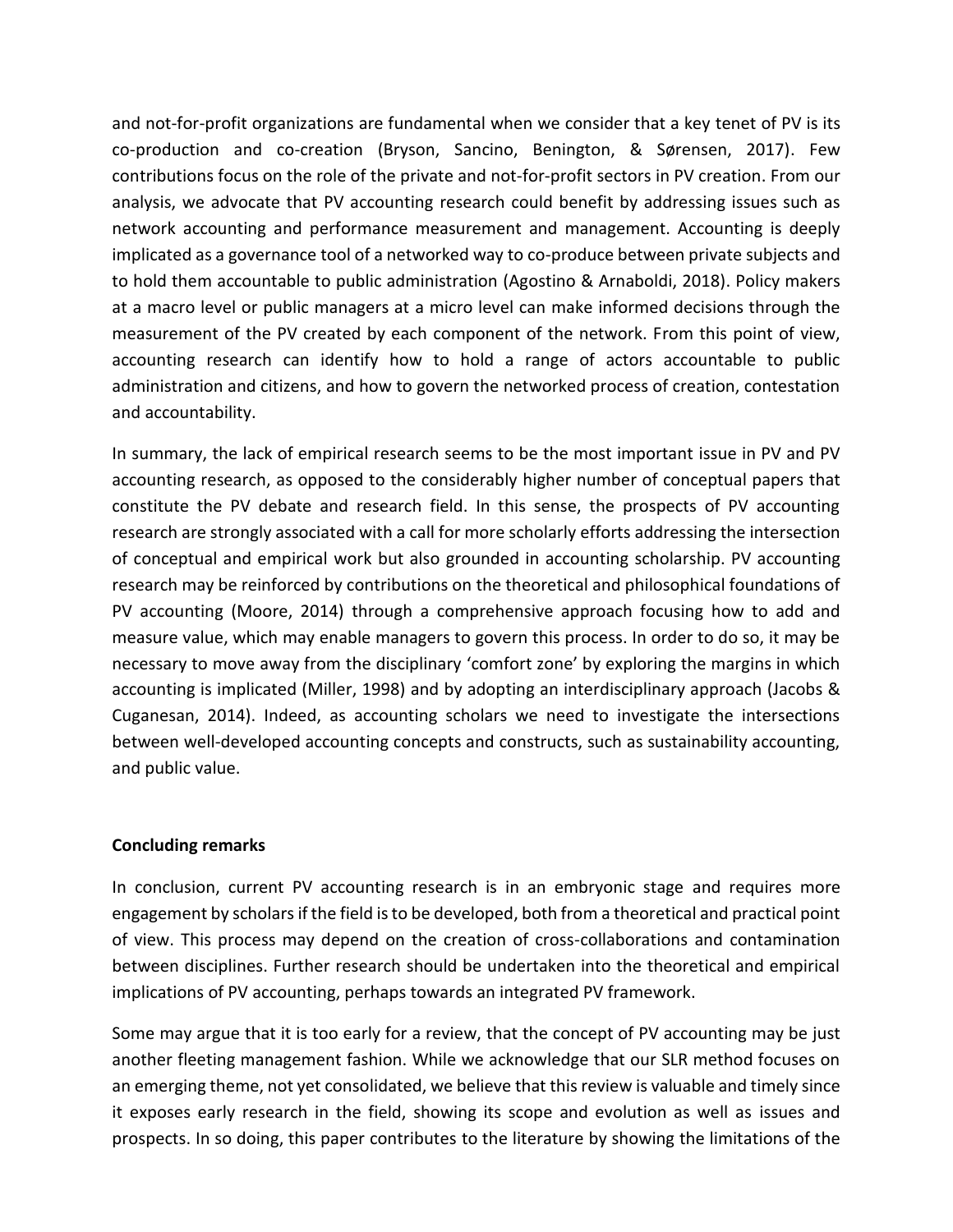existing research and by proposing ideas for further research to improve our understanding of PV accounting and its practical relevance.

The paper has some limitations. The data set used (i.e. Scopus) does not consider research papers, such as conference papers or working papers. Although we are aware of this limitation, we believe that Scopus allows more replicable queries, which is an essential feature of any SLR. Besides, the findings are limited by the intrinsically interpretative nature of any review and by the breadth and depth of the data analyzed. However, the SRL method ensures the reliability of the results more than traditional literature reviews, although the interpretation of the outcomes rests on the researchers' understandings and beliefs.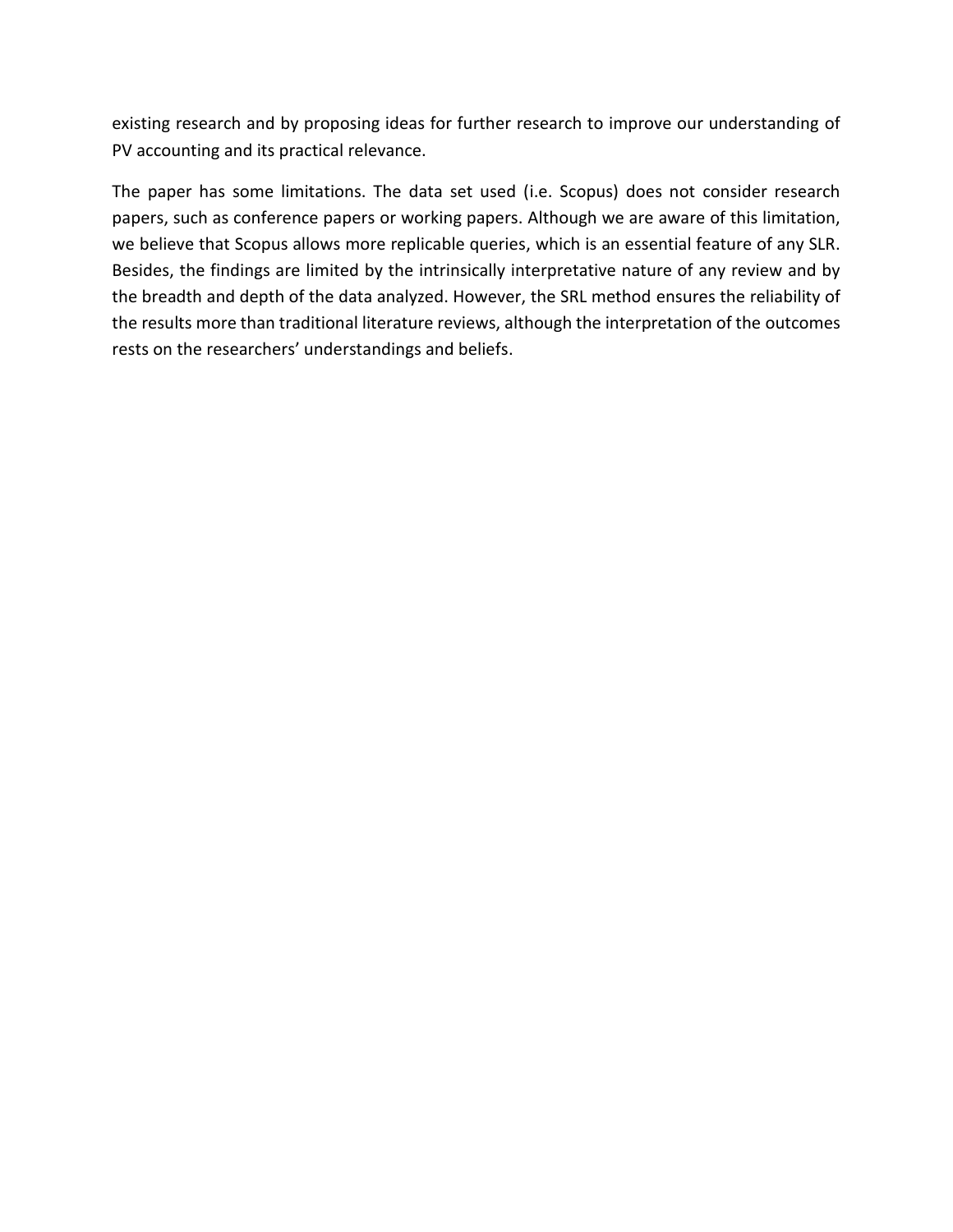#### **References**

- Agostino, D., & Arnaboldi, M. (2018). Performance measurement systems in public service networks. The what, who, and how of control. *Financial Accountability & Management*. https://doi.org/10.1111/faam.12147
- Alford, J., Douglas, S., Geuijen, K., & 't Hart, P. (2017). Ventures in public value management: introduction to the symposium. Public Management Review, 19(5), 589-604. https://doi.org/10.1080/14719037.2016.1192160
- Alford, J., & Hughes, O. (2008). Public Value Pragmatism as the Next Phase of Public Management. *The American Review of Public Administration*, *38*(2), 130に148. https://doi.org/10.1177/0275074008314203
- Alford, J., & Yates, S. (2014). Mapping public value processes. *International Journal of Public Sector Management*, *27*(4), 334に 352. https://doi.org/10.1108/IJPSM-04-2013-0054
- Alford, J., & Yates, S. (2016). Co-Production of Public Services in Australia: The Roles of Government Organisations and Co-Producers. Australian Journal of Public Administration, 75(2), 159-175. https://doi.org/10.1111/1467-8500.12157
- Alvesson, M., & Deetz, S. (2000). *Doing critical management research*. Sage Publishing.
- Angiola, N., Bianchi, P., & Marino, R. (2013). Cultural Strategies and Public Value Creation: Empirical Evidence. *International*  Journal of Public Administration, 36(7), 492-504. https://doi.org/10.1080/01900692.2013.773032
- Benington, J. (2009). Creating the Public In Order To Create Public Value? *Intl Journal of Public Administration Intl Journal of*  Public Administration Intl Journal of Public Administration, 32(4), 232-249. https://doi.org/10.1080/01900690902749578
- Bovaird, T. (2004). Public-private partnerships: From contested concepts to prevalent practice. *International Review of Administrative Sciences*, *70*(2), 199に215. https://doi.org/10.1177/0020852304044250
- Bozeman, B. (2007). *Public Values and Public Interest Counterbalacing Economic Individualism*. Washington DC: Georgetown University Press.
- Bozeman, B., & Moulton, S. (2011). Integrative publicness: A framework for public management strategy and performance. Journal of Public Administration Research and Theory, 21(SUPPL. 3), 363-380. https://doi.org/10.1093/jopart/mur031
- Bracci, E., Deidda Gagliardo, E., & Bigoni, M. (2014). Performance Management Systems and Public Value Strategy: A Case Study. In J. Guthrie, G. Marcon, S. Russo, & F. Farneti (Eds.), *Public Value Management, Measurement and Reporting* (Vol. 3, pp. 129-157). https://doi.org/10.1108/s2051-663020140000003006
- Broadbent, J., & Guthrie, J. (2008). Public sector to public services: 20 years of "contextual" accounting research. Accounting, Auditing & Accountability Journal, 21(2), 129-169. https://doi.org/10.1108/09513570810854383
- Brookes, S., & Wiggan, J. (2009). Reflecting the public value of sport: A game of two halves? *Public Management Review*, *11*(4), 401に420. https://doi.org/10.1080/14719030902989490
- Bryson, J. M., Crosby, B. C., & Bloomberg, L. (2014). Public value governance: Moving beyond traditional public administration and the new public management. *Public Administration Review, 74*(4), 445-456. https://doi.org/10.1111/puar.12238
- Bryson, J., Sancino, A., Benington, J., & Sørensen, E. (2017). Towards a multi-actor theory of public value co-creation. *Public Management Review, 19*(5), 640-654. https://doi.org/10.1080/14719037.2016.1192164
- Chohan, U. W., & Jacobs, K. (2017). Public Value in Politics: A Legislative Budget Office Approach. *International Journal of Public*  Administration, 40(12), 1063-1073. https://doi.org/10.1080/01900692.2016.1242612
- Colebatch, H. K. (2010). Valuing public value: Recognising and applying knowledge about the governmental process. *Australian Journal of Public Administration, 69*(1), 66-78. https://doi.org/10.1111/j.1467-8500.2009.00665.x
- Connolly, J. (2016). Contribution analysis as an approach to enable public managers to demonstrate public value. *International*  Journal of Public Sector Management, 29(7), 690-707. https://doi.org/10.1108/IJPSM-12-2015-0225
- Cordella, A., & Bonina, C. M. (2012). A public value perspective for ICT enabled public sector reforms: A theoretical reflection. *Government Information Quarterly, 29*(4), 512-520. https://doi.org/10.1016/j.giq.2012.03.004
- Cuganesan, S., Jacobs, K., & Lacey, D. (2014). Beyond New Public Management: does performance management drive public value in networks? In J. Guthrie, G. Marcon, S. Russo, & F. Farneti (Eds.), *Public Value Management, Measurement and*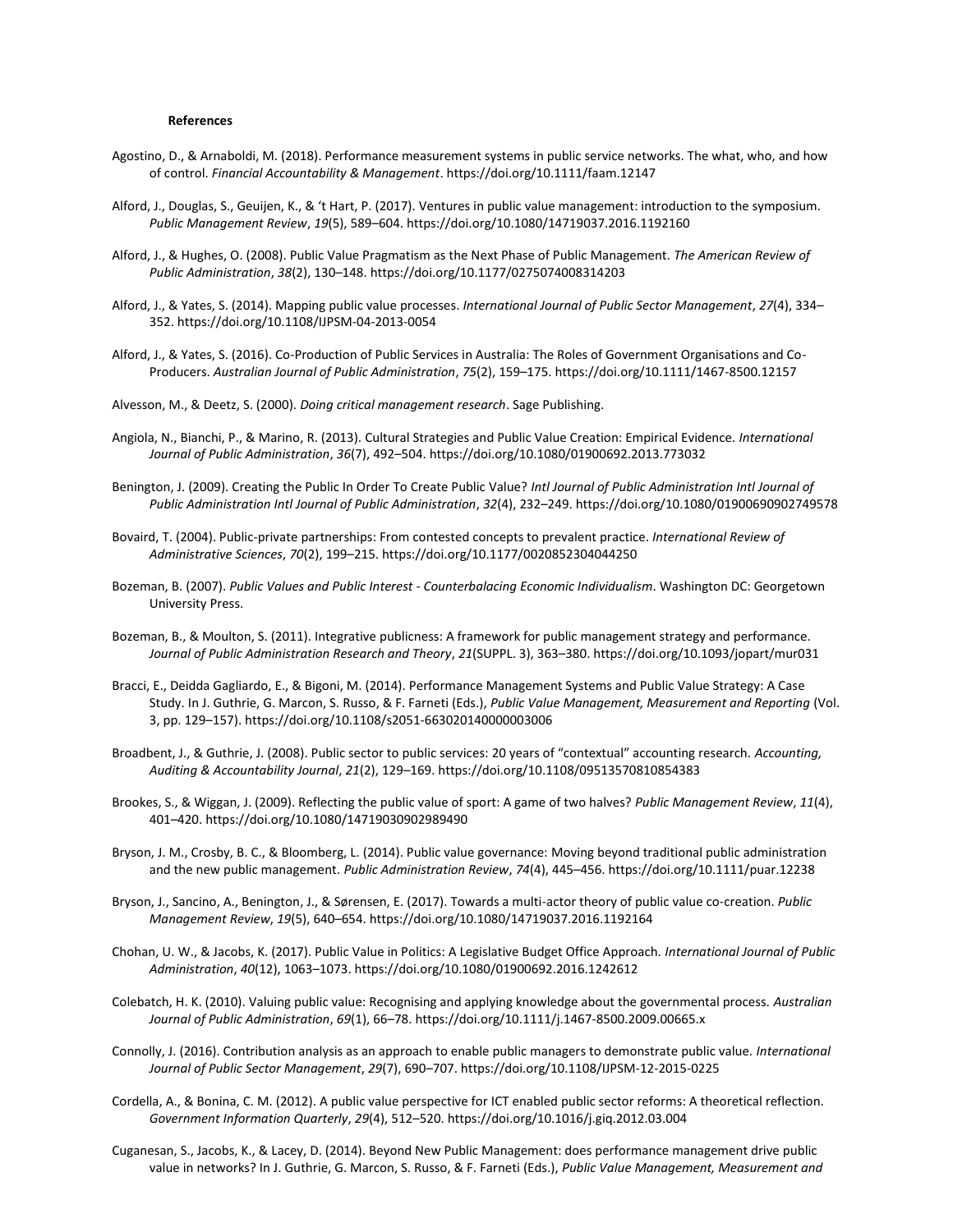*Reporting* (pp. 21-42). Bingley: Emerald Group Publishing Limited.

- Cuozzo, B., Dumay, J., Palmaccio, M., & Lombardi, R. (2017). Intellectual capital disclosure: a structured literature review. Journal of Intellectual Capital, 18(1), 9-28. https://doi.org/10.1108/JIC-10-2016-0104
- de Jong, J., Douglas, S., Sicilia, M., Radnor, Z., Noordegraaf, M., & Debus, P. (2017). Instruments of value: using the analytic tools of public value theory in teaching and practice. *Public Management Review*, 19(5), 605-620. https://doi.org/10.1080/14719037.2016.1192162
- Douglas, S., & Meijer, A. (2016). Transparency and Public Value—Analyzing the Transparency Practices and Value Creation of Public Utilities. *International Journal of Public Administration*, 39(12), 940-951. https://doi.org/10.1080/01900692.2015.1064133
- Dumay, J., & Baard, V. (2017). An introduction to interventionist research in accounting. In Z. Hoque, L. D. Parker, M. A. Covaleski, & K. Haynes (Eds.), *The Routledge Companion to Qualitative Research Methods* (pp. 265–283). New York: Routledge.
- Dumay, J., Bernardi, C., Guthrie, J., & Demartini, P. (2016). Integrated reporting: A structured literature review. *Accounting Forum, 40*(3), 166-185. https://doi.org/10.1016/j.accfor.2016.06.001
- Edmondson, A., & McManus, S. (2007). Methodological fit in field reserach. *Academy of Management Review*, *32*(4), 1155に 1179. https://doi.org/10.5465/AMR.2007.26586086
- Esposito, P., & Ricci, P. (2015). How to turn public (dis)value into new public value? Evidence from Italy. *Public Money & Management, 35(3), 227-231. https://doi.org/10.1080/09540962.2015.1027499*
- Farneti, F., & Dumay, J. (2014). Sustainable Public Value Inscriptions: a critical approach. In J. Guthrie, G. Marcon, S. Russo, & F. Farneti (Eds.), *Public Value Management, Measurement and Reporting* (pp. 375–389). Bingley.
- Faulkner, N., & Kaufman, S. (2018). Avoiding Theoretical Stagnation: A Systematic Review and Framework for Measuring Public Value. Australian Journal of Public Administration, 77(1), 69-86. https://doi.org/10.1111/1467-8500.12251
- Fisher, J., & Grant, B. (2013). Public Value: Recovering the Ethical for Public Sector Managers. *International Journal of Public Administration*, *36*(4), 248に255. https://doi.org/10.1080/01900692.2012.757618
- Guarini, E. (2014). Measuring public value in bureaucratic settings: Opportunities and constraints. In J. Guthrie, G. Marcon, S. Russo, & F. Farneti (Eds.), Public Value Management, Measurement and Reporting (pp. 301-322). Bingley: Emerald Group Publishing Limited.
- Guthrie, J., Marcon, G., Russo, S., & Farneti, F. (2014). *Public Value Management, Measurement and Reporting*. London: Emerald Group Publishing Ltd.
- Guthrie, J., Riccieri, F., & Dumay, J. (2012). Reflections and projections. A decade of Intellectual Capital Accounting Research James Guthriea, Federica Riccerib, John Dumayc .pdf.
- Hartley, J., Alford, J., Hughes, O., & Yates, S. (2015). Public value and political astuteness in the work of public managers: The art of the possible. *Public Administration*,  $93(1)$ , 195-211. https://doi.org/10.1111/padm.12125
- Hartley, J., Alford, J., Knies, E., & Douglas, S. (2017). Towards an empirical research agenda for public value theory. *Public Management Review, 19*(5), 670-685. https://doi.org/10.1080/14719037.2016.1192166
- Hayes, A. F., & Krippendorff, K. (2007). Answering the Call for a Standard Reliability Measure for Coding Data. *Communication Methods and Measures, 1*(1), 77-89. https://doi.org/10.1080/19312450709336664
- Horner, L., & Hutton, W. (2011). Public Value, Deliberative Democracy and the Role of Public Managers. In J. Benington & M. H. Moore (Eds.), *Public Value: Theory and Practice* (pp. 112-126). New York: Palgrave McMillan.
- Jacobs, K., & Cuganesan, S. (2014). Interdisciplinary accounting research in public sector: dissolving boundaries to tackle wicked problems. *Accounting, Auditing & Accountability Journal, 27*(8), 1250-1256.
- Karunasena, K., & Deng, H. (2012). Critical factors for evaluating the public value of e-government in Sri Lanka. *Government Information Quarterly, 29*(1), 76-84. https://doi.org/10.1016/j.giq.2011.04.005

Krippendorff, K. (2004). *Content analysis: An introduction to its methodology (2nd ed.)*. Thousand Oaks: Sage Publishing.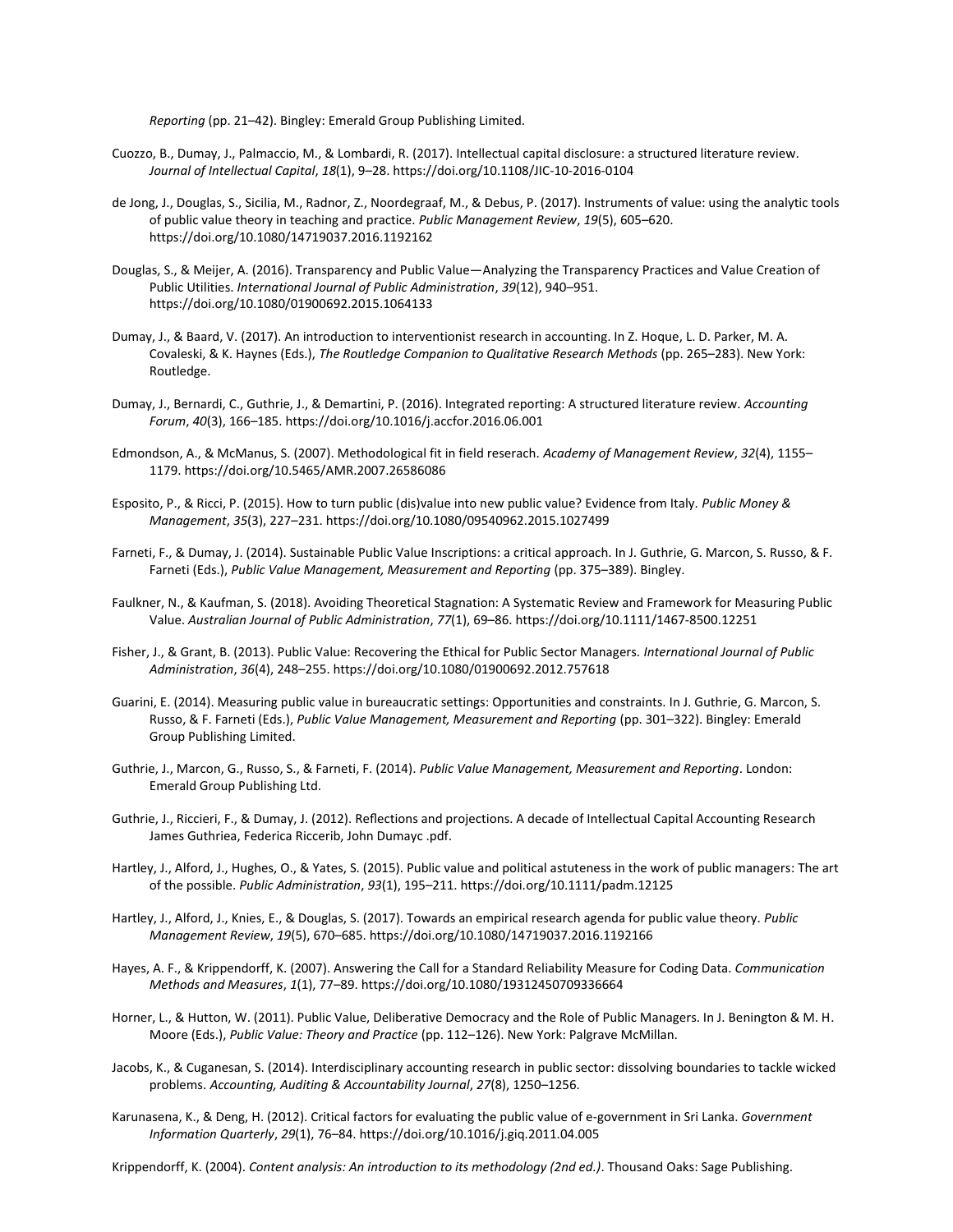Krippendorff, K. (2013). *Content Analysis. An Introduction to Its Methodology*. Thousand Oaks: Sage Publishing.

- Lombard, M., Snyder-Duch, J., & Campanella Bracken, C. (2002). Content Analysis in Mass Communication. *Human Communication Research, 28*(4), 587-604. https://doi.org/10.1111/j.1468-2958.2002.tb00826.x
- Malmi, T., & Brown, D. A. (2008). Management control systems as a package-Opportunities, challenges and research directions. *Management Accounting Research, 19*(4), 287-300. https://doi.org/10.1016/j.mar.2008.09.003
- Massaro, M., Dumay, J., & Garlatti, A. (2015). Public sector knowledge management : a structured literature review. *Journal of Knowledge Management*, *19*(3). https://doi.org/10.1108/JKM-11-2014-0466
- Massaro, M., Dumay, J., & Guthrie, J. (2016). On the shoulders of giants: undertaking a structured literature review in accounting. *Accounting, Auditing & Accountability Journal, 29(5), 767-801. https://doi.org/10.1108/AAAJ-01-2015-1939*
- Mckinley, W., Mone, M., & Moon, G. (1999). Determinants and Development of Schools in Organization Theory. *Academy of Management Review, 24(4), 634-648.*
- Meynhardt, T. (2009). Public value inside: What is public value creation? *International Journal of Public Administration*, 32(3-4), 192-219. https://doi.org/10.1080/01900690902732632
- Meynhardt, T., & Diefenbach, F. E. (2012). What drives entrepreneurial orientation in the public sector? evidence from Germany's Federal Labor Agency. Journal of Public Administration Research and Theory, 22(4), 761-792. https://doi.org/10.1093/jopart/mus013
- Miller, P. (1998). The margins of accounting. *European Accounting Review*, *7*(4), 605-621. https://doi.org/10.1080/096381898336213
- Miller, P., & Rose, N. S. (2008). *Governing the present : administering economic, social and personal life*. London: Polity.
- Mongeon, P., & Paul-Hus, A. (2016). The journal coverage of Web of Science and Scopus: a comparative analysis. *Scientometrics*, *106*(1), 213に228. https://doi.org/10.1007/s11192-015-1765-5
- Moore, M. (1995). *Creating public value: strategic management in government*. Cambridge MA: Harvard University Press.
- Moore, M. (2014). Public Value Accounting: Establishing the Philosophical Basis. Public Administration Review, 74(4), 465-477. https://doi.org/10.1111/puar.12198.Public
- Moore, M., & Hartley, J. (2008). Innovations in governance. Public Management Review, 10(1), 3-20. https://doi.org/10.1080/14719030701763161
- Northcott, D., & Ma'amora Taulapapa, T. (2012). Using the balanced scorecard to manage performance in public sector organizations. *International Journal of Public Sector Management*, 25(3), 166-191. https://doi.org/10.1108/09513551211224234
- O'Flynn, J. (2007). From new public management to public value: Paradigmatic change and managerial implications. Australian Journal of Public Administration, 66(3), 353-366. https://doi.org/10.1111/j.1467-8500.2007.00545.x
- Osborne, S. P., Radnor, Z., & Strokosch, K. (2016). Co-Production and the Co-Creation of Value in Public Services: A suitable case for treatment? Public Management Review, 18(5), 639-653. https://doi.org/10.1080/14719037.2015.1111927
- Page, S. B., Stone, M. M., Bryson, J. M., & Crosby, B. C. (2015). Public value creation by cross-sector collaborations: A framework and challenges of assessment. *Public Administration*,  $93(3)$ , 715-732. https://doi.org/10.1111/padm.12161
- Prebble, M. (2012). Public Value and the Ideal State: Rescuing Public Value from Ambiguity. *Australian Journal of Public Administration*, *71*(4), 392に402. https://doi.org/10.1111/j.1467-8500.2012.00787.x
- Rhodes, R. A. W., & Wanna, J. (2007). The limits to public value, or rescuing responsible government from the platonic guardians. Australian Journal of Public Administration, 66(4), 406-421. https://doi.org/10.1111/j.1467-8500.2007.00553.x
- Rhodes, R. A. W., & Wanna, J. (2009). Bringing the politics back in: Public value in westminster parliamentary government. *Public Administration, 87*(2), 161–183. https://doi.org/10.1111/j.1467-9299.2009.01763.x
- Sam, M. P. (2011). Building legitimacy at sport canada: Pitfalls of public value creation? *International Review of Administrative*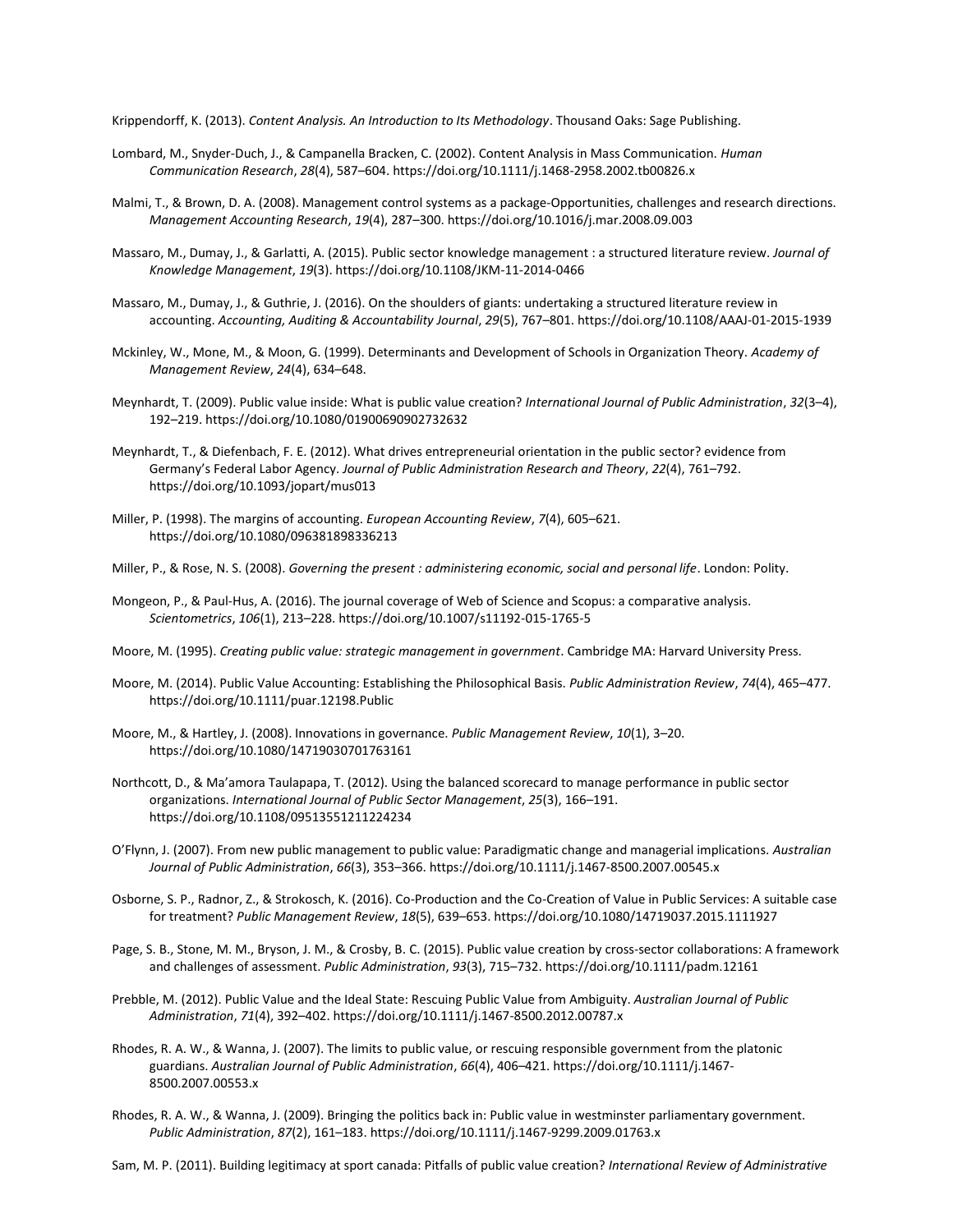*Sciences*, *77*(4), 757に778. https://doi.org/10.1177/0020852311419389

- Santis, S., Grossi, G., & Bisogno, M. (2018). Public sector consolidated financial statements: a structured literature review. Journal of Public Budgeting, Accounting & Financial Management, 30(2), 230-251. https://doi.org/10.1108/JPBAFM-02-2018-0017
- Secundo, G., Massaro, M., Dumay, J., & Bagnoli, C. (2018). Intellectual capital management in the fourth stage of IC research: A critical case study in university settings. *Journal of Intellectual Capital*, 19(1), 157-177. https://doi.org/10.1108/JIC-11-2016-0113
- Shaw, R. (2013). Another Size Fits all? Public Value Management and Challenges for Institutional Design. *Public Management Review, 15*(4), 477-500. https://doi.org/10.1080/14719037.2012.664017
- Spano, A. (2009). Public value creation and management control systems. *International Journal of Public Administration*, *32*(3に 4), 328-348.
- Spano, A. (2014). How do we measure public value? From theory to practice. In J. Guthrie, G. Marcon, S. Russo, & F. Farneti (Eds.), Public Value Management, Measurement and Reporting (pp. 353-374). Bingley: Emerald Group Publishing Limited.
- Stoker, G. (2006). Public value management: a new narrative for networked governance? *The American Review of Public Administration*, *36*(41), 41に57. https://doi.org/10.1177/0275074005282583
- Susman, G. I., & Evered, R. D. (1978). An Assessment of the Scientific Merits of Action Research. *Administrative Science Quarterly*, *23*(4), 582に603.
- Torchia, M., Calabrò, A., & Morner, M. (2015). Public-Private Partnerships in the Health Care Sector: A systematic review of the literature. Public Management Review, 17(2), 236-261. https://doi.org/10.1080/14719037.2013.792380
- Van Der Wal, Z., Nabatchi, T., & De Graaf, G. (2015). From Galaxies to Universe: A Cross-Disciplinary Review and Analysis of Public Values Publications From 1969 to 2012. American Review of Public Administration, 45(1), 13-28. https://doi.org/10.1177/0275074013488822
- Williams, I., & Shearer, H. (2011). Appraising public value: Past, present and futures. *Public Administration*, 89(4), 1367-1384. https://doi.org/10.1111/j.1467-9299.2011.01942.x
- Yang, K. (2016). Creating Public Value and Institutional Innovations across Boundaries: An Integrative Process of Participation, Legitimation, and Implementation. Public Administration Review, 76(6), 873-885. https://doi.org/10.1111/puar.12561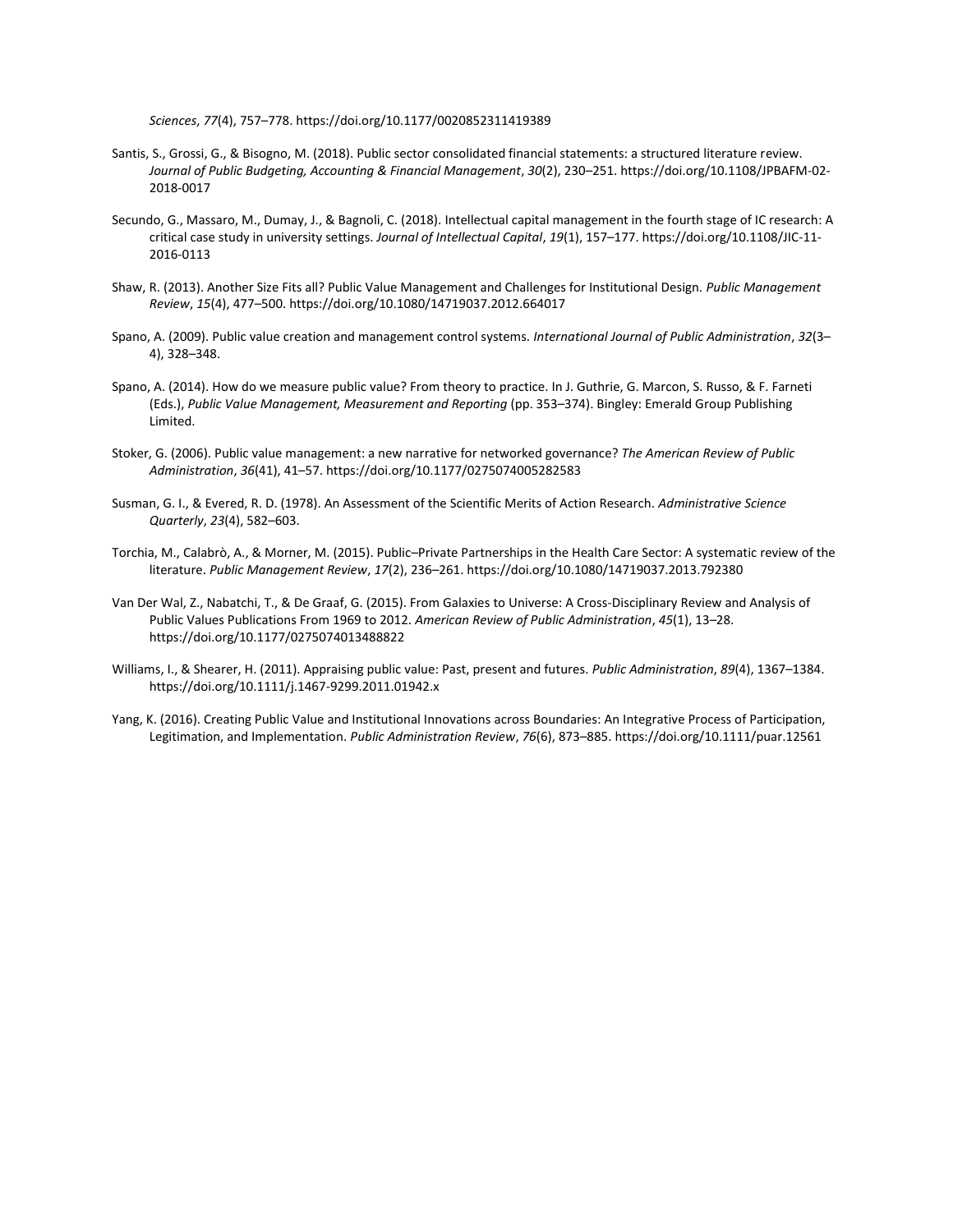#### **ANNEX 1: Journal articles reviewed**

- Alford, J. (2014). The Multiple Facets of Co-Production: Building on the work of Elinor Ostrom. Public Management Review, 16(3), 299-316. https://doi.org/10.1080/14719037.2013.806578
- Alford, J. (2016). Co-Production, Interdependence and Publicness: Extending public service-dominant logic. Public Management Review, 18(5), 673-691. https://doi.org/10.1080/14719037.2015.1111659
- Alford, J., & Hughes, O. (2008). Public value pragmatism as the next phase of public management. American Review of Public Administration, 38(2), 130-148. https://doi.org/10.1177/0275074008314203
- Alford, J., & O'Flynn, J. (2009). Making Sense of Public Value: Concepts, Critiques and Emergent Meanings. International Journal of Public Administration, 32(3-4), 171-191. https://doi.org/10.1080/01900690902732731
- Alford, J., & Yates, S. (2014). Mapping public value processes. International Journal of Public Sector Management, 27(4), 334-352. https://doi.org/10.1108/IJPSM-04-2013-0054
- Alford, J., & Yates, S. (2016). Co-Production of Public Services in Australia: The Roles of Government Organisations and Co-Producers. Australian Journal of Public Administration, 75(2), 159-175. https://doi.org/10.1111/1467-8500.12157
- Amsler, L. B. (2016). Collaborative Governance: Integrating Management, Politics, and Law. Public Administration Review, 76(5), 700-711. https://doi.org/10.1111/puar.12605
- Anderson, D. M., & Taggart, G. (2016). Organizations, Policies, and the Roots of Public Value Failure: The Case of For-Profit Higher Education. Public Administration Review, 76(5), 779-789. https://doi.org/10.1111/puar.12606

Angiola, N., Bianchi, P., & Marino, R. (2013). Cultural Strategies and Public Value Creation: Empirical Evidence. International Journal of Public Administration, 36(7), 492-504. https://doi.org/10.1080/01900692.2013.773032

- Benington, J. (2009). Creating the public in order to create public value? International Journal of Public Administration, 32(3-4), 232-249. https://doi.org/10.1080/01900690902749578
- Bovaird, T. (2004). Public-private partnerships: From contested concepts to prevalent practice. International Review of Administrative Sciences, 70(2), 199-215. https://doi.org/10.1177/0020852304044250
- Brookes, S., & Wiggan, J. (2009). Reflecting the public value of sport: A game of two halves? Public Management Review, 11(4), 401-420. https://doi.org/10.1080/14719030902989490
- Bryson, J. M., Crosby, B. C., & Bloomberg, L. (2014). Public value governance: Moving beyond traditional public administration and the new public management. Public Administration Review, 74(4), 445-456. https://doi.org/10.1111/puar.12238

Bryson, J., Sancino, A., Benington, J., & Sørensen, E. (2017). Towards a multi-actor theory of public value co-creation. Public Management Review, 19(5), 640-654. https://doi.org/10.1080/14719037.2016.1192164

Carmeli, A. (2008). The fiscal distress of local governments in Israel: Sources and coping strategies. Administration and Society, 39(8), 984-1007. https://doi.org/10.1177/0095399707309358

Charles, M. B., Ryan, R., Castillo, C. P., & Brown, K. (2008). Safe and sound? the public value trade-off in worker safety and public infrastructure procurement. Public Money and Management, 28(3), 159-166. https://doi.org/10.1111/j.1467-9302.2008.00638.x

Chohan, U. W., & Jacobs, K. (2017). Public Value in Politics: A Legislative Budget Office Approach. International Journal of Public Administration, 40(12), 1063-1073. https://doi.org/10.1080/01900692.2016.1242612

Colebatch, H. K. (2010). Valuing public value: Recognising and applying knowledge about the governmental process. Australian Journal of Public Administration, 69(1), 66-78. https://doi.org/10.1111/j.1467-8500.2009.00665.x

Connolly, J. (2016). Contribution analysis as an approach to enable public managers to demonstrate public value. International Journal of Public Sector Management, 29(7), 690-707. https://doi.org/10.1108/IJPSM-12-2015-0225

- Cordella, A., & Bonina, C. M. (2012). A public value perspective for ICT enabled public sector reforms: A theoretical reflection. Government Information Quarterly, 29(4), 512-520. https://doi.org/10.1016/j.giq.2012.03.004
- Crosby, B. C., 't Hart, P., & Torfing, J. (2017). Public value creation through collaborative innovation. Public Management Review, 19(5), 655-669. https://doi.org/10.1080/14719037.2016.1192165
- de Jong, J., Douglas, S., Sicilia, M., Radnor, Z., Noordegraaf, M., & Debus, P. (2017). Instruments of value: using the analytic tools of public value theory in teaching and practice. Public Management Review, 19(5), 605-620. https://doi.org/10.1080/14719037.2016.1192162
- Douglas, S., & Meijer, A. (2016). Transparency and Public Value—Analyzing the Transparency Practices and Value Creation of Public Utilities. International Journal of Public Administration, 39(12), 940-951. https://doi.org/10.1080/01900692.2015.1064133

Edwards, M. G., Soo, C., & Greckhamer, T. (2016). Public Value Management: A Case Study of Transitional Change in Disability Sector Reform in Western Australia. Australian Journal of Public Administration, 75(2), 176-190. https://doi.org/10.1111/1467-8500.12193

Esposito, P., & Ricci, P. (2015). How to turn public (dis)value into new public value? Evidence from Italy. Public Money & Management, 35(3), 227-231. https://doi.org/10.1080/09540962.2015.1027499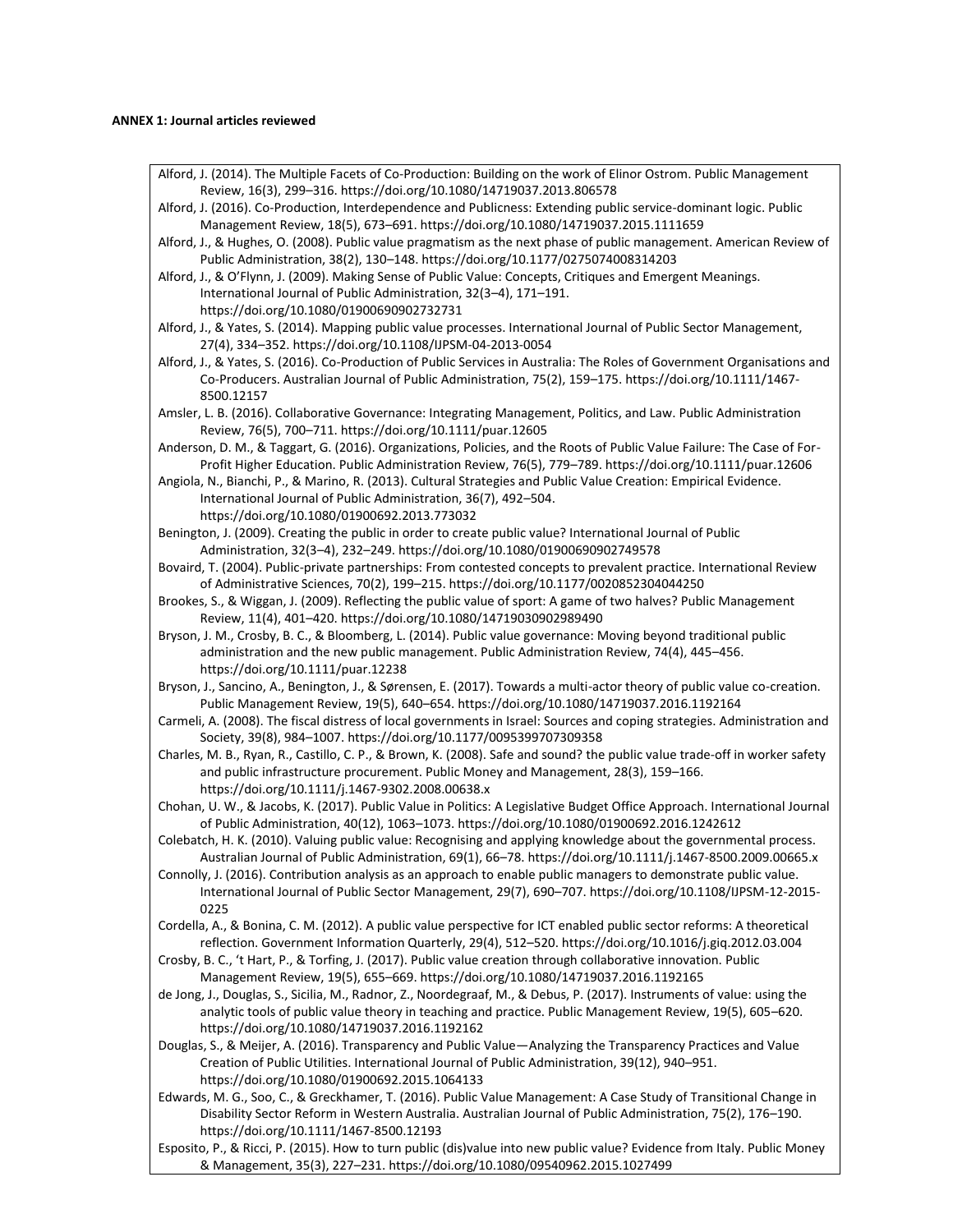- Fisher, J., & Grant, B. (2013). Public Value: Recovering the Ethical for Public Sector Managers. International Journal of Public Administration, 36(4), 248-255. https://doi.org/10.1080/01900692.2012.757618
- Fisher, T. (2014). Public value and the integrative mind: How multiple sectors can collaborate in city building. Public Administration Review, 74(4), 457-464. https://doi.org/10.1111/puar.12133
- Freeman, P. L., & Millar, A. J. (2017). Valuing the project: a knowledge-action response to network governance in collaborative research. Public Money and Management, 37(1), 23-30. https://doi.org/10.1080/09540962.2016.1241577
- Gallop, G. (2011). New development: Public leadership, public value and the public interest. Public Money & Management, 31(5), 371-376. https://doi.org/10.1080/09540962.2011.598354
- Geuijen, K., Moore, M., Cederquist, A., Ronning, R., & van Twist, M. (2017). Creating public value in global wicked problems. Public Management Review, 19(5), 621-639. https://doi.org/10.1080/14719037.2016.1192163
- Geurtsen, A. (2014). Accountability standards and legitimacy of not-for-profit organizations in the Netherlands. International Review of Public Administration, 19(2), 163-178. https://doi.org/10.1080/12294659.2014.912451
- Giauque, D., Ritz, A., Varone, F., Anderfuhren-Biget, S., & Waldner, C. (2011). Putting public service motivation into context: A balance between universalism and particularism. International Review of Administrative Sciences, 77(2), 227-253. https://doi.org/10.1177/0020852311399232
- Goldfinch, S., & Wallis, J. (2010). Two Myths Of Convergence In Public Management Reform. Public Administration, 88(4), 1099-1115. https://doi.org/10.1111/j.1467-9299.2010.01848.x
- Grandia, J., & Meehan, J. (2017). Public procurement as a policy tool: using procurement to reach desired outcomes in society. International Journal of Public Sector Management, 30(4), 302-309. https://doi.org/10.1108/IJPSM-03-2017-0066
- Grube, D. (2011). What the Secretary Said Next: "Public Rhetorical Leadership" in the Australian Public Service. Australian Journal of Public Administration, 70(2), 115-130. https://doi.org/10.1111/j.1467-8500.2011.00724.x
- Grube, D. (2012). A very public search for public value: "Rhetorical secretaries" in westminster jurisdictions. Public Administration, 90(2), 445-465. https://doi.org/10.1111/j.1467-9299.2011.01973.x
- Hartley, J., Alford, J., Hughes, O., & Yates, S. (2015). Public value and political astuteness in the work of public managers: The art of the possible. Public Administration, 93(1), 195-211. https://doi.org/10.1111/padm.12125
- Hartley, J., Alford, J., Knies, E., & Douglas, S. (2017). Towards an empirical research agenda for public value theory. Public Management Review, 19(5), 670-685. https://doi.org/10.1080/14719037.2016.1192166
- Herguner, B. (2015). Public value as a framework for reforming publicly funded museums. International Journal of Public Sector Management, 28(6), 461-474. https://doi.org/10.1108/IJPSM-01-2015-0006
- Hui, G., & Hayllar, M. R. (2010). Creating public value in e-government: A public-private-citizen collaboration framework in Web 2.0. Australian Journal of Public Administration, 69(SUPPL. 1), 120-131. https://doi.org/10.1111/j.1467-8500.2009.00662.x
- Hung, M. J. (2012). Building Citizen-centred E-government in Taiwan: Problems and Prospects 1. Australian Journal of Public Administration, 71(2), 246-255. https://doi.org/10.1111/j.1467-8500.2012.00764.x
- Kalambokidis, L. (2014). Creating public value with tax and spending policies: The view from public economics. Public Administration Review, 74(4), 519-526. https://doi.org/10.1111/puar.12162
- Karunasena, K., & Deng, H. (2012). Critical factors for evaluating the public value of e-government in Sri Lanka. Government Information Quarterly, 29(1), 76-84. https://doi.org/10.1016/j.giq.2011.04.005
- Kearney, C., & Meynhardt, T. (2016). Directing Corporate Entrepreneurship Strategy in the Public Sector to Public Value: Antecedents, Components, and Outcomes. International Public Management Journal, 19(4), 543-572. https://doi.org/10.1080/10967494.2016.1160013
- Kim, S. ., & Vandenabeele, W. . c. (2010). A strategy for building public service motivation research internationally. Public Administration Review, 70(5), 701-709. https://doi.org/10.1111/j.1540-6210.2010.02198.x
- Lowndes, V., Pratchett, L., & Stoker, G. (2006). Local political participation: The impact of rules-in-use. Public Administration, 84(3), 539-561. https://doi.org/10.1111/j.1467-9299.2006.00601.x
- Maddock, S. (2009). Gender still matters and impacts on public value and innovation and the public reform process. Public Policy and Administration, 24(2), 141-152. https://doi.org/10.1177/0952076708100876
- Marion, R., & Phillips, S. K. (2005). Modernising policy for public value: Learning lessons from the management of bushfires. Australian Journal of Public Administration, 64(1), 75-82. https://doi.org/10.1111/j.1467-8500.2005.00418.x
- Meijer, A. (2015). E-governance innovation: Barriers and strategies. Government Information Quarterly, 32(2), 198-206. https://doi.org/10.1016/j.giq.2015.01.001
- Meynhardt, T. (2009). Public value inside: What is public value creation? International Journal of Public Administration, 32(3-4), 192-219. https://doi.org/10.1080/01900690902732632

Meynhardt, T., & Bartholomes, S. (2011). (De)Composing Public value: In search of basic dimensions and common ground. International Public Management Journal, 14(3), 284-308. https://doi.org/10.1080/10967494.2011.618389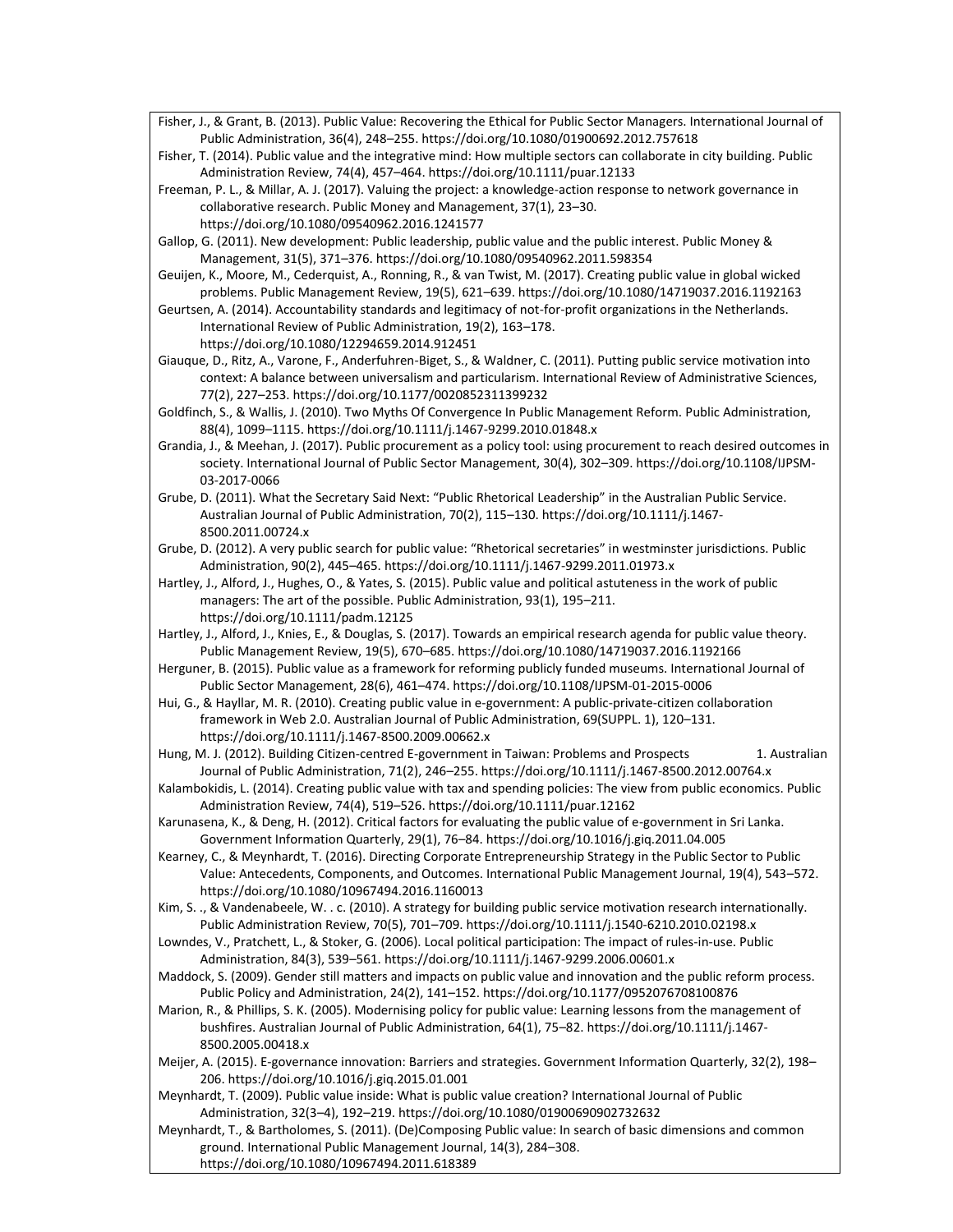Meynhardt, T., & Diefenbach, F. E. (2012). What drives entrepreneurial orientation in the public sector? evidence from Germany's Federal Labor Agency. Journal of Public Administration Research and Theory, 22(4), 761–792. https://doi.org/10.1093/jopart/mus013

- Meynhardt, T., & Metelmann, J. (2009). Pushing the envelope: Creating public value in the labor market: An empirical study on the role of middle managers. International Journal of Public Administration (Vol. 32). https://doi.org/10.1080/01900690902732806
- Michel-Clupot, M., & Rouot, S. (2015). Public values and function creep of the financial rating by local authorities. International Review of Administrative Sciences, 81(2), 303-325. https://doi.org/10.1177/0020852314554542
- Mintrom, M., & Luetjens, J. (2016). Design Thinking in Policymaking Processes: Opportunities and Challenges. Australian Journal of Public Administration, 75(3), 391-402. https://doi.org/10.1111/1467-8500.12211
- Moore, M. H. (2014). Public Value Accounting: Establishing the Philosophical Bias. Public Administration Review, 74(4), 465-477. https://doi.org/10.1111/puar.12198.Public

Moore, M. H., & Hartley, J. (2008). Innovations in governance. Public Management Review, 10(1), 3-20. https://doi.org/10.1080/14719030701763161

Morrell, K. (2009). Governance and the public good. Public Administration, 87(3), 538-556. https://doi.org/10.1111/j.1467-9299.2009.01756.x

- Mussari, R., & Ruggiero, P. (2010). Public managers' performance evaluation systems and public value creation: Behavioral and economic aspects. International Journal of Public Administration, 33(11), 541-548. https://doi.org/10.1080/01900692.2010.507115
- Noble, D., Charles, M. B., & Keast, R. (2017). New development: Towards a collaborative competency framework to enhance public value in university-industry collaboration. Public Money and Management, 37(5), 373-378. https://doi.org/10.1080/09540962.2017.1328799
- O'Flynn, J. (2007). From new public management to public value: Paradigmatic change and managerial implications. Australian Journal of Public Administration, 66(3), 353-366. https://doi.org/10.1111/j.1467-8500.2007.00545.x
- Osborne, S. P., Radnor, Z., & Strokosch, K. (2016). Co-Production and the Co-Creation of Value in Public Services: A suitable case for treatment? Public Management Review, 18(5), 639-653. https://doi.org/10.1080/14719037.2015.1111927
- Overeem, P., & Tholen, B. (2011). After Managerialism. Administration & Society, 43(7), 722-748. https://doi.org/10.1177/0095399711413728
- Page, S. B., Stone, M. M., Bryson, J. M., & Crosby, B. C. (2015). Public value creation by cross-sector collaborations: A framework and challenges of assessment. Public Administration, 93(3), 715-732. https://doi.org/10.1111/padm.12161

Pierre, J. (2011). Stealth Economy? Economic Theory and the Politics of Administrative Reform. Administration & Society, 43(6), 672-692. https://doi.org/10.1177/0095399711412928

Prebble, M. (2012). Public Value and the Ideal State: Rescuing Public Value from Ambiguity. Australian Journal of Public Administration, 71(4), 392-402. https://doi.org/10.1111/j.1467-8500.2012.00787.x

- Prebble, M. (2015). Public Value and Limits to Collaboration. International Journal of Public Administration, 38(7), 473-485. https://doi.org/10.1080/01900692.2014.949742
- Ramia, G., & Carney, T. (2010). The Rudd government's employment services agenda: Is it Post-NPM and why is that important? Australian Journal of Public Administration, 69(3), 263-273. https://doi.org/10.1111/j.1467-8500.2010.00686.x

Raus, M., Liu, J., & Kipp, A. (2010). Evaluating IT innovations in a business-to-government context: A framework and its applications. Government Information Quarterly, 27(2), 122-133. https://doi.org/10.1016/j.giq.2009.04.007

- Rhodes, R. A. W., & Wanna, J. (2007). The limits to public value or rescuing responsible government from the platonic guardians. Australian Journal of Public Administration, 66(4), 406-421. https://doi.org/10.1111/j.1467-8500.2007.00553.x
- Rhodes, R. A. W., & Wanna, J. (2009). Bringing the politics back in: Public value in Westminster parliamentary government. Public Administration, 87(2), 161-183. https://doi.org/10.1111/j.1467-9299.2009.01763.x
- Sam, M. P. (2011). Building legitimacy at sport Canada: Pitfalls of public value creation? International Review of Administrative Sciences, 77(4), 757-778. https://doi.org/10.1177/0020852311419389
- Shaw, R. (2013). Another Size Fits all? Public Value Management and Challenges for Institutional Design. Public Management Review, 15(4), 477-500. https://doi.org/10.1080/14719037.2012.664017

Spano, A. (2009). Public value creation and management control systems. International Journal of Public Administration, 32(3-4), 328-348. https://doi.org/10.1080/01900690902732848

Stoker, G. (2006). Public value management: a new narrative for networked governance? The American Review of Public Administration, 36(41), 41-57. https://doi.org/10.1177/0275074005282583

Su, X., & Bozeman, B. (2009). Do expectations meet aspirations? The relation of public managers' job choice motives to job satisfaction. International Review of Public Administration, 14(1), 1-9. https://doi.org/10.1080/12294659.2009.10805143

Tabi, M. T., & Verdon, D. (2014). New public service performance management tools and public water governance: The main lessons drawn from action research conducted in an urban environment1. International Review of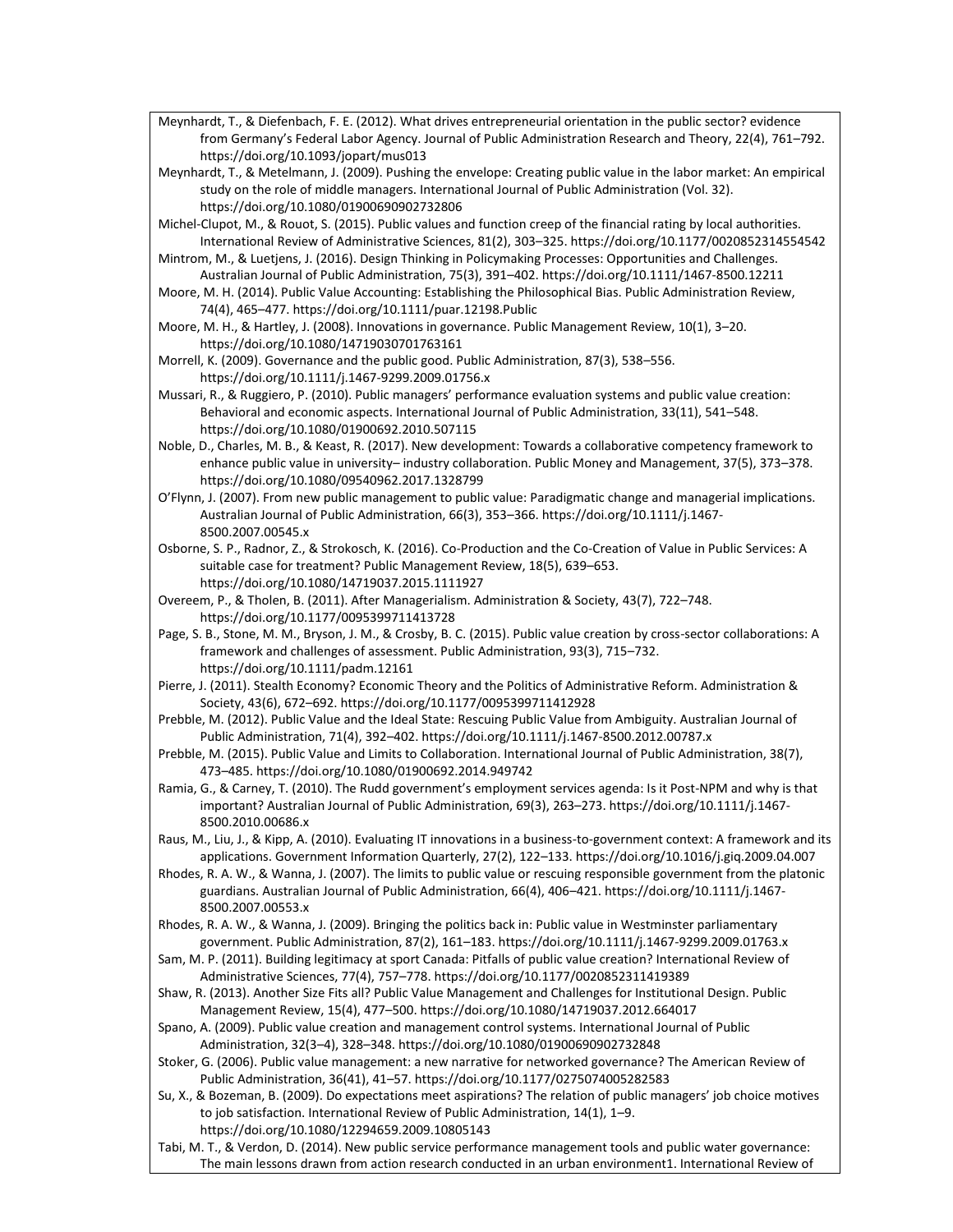| Administrative Sciences, 80(1), 213-235. https://doi.org/10.1177/0020852313511574                                     |  |  |  |  |
|-----------------------------------------------------------------------------------------------------------------------|--|--|--|--|
| Talbot, C. (2011). Paradoxes and prospects of "public value." Public Money and Management, 31(1), 27-34.              |  |  |  |  |
| https://doi.org/10.1080/09540962.2011.545544                                                                          |  |  |  |  |
| Teicher, J., Alam, Q., & Van Gramberg, B. (2006). Managing trust and relationships in PPPs: Some Australian           |  |  |  |  |
| experiences. International Review of Administrative Sciences, 72(1), 85-100.                                          |  |  |  |  |
| https://doi.org/10.1177/0020852306061624                                                                              |  |  |  |  |
| Thompson, F., & Rizova, P. (2015). Understanding and Creating Public Value: Business is the engine, government the    |  |  |  |  |
| flywheel (and also the regulator). Public Management Review, 17(4), 565-586.                                          |  |  |  |  |
| https://doi.org/10.1080/14719037.2013.841982                                                                          |  |  |  |  |
| Try, D., & Radnor, Z. (2007). Developing an understanding of results-based management through public value theory.    |  |  |  |  |
| International Journal of Public Sector Management, 20(7), 655–673.                                                    |  |  |  |  |
| https://doi.org/10.1108/09513550710823542                                                                             |  |  |  |  |
| van Eijck, K. H. J., & Lindemann, B. (2016). Crafting Spaces: Strategies for Managing Public Needs Agendas.           |  |  |  |  |
| International Journal of Public Administration, 39(1), 49-62. https://doi.org/10.1080/01900692.2015.1028640           |  |  |  |  |
| Wang, B. (2016). Public Value in Moral Market: A Case Study of Human Organ Transplantation System. International      |  |  |  |  |
| Journal of Public Administration, 39(2), 135-145. https://doi.org/10.1080/01900692.2014.1003304                       |  |  |  |  |
| Williams, I., & Shearer, H. (2011). Appraising public value: Past, present and futures. Public Administration, 89(4), |  |  |  |  |
| 1367-1384. https://doi.org/10.1111/j.1467-9299.2011.01942.x                                                           |  |  |  |  |
| Wu, X., & He, J. (2009). Paradigm shift in public administration: Implications for teaching in professional training  |  |  |  |  |
| programs. Public Administration Review, (December), 21-28. https://doi.org/10.1111/j.1540-                            |  |  |  |  |
| 6210.2009.02085.x                                                                                                     |  |  |  |  |
| Yang, K. (2016). Creating Public Value and Institutional Innovations across Boundaries: An Integrative Process of     |  |  |  |  |
| Participation, Legitimation, and Implementation. Public Administration Review, 76(6), 873-885.                        |  |  |  |  |
| https://doi.org/10.1111/puar.12561                                                                                    |  |  |  |  |
| Yeboah-Assiamah, E., Asamoah, K., & Kyeremeh, T. A. (2016). Therefore, Is Bureaucracy Dead? Making a Case for         |  |  |  |  |
| Complementarity of Paradigms in Public Administrative Thinking and Discourse. International Journal of Public         |  |  |  |  |
| Administration, 39(5), 382-394. https://doi.org/10.1080/01900692.2015.1015558                                         |  |  |  |  |
| Yildiz, M., & Saylam, A. (2013). E-government discourses: An inductive analysis. Government Information Quarterly,    |  |  |  |  |
| 30(2), 141-153. https://doi.org/10.1016/j.giq.2012.10.007                                                             |  |  |  |  |
|                                                                                                                       |  |  |  |  |

#### **ANNEX 2: Book chapters reviewed**

- Badia F., Borin E., & Donato F., (2014). Co-governing public value in local authorities. In J. Guthrie, G. Marcon, S. Russo, & F. Farneti, (Eds.), *Public Value Management, Measurement and Reporting* (Emerald Group Publishing Ltd, London), pp. 269-289.
- Bracci E., Deidda Gagliardo E., & Bigoni M., (2014). Performance management systems and public value strategy: A case study. In J. Guthrie, G. Marcon, S. Russo, & F. Farneti, (Eds.), *Public Value Management, Measurement and Reporting* (Emerald Group Publishing Ltd, London), pp. 129-157.
- Cuganesan S., Jacobs K., Lacey D., & Dumay J., (2014). Beyond new public management: Does performance measurement drive public value in networks? In J. Guthrie, G. Marcon, S. Russo, & F. Farneti, (Eds.), *Public Value Management, Measurement and Reporting* (Emerald Group Publishing Ltd, London), pp. 21-42.
- Dumay J., (2014). Developing strategy to create a public value chain. In J. Guthrie, G. Marcon, S. Russo, & F. Farneti, (Eds.), *Public Value Management, Measurement and Reporting* (Emerald Group Publishing Ltd, London), pp. 65- 83.
- Esposito P., & Ricci P., (2014). Public (Dis)Value: a case study. In J. Guthrie, G. Marcon, S. Russo, & F. Farneti, (Eds.), *Public Value Management, Measurement and Reporting* (Emerald Group Publishing Ltd, London), pp. 291-300.
- Farneti F., & Dumay J., (2014). Sustainable public value inscriptions: A critical approach. In J. Guthrie, G. Marcon, S. Russo, & F. Farneti, (Eds.), *Public Value Management, Measurement and Reporting* (Emerald Group Publishing Ltd, London), pp. 375-373.
- Guarini E., (2014). Measuring public value in bureaucratic settings: Opportunities and constraints, Studies in Public and Non-Profit Governance. In J. Guthrie, G. Marcon, S. Russo, & F. Farneti, (Eds.), *Public Value Management, Measurement and Reporting* (Emerald Group Publishing Ltd, London), pp. 301-319.
- Liguori M., Sicilia M., & Steccolini I., (2014). Public value as performance: Politicians' and managers' perspectives on the importance of budgetary, accruals and non-financial information. In J. Guthrie, G. Marcon, S. Russo, & F. Farneti, (Eds.), *Public Value Management, Measurement and Reporting* (Emerald Group Publishing Ltd, London), pp. 85-104.
- Marcon G., (2014). Public value theory in the context of public sector modernization. In J. Guthrie, G. Marcon, S. Russo, & F. Farneti, (Eds.), *Public Value Management, Measurement and Reporting* (Emerald Group Publishing Ltd, London), pp. 323-351.

Modugno G., Curiel G., & Ventin G.., (2014). Conceptual framework and empirical evidence of public value: The case of the Italian higher education sector. In J. Guthrie, G. Marcon, S. Russo, & F. Farneti, (Eds.), *Public Value*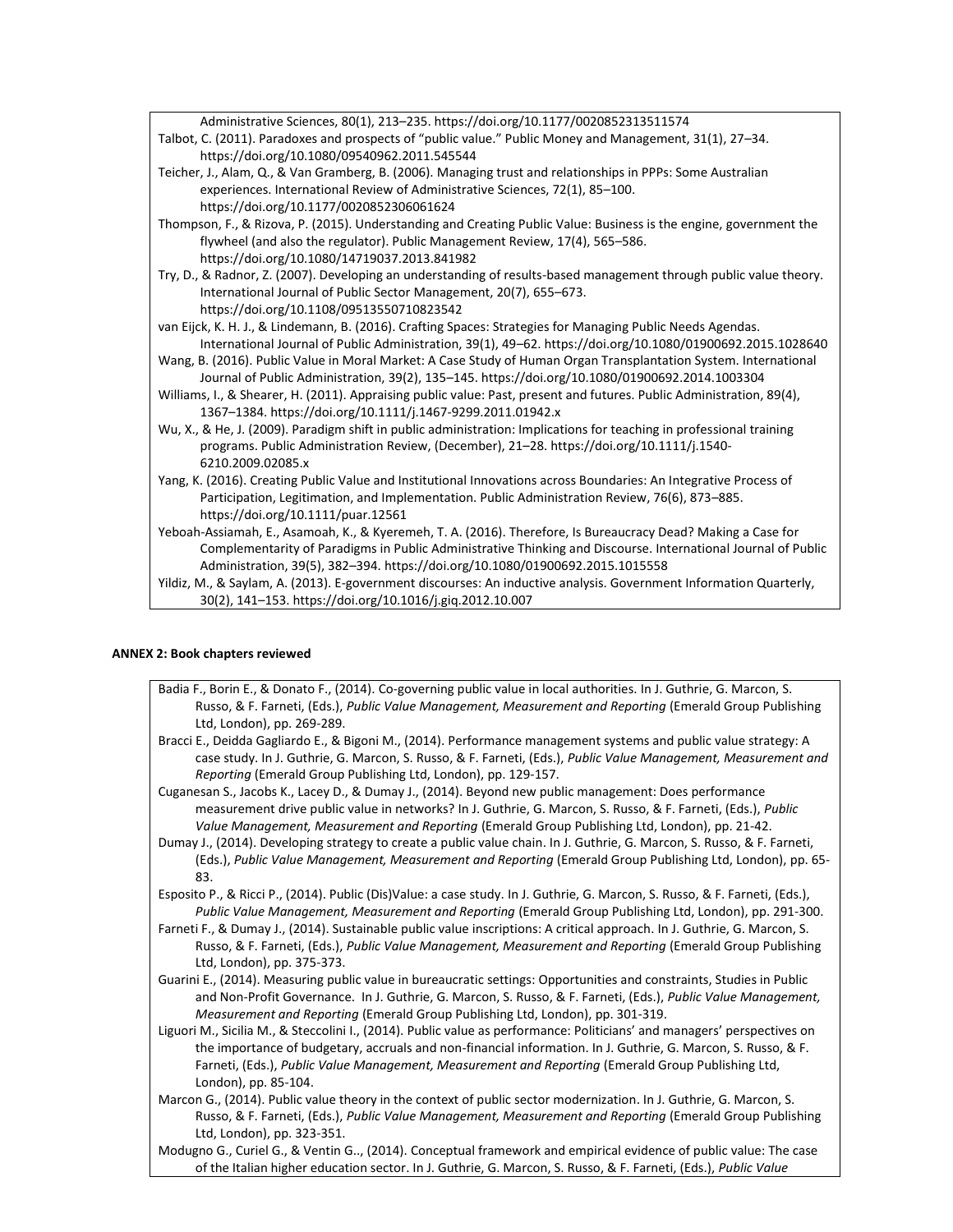*Management, Measurement and Reporting* (Emerald Group Publishing Ltd, London), pp. 189-224. Monfardini P., & Ruggiero P., (2014). Politics and public services: Looking beyond economic rationality and public value. In J. Guthrie, G. Marcon, S. Russo, & F. Farneti, (Eds.), *Public Value Management, Measurement and Reporting* (Emerald Group Publishing Ltd, London), pp. 225-241.

Morner M., & Misgeld M. (2014). Governing public value: How to foster knowledge-intensive collaboration in the public sector. In L. Gnan, A. Hinna, & F. Monteduro (Eds.), *Mechanisms, roles and consequences of governance: emerging issues* (Emerald Group Publishing Ltd, London), 41 − 57.

Spano A., (2014). How do we measure public value? from theory to practice. In J. Guthrie, G. Marcon, S. Russo, & F. Farneti, (Eds.), *Public Value Management, Measurement and Reporting* (Emerald Group Publishing Ltd, London), pp. 353-373.

Van Eijck K., & Lindemann B., (2014). Strategic practices of creating public value: How managers of housing associations create public value. In J. Guthrie, G. Marcon, S. Russo, & F. Farneti, (Eds.), *Public Value Management, Measurement and Reporting* (Emerald Group Publishing Ltd, London), pp. 159-187.

#### **ANNEX 3: List of source journals selected for analysis**

- Public management and administration, predominantly addressing academics
	- o American Review of Public Administration
	- o International Review of Public Administration
	- o Journal of Public Administration Research and Theory
	- o Public Administration
- Public management and administration, addressing both academics and practitioners
	- o Australian Journal of Public Administration
	- o International Journal of Public Administration
	- o International Journal of Public Sector Management
	- o International Public Management Journal
	- o International Review of Administrative Sciences
	- o Public Administration Review
	- o Public Management Review
	- o Public Money and Management
- Accounting / Public Value Accounting
	- o Journal of Public Budgeting and Financial Management
	- o Studies in Public and Non-Profit Governance (Book series)
- Other disciplines

l

- o Administration and Society
- o Government Information Quarterly (Information Management)
- o Public Policy and Administration

i The Scopus research string initially used is documented as follows: ( TITLE-ABS-KEY ( "public value" ) OR TITLE-ABS-KEY ( "Public values" ) ) AND PUBYEAR > 1994 AND PUBYEAR < 2018 )